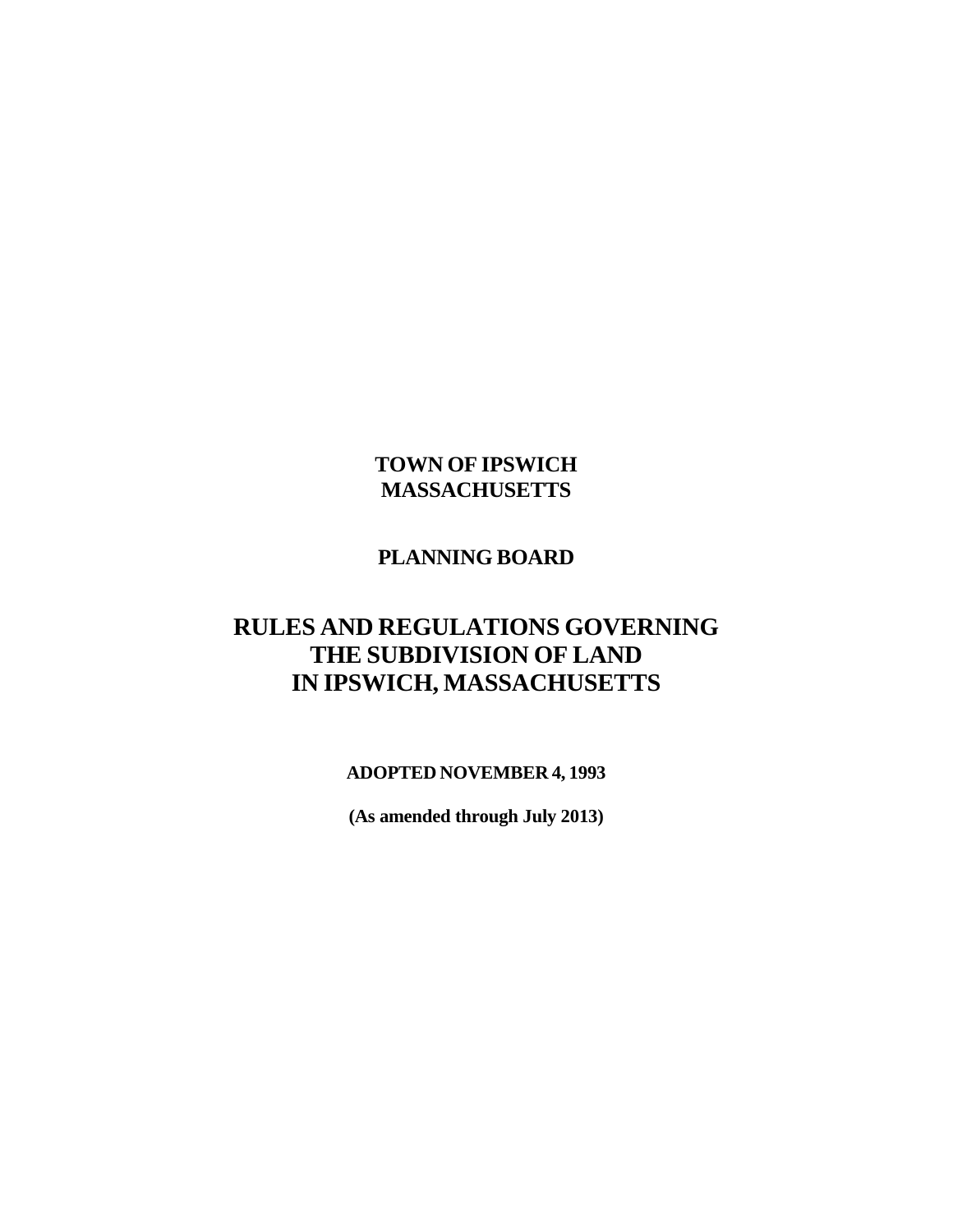# **Table of Contents**

# SECTION III. APPROVAL UNDER SUBDIVISION CONTROL LAW NOT REQUIRED10

# SECTION IV. PROCEDURE FOR SUBMISSION AND APPROVAL OF A **PREL**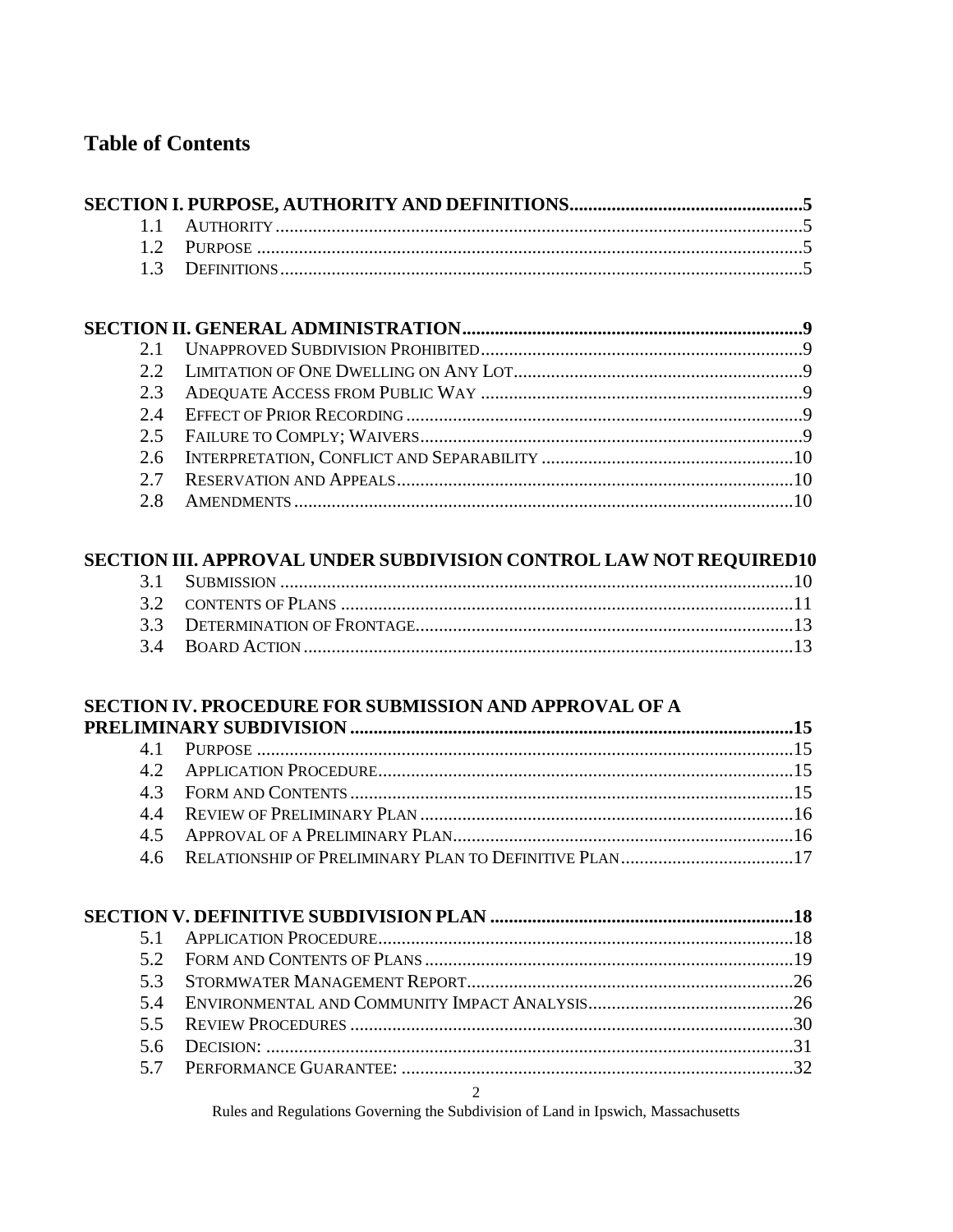| 5.12 ACCEPTANCE AND MAINTENANCE OF SUBDIVISION IMPROVEMENTS: 36 |  |
|-----------------------------------------------------------------|--|
|                                                                 |  |
|                                                                 |  |
|                                                                 |  |

|      | <b>SECTION VI. REQUIREMENTS FOR IMPROVEMENTS AND DESIGN 38</b>                  |  |
|------|---------------------------------------------------------------------------------|--|
| 6.1  |                                                                                 |  |
| 6.2  |                                                                                 |  |
| 6.3  |                                                                                 |  |
| 6.4  |                                                                                 |  |
| 6.5  |                                                                                 |  |
| 6.6  |                                                                                 |  |
| 6.7  | STREETS - BASIC REQUIREMENTS (SEE APPENDIX I. STREET CONSTRUCTION               |  |
|      |                                                                                 |  |
| 6.9  |                                                                                 |  |
| 6.10 |                                                                                 |  |
| 6.11 |                                                                                 |  |
|      |                                                                                 |  |
|      |                                                                                 |  |
|      | 6.14 STORM DRAINAGE (SEE APPENDIX II - SURFACE WATER DRAINAGE INSTALLATION      |  |
|      | SPECIFICATIONS AND APPENDIX VIII - RULES AND REGULATIONS GOVERNING              |  |
|      |                                                                                 |  |
|      |                                                                                 |  |
|      | 6.16 WATER FACILITIES (SEE APPENDIX IV -WATER RULES AND REGULATIONS) 51         |  |
|      |                                                                                 |  |
|      | 6.18 ELECTRIC, GAS AND COMMUNICATIONS LINES (SEE APPENDIX III - SPECIFICATIONS  |  |
|      |                                                                                 |  |
|      | 6.19 TREES AND OTHER PLANTINGS (SEE APPENDIX VII - TREE PLANTING SPECIFICATIONS |  |
|      | AND APPENDIX IX - RULES AND REGULATIONS GOVERNING SEDIMENTATION AND             |  |
|      |                                                                                 |  |
|      |                                                                                 |  |
| 6.21 |                                                                                 |  |
|      |                                                                                 |  |
|      |                                                                                 |  |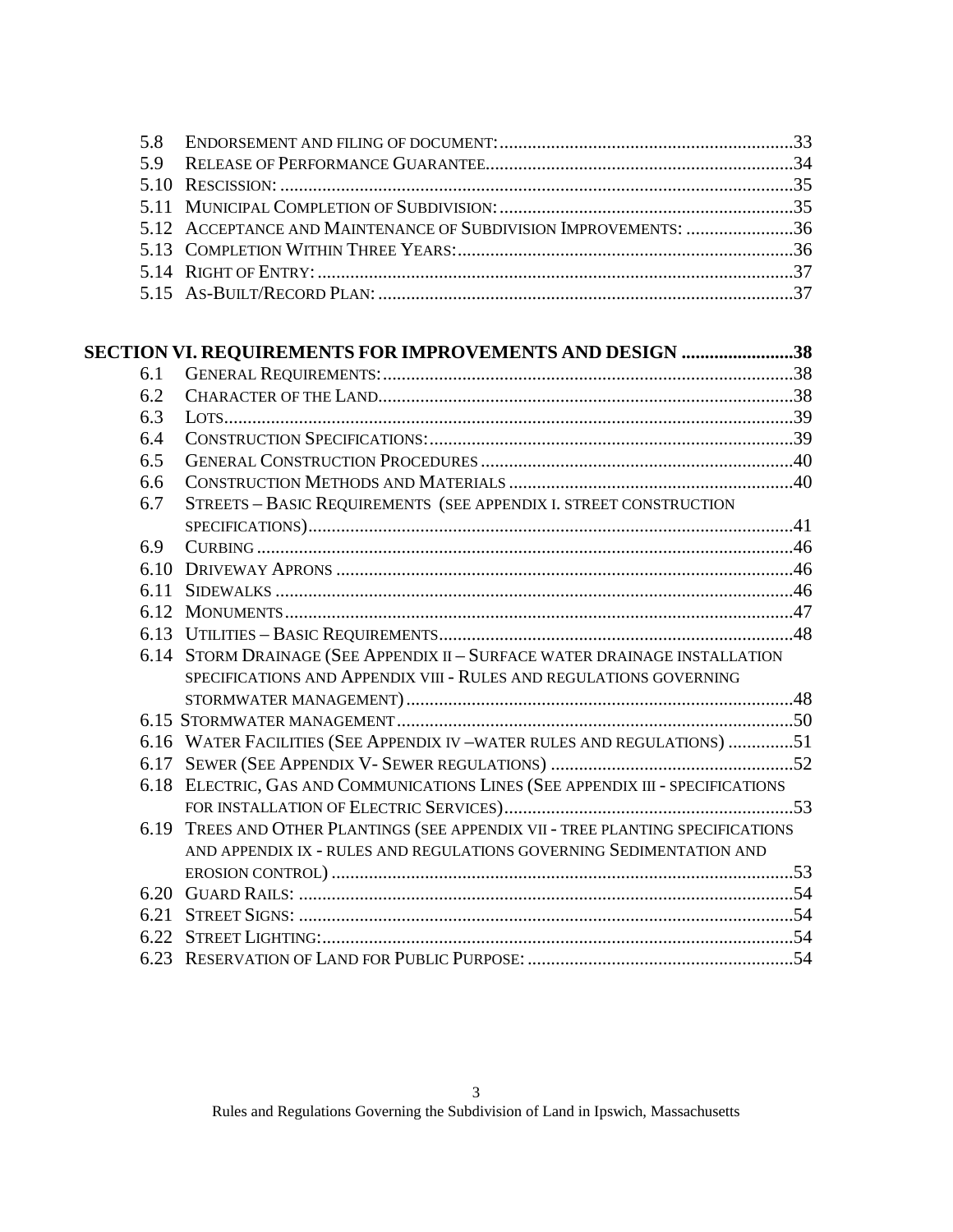| $\Pi$        |                                                                         |  |
|--------------|-------------------------------------------------------------------------|--|
| $\mathbf{H}$ |                                                                         |  |
| IV -         |                                                                         |  |
| V —          |                                                                         |  |
| VI –         |                                                                         |  |
|              |                                                                         |  |
|              |                                                                         |  |
|              | IX. RULES AND REGULATIONS GOVERNING SEDIMENTATION AND EROSION CONTROL69 |  |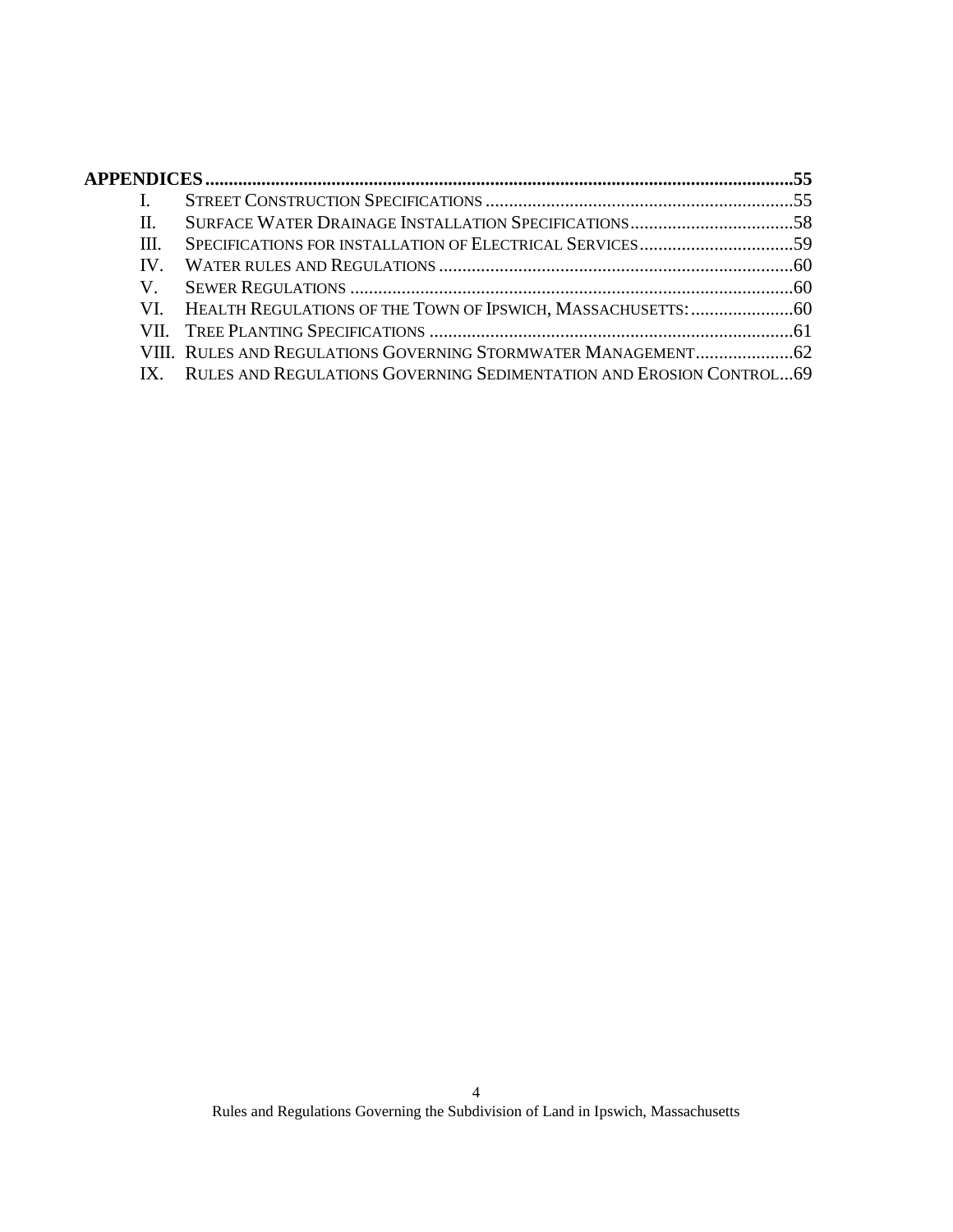# **Rules and Regulations Governing The Subdivision of Land In Ipswich, Massachusetts**

This document is adopted under the Subdivision Control Law, Sections 81K to 81GG inclusive, Chapter 41 of the Massachusetts General Laws, including all amendments thereto.

# <span id="page-4-0"></span>**SECTION I. PURPOSE, AUTHORITY AND DEFINITIONS**

# <span id="page-4-1"></span>**1.1 AUTHORITY**

Under the authority vested in the Planning Board of the Town of Ipswich by Section 81-Q of Chapter 41 of the General Laws, said Board hereby adopts these rules and regulations governing the subdivision of land in the Town of Ipswich.

# <span id="page-4-2"></span>**1.2 PURPOSE**

The Ipswich Planning Board is authorized under the General Laws of Massachusetts to regulate the laying out and construction of ways in subdivisions to insure the safety, convenience and welfare of the present and future inhabitants of Ipswich. The Board shall exercise its authority with due regard for the protection of the community character and natural resources; provision of adequate access to all of the lots in the subdivision by ways that will be safe and convenient for travel; for lessening congestion in such ways and in the adjacent public ways; for reducing danger to life and limb in the operation of motor vehicles; for securing safety in the case of fire, flood, panic and other emergencies; for insuring compliance with applicable provisions of the Ipswich Zoning Bylaw and the Town of Ipswich General Wetlands Bylaw; for securing adequate provisions for water, sewerage, drainage, underground utility service, police and fire protection and other requirements where necessary in a subdivision; for coordinating the ways in a subdivision with each other and with the public ways in neighboring subdivisions.

In considering a proposed subdivision, the Planning Board shall solicit the opinions of other Town Boards, Committees, Commissions and Officials as they pertain to the activity of the subdivision. The Board may also solicit the opinion of technical experts employed by the Board for the purposes of providing specialized technical review to the Board.

## <span id="page-4-3"></span>**1.3 DEFINITIONS**

In constructing these Regulations, the definitions in Section 81-L of Chapter 41 of the General Laws shall apply. In addition, the following other terms and words are defined:

**Applicant**: a person applying for the approval of a plan under these regulations, including owner, agent representative or assigns of the owner. The applicant's agent and/or representative shall obtain and submit to the Board written authorization from the owner of record.

**Base Flood Elevation**: the level of flooding having a one percent chance of being equaled or exceeded in any given year, as designated on the Federal Insurance Rate Map (FIRM) or, in the absence of such designation, as may be determined based upon the best available information regarding flood hazards, including any available U.S. Geologic Survey, Soil Conservation Service, and/or the Corps of Engineers studies.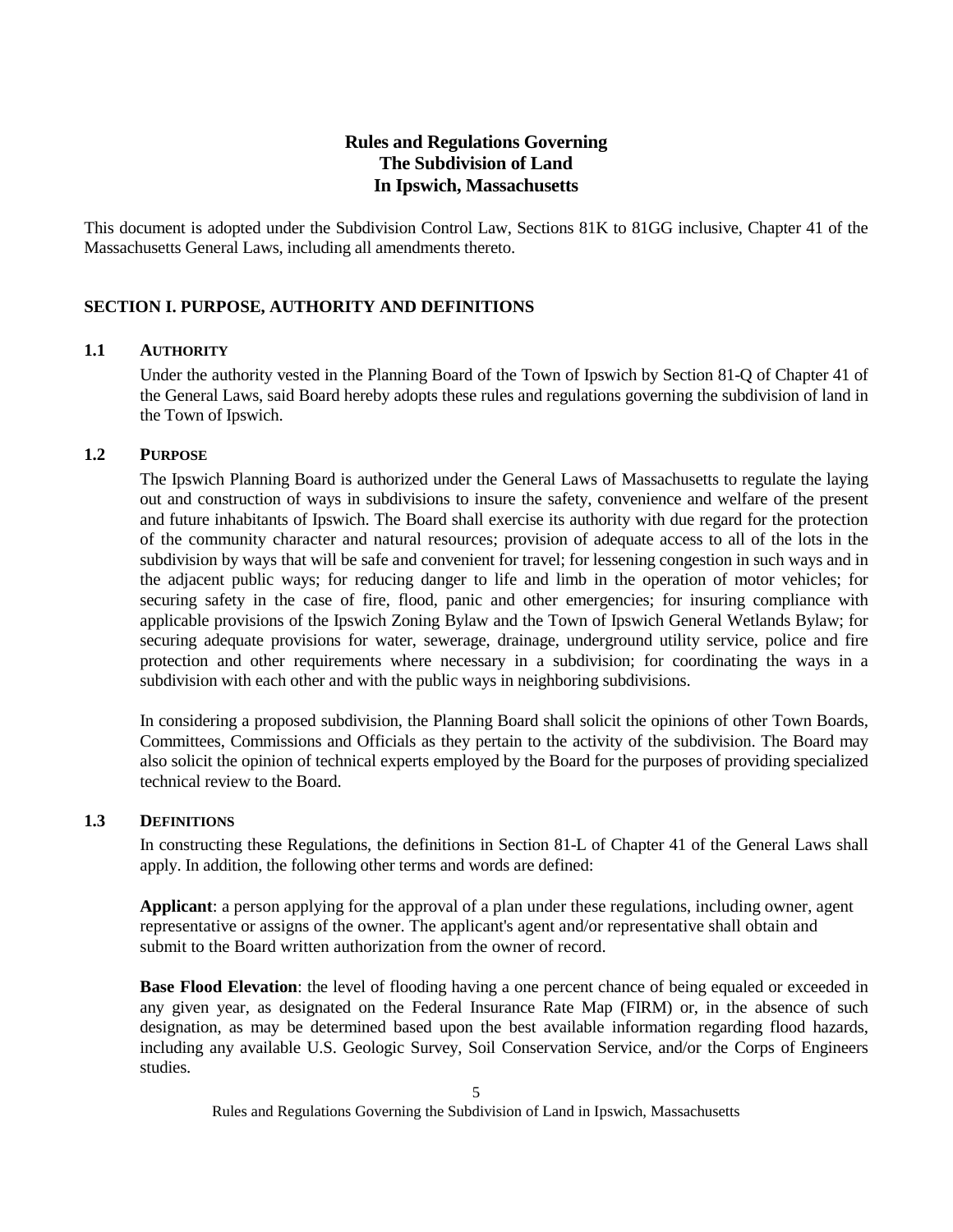**Bench Mark**: a permanent physical mark of known elevation. All elevations shall be based on the National Geodetic Vertical Datum of 1929 (NGVD).

**Board**: The Town of Ipswich Planning Board. A quorum for a meeting or hearing is three members.

**Cul-de-Sac**: a local, dead-end street with a turnaround at the end. The maximum length of a cul-de-sac, as measured along the road centerline from its intersection with the side line of the nearest through street to the center point of the cul-de-sac turnaround, is established in §6.8 of these rules and regulations.

**Drainage:** the control of surface or subsurface water within the tract of land to be subdivided.

**Drip Line:** circular area defined by the outermost circumference of a tree's canopy.

**Easement**: a right in land acquired by public authority or other person to use or control property for a utility or other limited purpose.

**Engineer or Surveyor**: a person registered by the Commonwealth of Massachusetts to perform professional civil engineering or land surveying services in accordance with 250 CMR 3.00 - 6.00.

Lot: an area of land in one ownership with definite boundaries used, or available for use, as the site of one or more buildings. Areas endorsed by the Board upon a plan as "Not a Building Lot" or "not available for building purposes" shall not be considered lots.

**Municipal Service**: public utilities furnished by the town in which a subdivision is located, such as water, sewerage, and electricity. For the purposes of these regulations, private utilities including, but not limited to gas, and community antenna television cabling, shall be considered municipal services.

**Owner:** the owner of record as shown by the records of the Essex County South District Registry of Deeds or of the Land Court of the Commonwealth of Massachusetts.

**Recorded**: recorded in the Registry of Deeds for Essex County South District; if registered land is affected, filed with the recorder of the Land Court of the Commonwealth of Massachusetts.

## **Registered Mail**: registered or certified mail.

**Register of Deeds**: the register of deeds of the county or district in which the land in question, or the city or town in question, is situated, and, when appropriate, shall include the recorder of the Land Court.

## **Street**:

*Collector*: a street used primarily to connect local streets to arterial streets. It carries moderate volumes of traffic. Less than 25% of the average daily traffic of a collector street is normally attributed to through traffic.

*Court:* a street which, by its location and design, serves as the sole means of access to no more than two residential lots, and which has no potential to serve additional lots.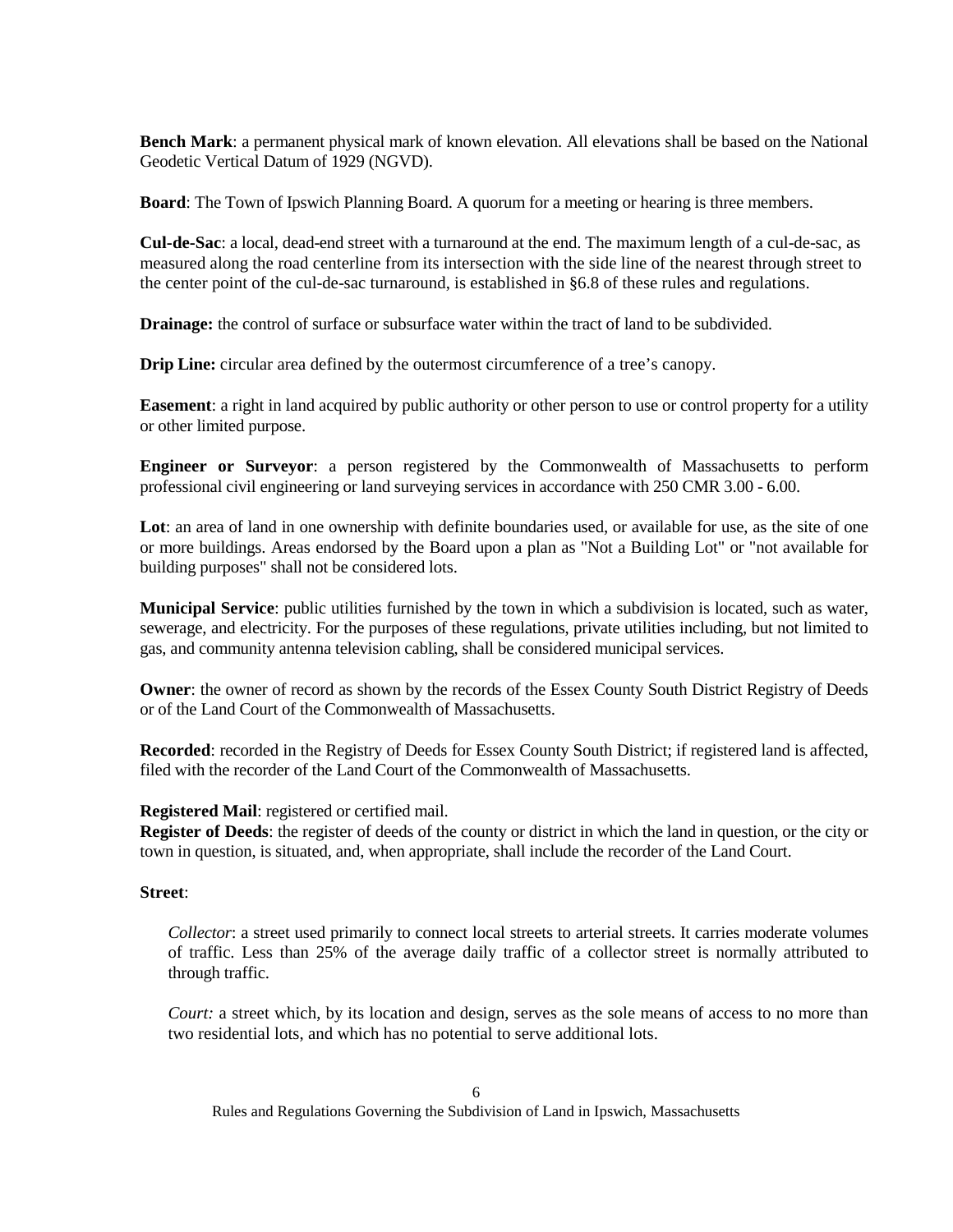*Lane:* A street which, by its location and design, serves as the sole means of access to no more than five residential lots, and which has no potential to serve additional lots.

*Local*: a street that provides direct access to abutting properties only and carries low volumes of traffic; this category includes cul-de-sacs and loop streets.

*Minor arterial*: a street used to provide movement between major arterials, collectors and other minor arterials. It carries relatively high volumes of traffic. At least 25% of the average daily traffic volume is normally attributed to through traffic.

*Major arterial*: a street of regional significance, with high volumes of traffic used primarily to carry traffic through the Town. It is not intended as a residential street.

**Subdivision**: the division of a tract of land into two or more lots, including re-subdivision, provided that such division shall not be deemed to constitute a subdivision under the subdivision Control Law (M.G.L. c. 41) if at the time it is made, every lot within the tract so divided has frontage on:

- a) a public way certified by the Town Clerk as being maintained and used as a public way;
- b) a way shown on a plan theretofore approved and endorsed in accordance with the Subdivision Control Law; or
- c) a way in existence prior to the date on which the subdivision control law was adopted by the Town, and meeting the standards of the Board as set forth in Section 3.3.

**Subdivision Control**: the power of regulating the subdivision of land granted by the Subdivision Control Law.

**Way, Public**: a way which in the reasonable judgment of the Board has sufficient width, suitable grades and adequate construction to provide for the needs of the vehicular traffic existing and/or resulting from the development of the abutting land and for the installation of municipal services to such land(s) and/or buildings located on or to be constructed on such land and which complies with one of the following criteria:

- 1. a way which the Town Clerk certifies is used as and maintained regularly and consistently as a public way by the Town to the same extent to which other public ways are maintained by the Town; or
- 2. a way shown on a plan previously approved and endorsed by the Board and recorded at the Registry of Deeds or in the Land Court; or
- 3. a way existing prior to the date on which subdivision control was adopted by the Town; or
- 4. a way shown on a plan of a subdivision recorded at the Registry of Deeds or at the Land Court prior to the date on which the subdivision control law was adopted by the Town.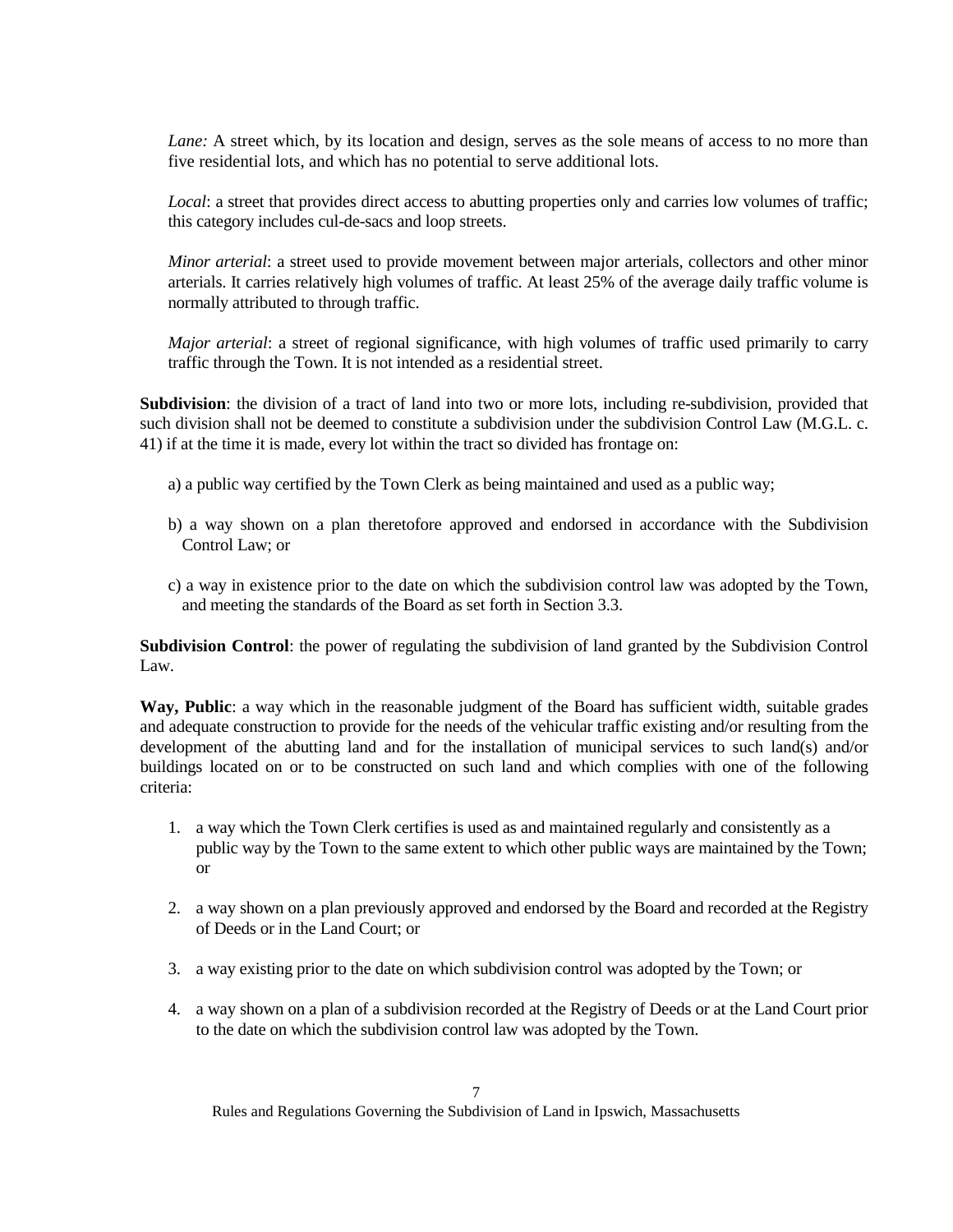**Utilities**: private or municipal services to be furnished within the subdivision including, without limitation, telephone, community access television, electric light and power, gas lines, sanitary sewers, storm drains, water mains and appurtenances.

**Zoning Bylaw**: the Protective Zoning Bylaw of the Town of Ipswich adopted under Article 36 of the Annual Town Meeting, May 2, 1977, and approved by the Attorney General August 18, 1977 and any and all duly adopted and approved amendments thereto.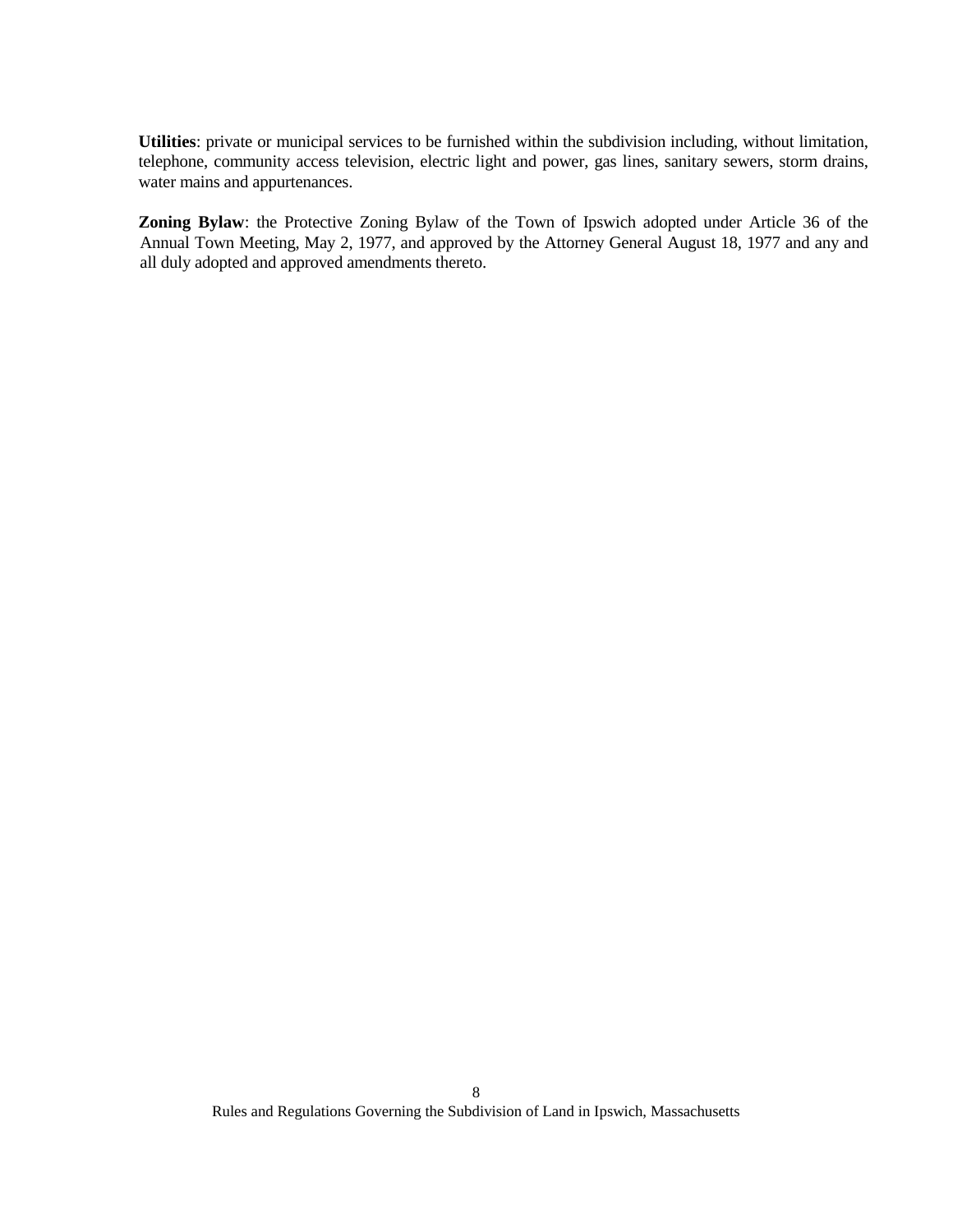## <span id="page-8-0"></span>**SECTION II. GENERAL ADMINISTRATION**

## <span id="page-8-1"></span>**2.1 UNAPPROVED SUBDIVISION PROHIBITED**

No subdivision of any land, improvement or sale of lots in a subdivision, or construction of streets or installation of municipal utilities therein shall be permitted unless and until a definitive plan of such subdivision has been submitted to and approved by the Board under the provisions of these regulations.

## <span id="page-8-2"></span>**2.2 LIMITATION OF ONE DWELLING ON ANY LOT**

No more than one building designed or available for use for dwelling purposes shall be erected or placed or converted to use as such on any lot in a subdivision, or elsewhere in the town, without the consent of the Board unless otherwise provided for in the Protective Zoning Bylaw. Such consent may be conditioned upon the providing of adequate ways furnishing access to each site for each such building, in the same manner as otherwise required for lots within a subdivision.

## <span id="page-8-3"></span>**2.3 ADEQUATE ACCESS FROM PUBLIC WAY**

- **2.3.1** Where the street system within a subdivision does not connect with or have, in the opinion of the Board, adequate access from a Town, County or State public way, the Board may require, as a condition of approval of a plan, that such adequate access be provided by the Applicant, and/or that the Applicant make physical improvements to and within such a way of access, from the boundary of the subdivision to the nearest public way capable of providing a safe flow of traffic to the subdivision. If determined necessary by the Board, the required improvements may include speed reduction measures that encourage motorists to travel within the posted speed limits of the public  $way(s)$ .
- **2.3.2** Where the physical condition or width of a public way from which a subdivision has its access is considered by the Board to be inadequate to carry the traffic expected to be generated by such subdivision, the Board may require the Applicant to dedicate a strip of land for the purpose of widening the abutting public way to a width at least commensurate with that required within the subdivision, and to make physical improvements to and within such public way to the same standards required within the subdivision. Any such dedication of land for the purpose of widening the way and any such work performed within such public way shall be made only with permission of the governmental agency having jurisdiction over such way, and all costs of any such widening or construction shall be borne by the Applicant.

# <span id="page-8-4"></span>**2.4 EFFECT OF PRIOR RECORDING**

The recording of a plan of subdivision within the Town at the Registry of Deeds or the Land Court prior to the effective date of the Subdivision Control Law in the Town of Ipswich (February 18, 1954) shall not exempt the land within such subdivision from the application and operation of these Rules and Regulations except as specifically exempted in M.G.L c.41, Section 81.

# <span id="page-8-5"></span>**2.5 FAILURE TO COMPLY; WAIVERS**

**2.5.1 Failure to Comply:** Failure substantially to comply with the provisions of these Rules and Regulations Governing the Subdivision of Land in Ipswich, Massachusetts, shall be reason for denial of a subdivision filed thereunder.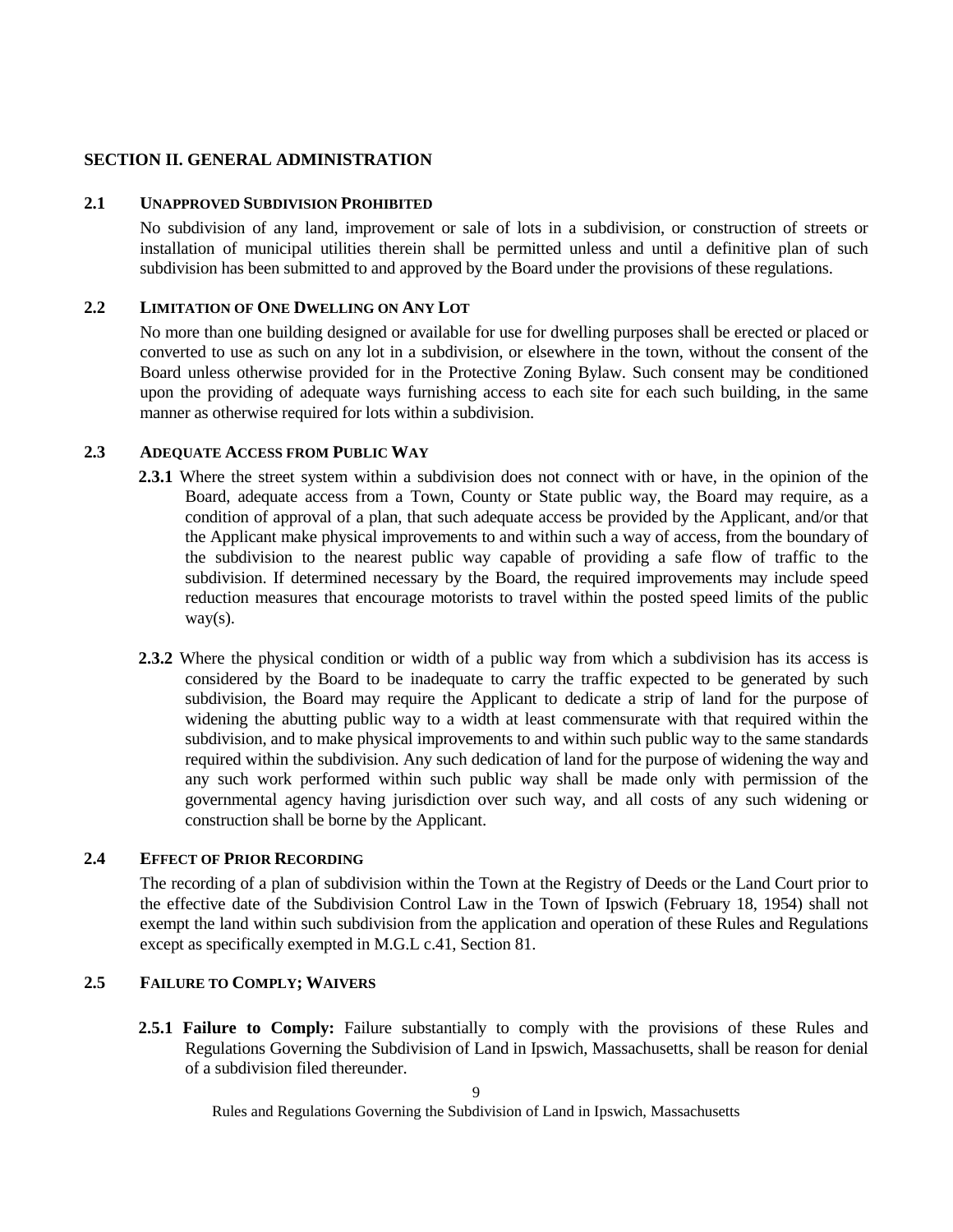**2.5.2 Waivers:** The Board may waive strict compliance with any of these regulations if it deems such waiver to be in the public interest and if written record is kept of each such waiver and the reasons for it. In approving waivers, the Board may require such conditions as will, in its judgment, secure substantially the objectives of the standard(s) or requirement(s) waived.

## <span id="page-9-0"></span>**2.6 INTERPRETATION, CONFLICT AND SEPARABILITY**

- **2.6.1** The provisions of these regulations shall be held to be the minimum requirements for the promotion of the public health, safety and general welfare.
- **2.6.2** These regulations are not intended to interfere with, abrogate or annul any other Bylaw, regulation, statute, or other provision of law. If any provision of these regulations imposes restrictions different from those imposed by any other provision of these regulations or any other regulation, Bylaw or other provision of law, whichever provision is more restrictive or imposes a higher standard shall apply.
- **2.6.3** If any part or provision of these regulations, or if application of any part or provision of these regulations to any particular circumstances, is adjudged to be invalid by any court of competent jurisdiction, such judgment shall not affect or impair the validity of the remainder of these regulations or the application of the remainder of these regulations as a whole to other circumstances.

#### <span id="page-9-1"></span>**2.7 RESERVATION AND APPEALS**

Upon adoption of these regulations, the Rules and Regulations Governing the Subdivision of Land in Ipswich, Massachusetts adopted on May 8, 1979, as amended, are hereby repealed (except to such section(s) expressly described in M.G.L. c.41, Section 81.)

# <span id="page-9-2"></span>**2.8 AMENDMENTS**

The Board may from time to time amend these regulations. Public hearings on all proposed amendments shall be held by the Board in the manner described in M.G.L. c. 41, Section 81-Q.

## <span id="page-9-4"></span><span id="page-9-3"></span>**SECTION III. APPROVAL UNDER SUBDIVISION CONTROL LAW NOT REQUIRED**

## **3.1 SUBMISSION**

Any person who wishes to cause to be recorded in the Registry of Deeds or to be filed with the Land Court a plan of land and who believes that the plan does not require approval under the Subdivision Control Law shall:

- **3.1.1** Submit to the Board the plan accompanied by an application for Endorsement of Plan Believed not to Require Approval Form A (see Appendix) and by the necessary evidence to show that the plan does not require approval.
- **3.1.2** File, by delivery or registered mail, postage prepaid, a notice with the Town Clerk stating the date of submission for such determination and accompanied by a copy of said application and plan. If the notice is given by delivery, the Town Clerk shall, if requested, give a written receipt thereof.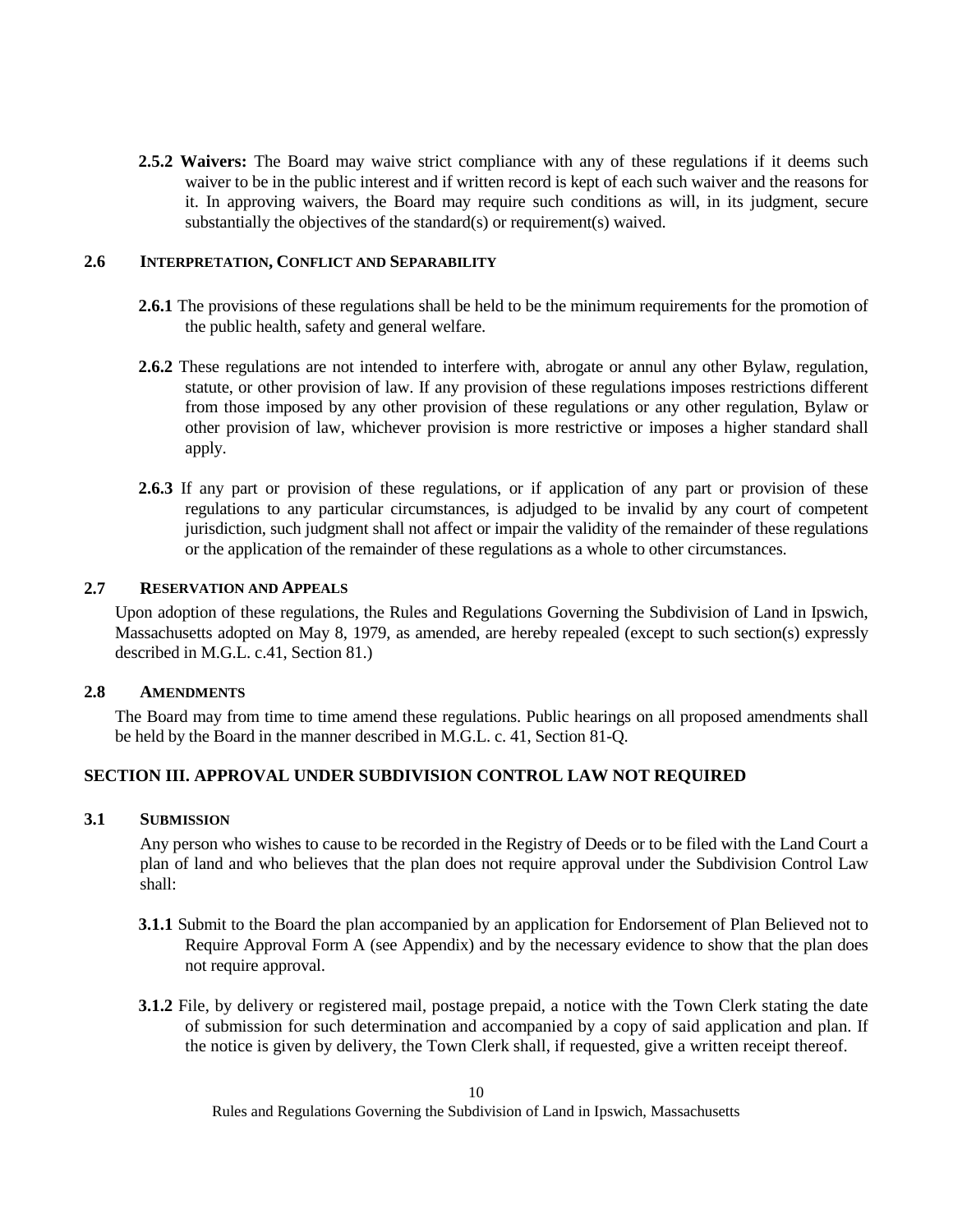- **3.1.3** Submit with the application an original drawing of the plan, in a form described in Section 3.2 with four (4) contact prints; one print shall be retained in the files of the Board, one print each shall be submitted by the Board to the Town Clerk and the Town Assessor and Building Inspector.
- **3.1.4** A filing fee shall be submitted to cover administration costs. Such filing fee shall be One Hundred Dollars (\$100.00) plus \$100 for each new lot or parcel created.

# <span id="page-10-0"></span>**3.2 CONTENTS OF PLANS**

The plan shall be legibly drawn in accordance with the rules and regulations of the Register of Deeds or Land Court Manual of Instructions, as amended, and shall bear the original seal and signature of the professional land surveyor preparing the plan and shall contain the following information:

- **3.2.1** A title block, in the lower right corner, identifying the location of the land shown, the name of the owner of record and address, date and scale of the plan, and the name and address of the firm or individual preparing the plan.
- **3.2.2** The statement, "Approval under the Subdivision Control Law Not Required" and sufficient space for the date and signatures of all members of the Board together with a notation, below the signature block, that "The Planning Board's endorsement of the plan as not requiring approval under the Subdivision Control Law does not give lots or parcels any standing under the Protective Zoning Bylaw of the Town of Ipswich".
- **3.2.3** Zoning and Water Supply District classifications and location of any zoning district boundaries that may lie within the locus of the plan.
- **3.2.4** Reference to any decisions by the Zoning Board of Appeals, Board of Selectmen and/or Planning Board including, but not limited to, variances, special permits, or exceptions regarding the land or any structures thereon.
- **3.2.5** A locus map drawn at a scale of 1"=1000', or such other scale acceptable to the Planning Board, and located in the upper right corner of the plan.
- **3.2.6** Location and names of all abutters as they appear on the most recent tax list(s), including those in adjoining communities.
- **3.2.7** Location, names, status (private or public), and widths of pavement and right-of-way of all streets and ways shown on the plan and notation if any streets are designated as "scenic roads" under M.G.L. C.40, S. 15-C.
- **3.2.8** Bearings and distances or curve data of all street lines, ways, easements and lot lines shall be shown on the plan and location of all permanent bounds identified as existing or proposed. Bearings and distances to a minimum of two (2) existing permanent bounds shall also be shown.
- **3.2.9** The lot number and area of each lot and easement in square feet and in acres, if over one acre. The units of acres shall be rounded to a minimum of three (3) decimal places.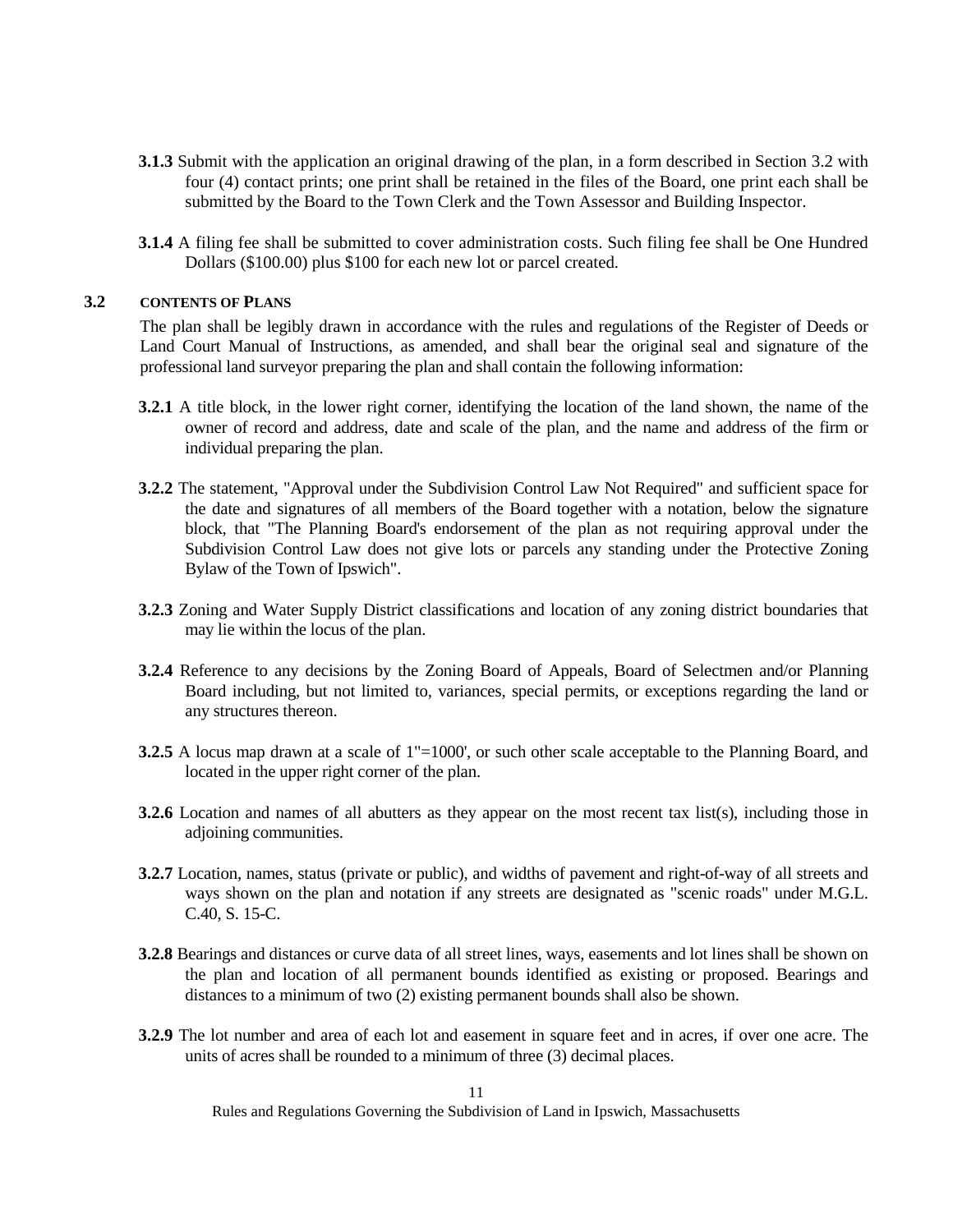- **3.2.10** The total frontage of each lot and the total lot width, measured at the front setback line, for each lot.
- **3.2.11** The entire land area in which the division takes place shall be shown including all parcels affected by an increase or decrease in frontage, lot width, and area, which also includes the remaining land, if any, owned by the applicant.
- **3.2.12** Any lot(s) or parcels not meeting the minimum frontage, lot width or lot area in accordance with the requirements for the zoning district in which the lot(s) or parcels is situated, shall be designated as "Not a Building Lot".
- **3.2.13** Location of all known existing structures, both above and below ground, including but not limited to, buildings, wells, septic systems, cisterns, and cesspools, systems on the lot(s) or parcels including all required setback dimensions.
- **3.2.14** Location of all stone walls, fences, cart paths, drives, trails, streams, brooks, and water bodies bounding or crossing any of the parcels or lots shown on the plan.
- **3.2.15** Location of all significant trees over twelve inches in caliper within or along the right-of-way of a "scenic road", and over six in inches in caliper in those areas subject to disturbance, such as for driveways, within or along the right-of-way of a "scenic road", shall be shown.
- **3.2.16** References to all deeds and plans of record used to establish the property lines of the lot(s) or parcels and of the streets, ways and easements shown on the plan, including deed references to abutting lots.
- **3.2.17** The north arrow shall be clearly marked and identified as to whether it is magnetic or true north or referenced to a recorded plan and so stated.
- **3.2.18** Evidence that each lot on the plans, and/or any lot altered by the plan:
	- **3.2.18.1** Has frontage on a way which in the reasonable judgment of the Board has sufficient width, suitable grades and adequate construction to provide for the needs of the vehicular traffic created by or resulting from the proposed use(s) of the land abutting thereon or served thereby and for the installation of municipal services to such lot(s) and the buildings located on or to be constructed on such lot(s); and
	- **3.2.18.2** Complies with one of the following four criteria:
		- a) has the entire frontage required under the Protective Zoning Bylaw on:
			- i.) a public way; or
			- ii.) a way which the Town Clerk certifies is maintained and used as a public way; or
			- iii.) a way shown on a plan already approved and endorsed by the Board; or

12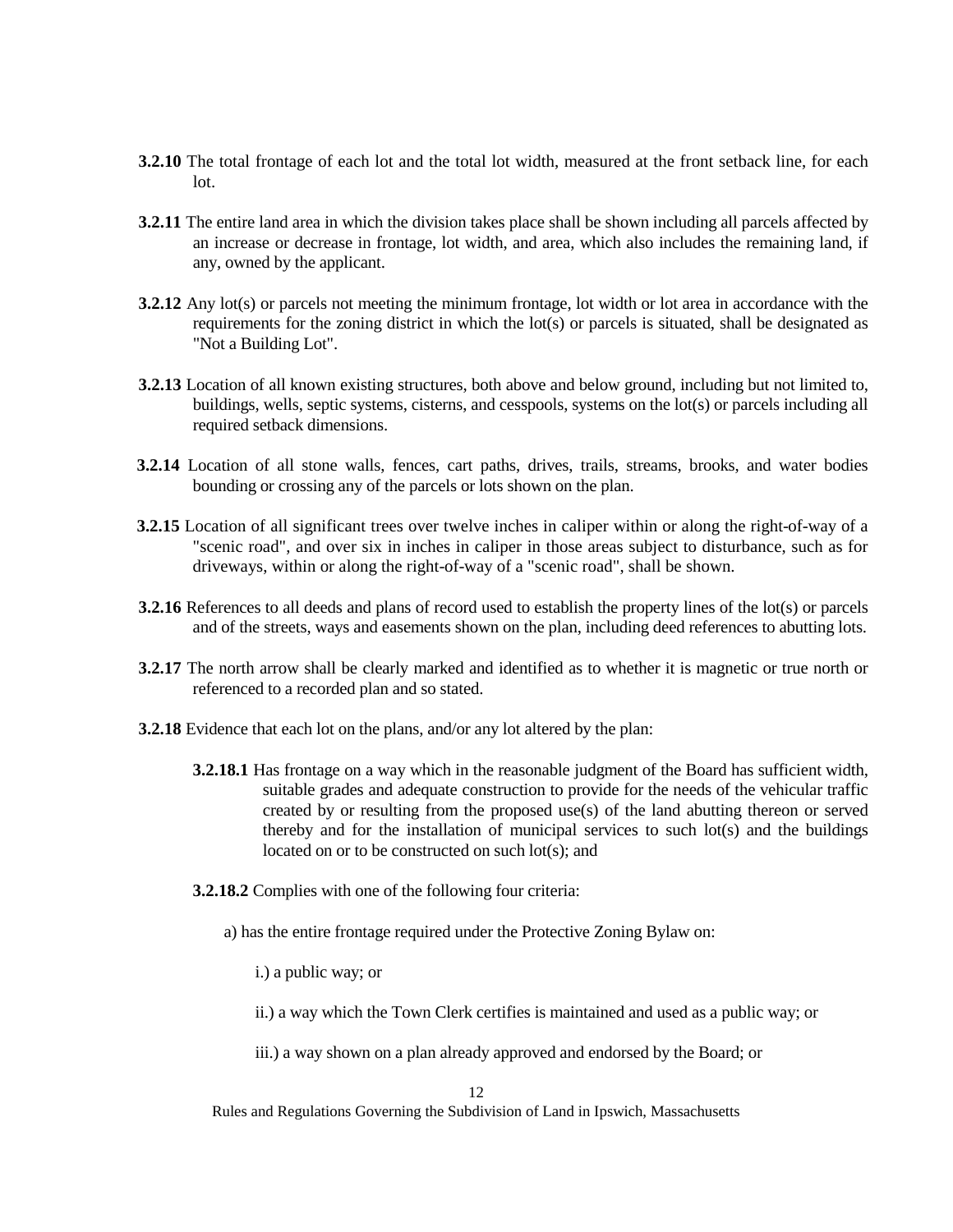- iv.) a way existing before the date on which subdivision control was adopted in the Town; or
- v.) a way shown on a plan of a subdivision recorded at the Registry of Deeds or the Land Court prior to the date on which subdivision control was adopted in the Town; or
- b) has been clearly marked on the plan to be either:
	- i.) joined to and made part of an adjacent existing lot; or
	- ii.) "Not a Building Lot"; or
- c) contains a building which existed prior to the date on which subdivision control was adopted in the Town; or
- d) constitutes an existing parcel with no new lot division. If the lot is not being subdivided and does not contain frontage on a way, as specified above, the lot shall be clearly marked on the plan that it is "Not a Building Lot."

# <span id="page-12-0"></span>**3.3 DETERMINATION OF FRONTAGE**

In determining whether each and every lot shown on the plan has adequate frontage, the Board will determine first whether the lot directly abuts a public or private way, and second, whether the lot has direct, practical access from the abutting way.

- **3.3.1** In determining whether an existing way is adequate to qualify a plan as not constituting a subdivision, the Board may consider the following conditions, among others:
	- a) Does the existing horizontal and vertical alignment of the traveled way provide safe visibility?
	- b) Is the right-of-way at least forty feet (40') wide and of reasonable horizontal alignment?
	- c) Is the traveled way constructed at least eighteen feet (18') wide, with at least eight inches (8") depth of gravel, and with adequate provisions for drainage?
	- d) If the road could ever serve six (6) or more buildings and/or lots, is it bituminous surfaced or have provisions been made for such surfacing without cost to the Town?
	- e) Have provisions been made for public utilities without cost to the Town?

## <span id="page-12-1"></span>**3.4 BOARD ACTION**

If the Board finds that the plan does not require approval, it shall forthwith, without a public hearing, endorse the plan under the words "Approval under Subdivision Control Law Not Required". The Board may add to such endorsement a statement of the reason approval is not required. The plan will be returned to the Applicant and the Board shall notify the Town Clerk of its action.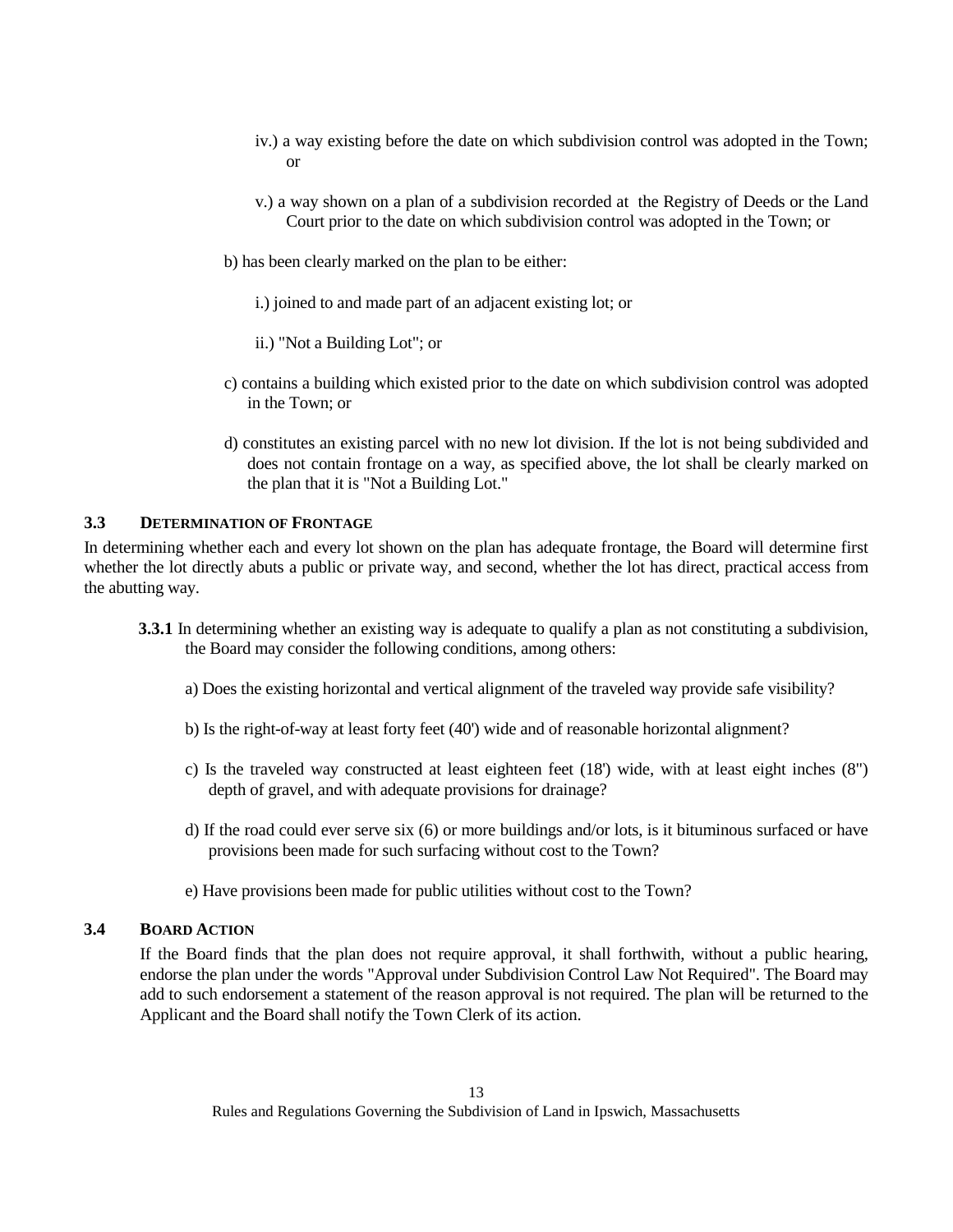If the Board determines that the plan does require approval under the Subdivision Control Law, it shall, within twenty-one (21) days of the submission of said plan, provide written notice of its determination to the Applicant and return the plan. The Board shall also notify the Town Clerk of its action.

If the Board fails to act upon a plan submitted under this section within twenty-one (21) days after its submission, it shall be deemed to have found that approval under the Subdivision Control Law is not required.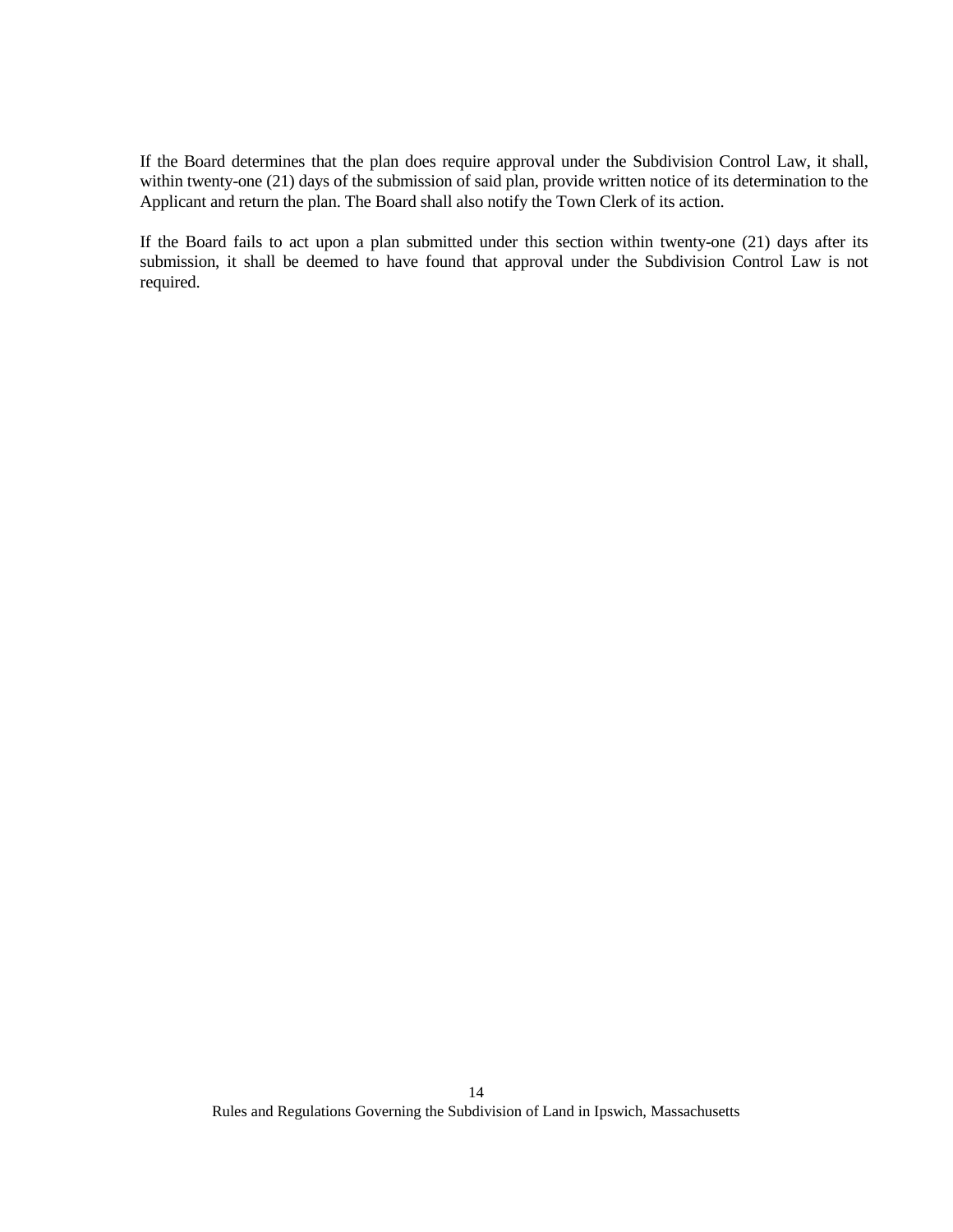# <span id="page-14-0"></span>**SECTION IV. PROCEDURE FOR SUBMISSION AND APPROVAL OF A PRELIMINARY SUBDIVISION**

# <span id="page-14-1"></span>**4.1 PURPOSE**

A Preliminary Plan of a subdivision may be submitted by an applicant to the Board for discussion and approval, modification or disapproval by the Board. The submission of such a Preliminary Plan enables the Applicant, the Board, other municipal agencies and officials and the owners of property abutting the subdivision to discuss and clarify any problems the proposed subdivision may present before a Definitive Plan is prepared.

It is suggested that the Applicant first read these Rules and Regulations carefully and thoroughly and then meet informally with the Board with a sketch of the area of the proposed subdivision to obtain information about the subdivision requirements of the area. Any uncertainties and ambiguities about the Rules and Regulations or the requirements in the Appendices should be raised during this initial consultation. Informal discussions with other Town officials also may prove helpful at this phase of the development.

It is strongly recommended that a Preliminary Plan be filed in every case. In accordance with M.G.L. c. 41, s.81-S, in the case of a non-residential subdivision, the submission of a Preliminary Plan is required. However, the submission of a Preliminary Plan for subdivision showing lots in a residential zone is left to the discretion of the applicant.

## <span id="page-14-2"></span>**4.2 APPLICATION PROCEDURE**

Any person who desires approval of a Preliminary Plan for the subdivision of land shall:

- **4.2.1** File with the Board and with the Board of Health, a Form B application.
- **4.2.2** Submit with the application a reproducible Preliminary Plan, prepared in accordance with the form described under Section 4.3, and thirteen (13) contact prints to the Board and two (2) contact prints to the Board of Health.
- **4.2.3** Submit with the application a base filing fee of One Hundred Dollars (\$100.00) plus One Hundred Dollars (\$100.00) per lot. The Applicant is also responsible for covering the cost of the Board's technical review.
- **4.2.4** File, by delivery or registered mail, a written notice to the Town Clerk, stating the date of submission of the Preliminary Plan.

# <span id="page-14-3"></span>**4.3 FORM AND CONTENTS**

The Preliminary Plan shall contain the following information:

- **4.3.1** Subdivision name, boundaries, north arrow, date, zoning district(s), Water Supply district(s) and scale.
- **4.3.2** Name(s) and address(es) of record owner(s), applicant(s), engineer and land surveyor.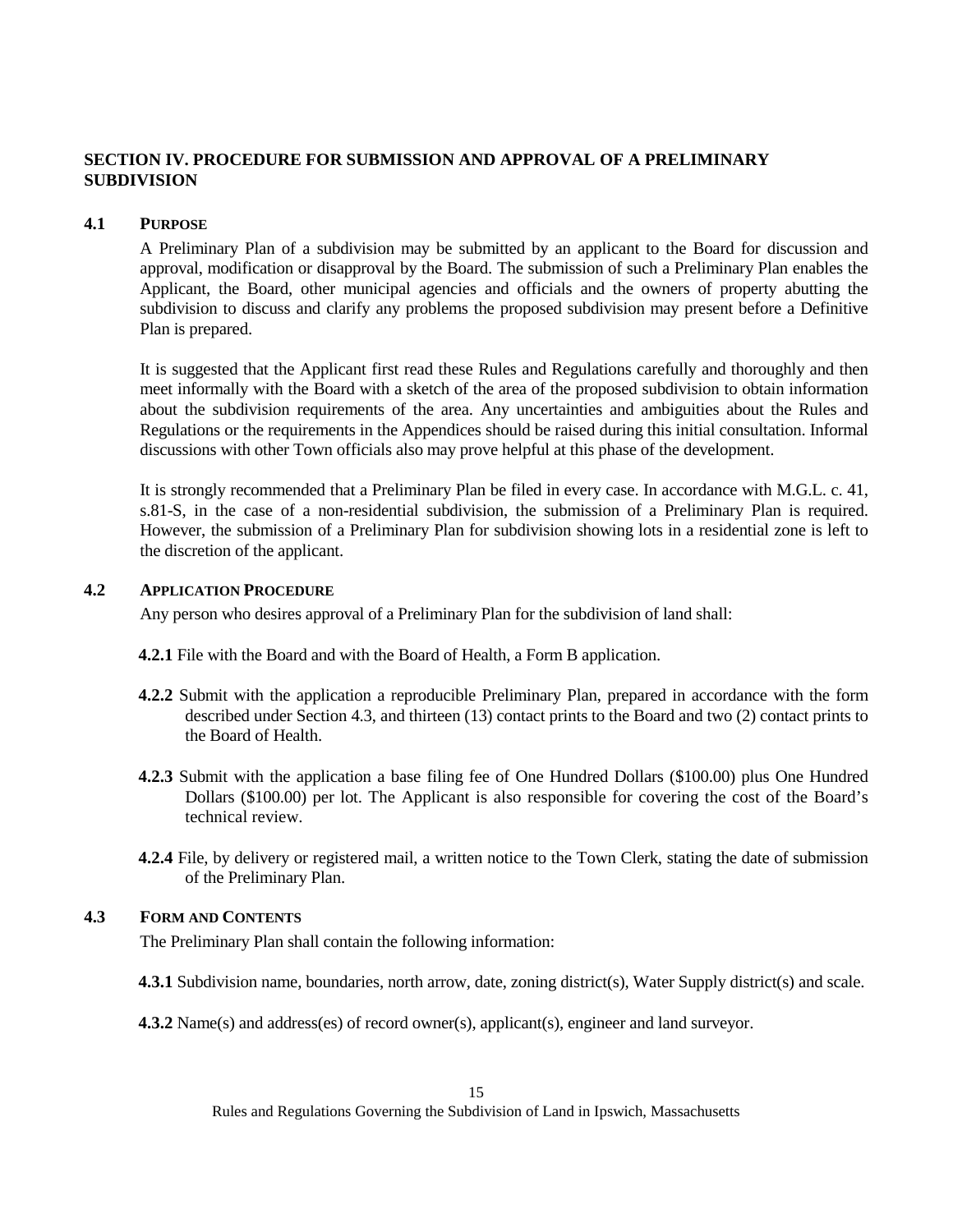- **4.3.3** Names of all abutters within three hundred (300') feet of the lot which is the subject of the application, as they appear on the most recent tax list.
- **4.3.4** Location, names and present exterior pavement and right-of way widths of existing and proposed streets and ways within the plan and in the immediate vicinity. Indication of whether the existing street is subject to the Scenic Road Act- M.G.L. c.40, s 15-C, location and identification of all existing utilities within the plan and immediate vicinity.
- **4.3.5** Lot lines with approximate dimensions and areas. Each lot shall be numbered.
- **4.3.6** Public areas abutting or within the subdivision.
- **4.3.7** Existing and proposed topography sufficient to establish drainage patterns and profiles and water bodies.
- **4.3.8** Major features of the land, such as existing structures, wells, septic systems, walls, fences, monuments, wooded areas, outcroppings, ditches, swamps, water bodies, and natural waterways intended to receive drainage effluent.
- **4.3.9** A statement with respect to cut and fill operations, including a general assessment of the net import or export of fill from the subdivision.
- **4.3.10** Areas of the Plan designated as wetlands, as defined by the Ipswich Wetlands Protection Bylaw and/or designated as floodplain, in accordance with the Federal Insurance Rate Maps (FIRM).
- **4.3.11** Existing and proposed center line profile of all proposed streets and ways.
- **4.3.12** Proposed drainage systems with easements, sewer and water mains, hydrants, gas lines, and electric, telephone and equipment.
- **4.3.13** Existing and proposed easements and rights-of-way applicable to the area shown on the Plan.

# <span id="page-15-0"></span>**4.4 REVIEW OF PRELIMINARY PLAN**

One print each of the Preliminary Plan shall be forwarded forthwith to the Department of Public Works, Department of Public Safety, Fire Chief, Department of Public Utilities, Town Engineer, Conservation Commission and any other applicable Town board and/or commission for their information and review. (These plan sets are intended to be part of the submission required under Section 4.2.2.) Within twenty (20) days of forwarding the Preliminary Plan, each Town agency will report its findings and recommendations to the Board.

# <span id="page-15-1"></span>**4.5 APPROVAL OF A PRELIMINARY PLAN**

Within forty-five (45) days after submission of a Preliminary Plan, the Board shall notify the applicant and the Town Clerk, by certified mail, either that the plan has been approved, or that the plan has been approved with modifications suggested by the Board or agreed upon by the person submitting the plan, or that the plan has been disapproved. In the case of disapproval, the Board shall state in detail its reason therefore. The Board shall notify the Town Clerk of its approval or disapproval, as the case may be. Except as otherwise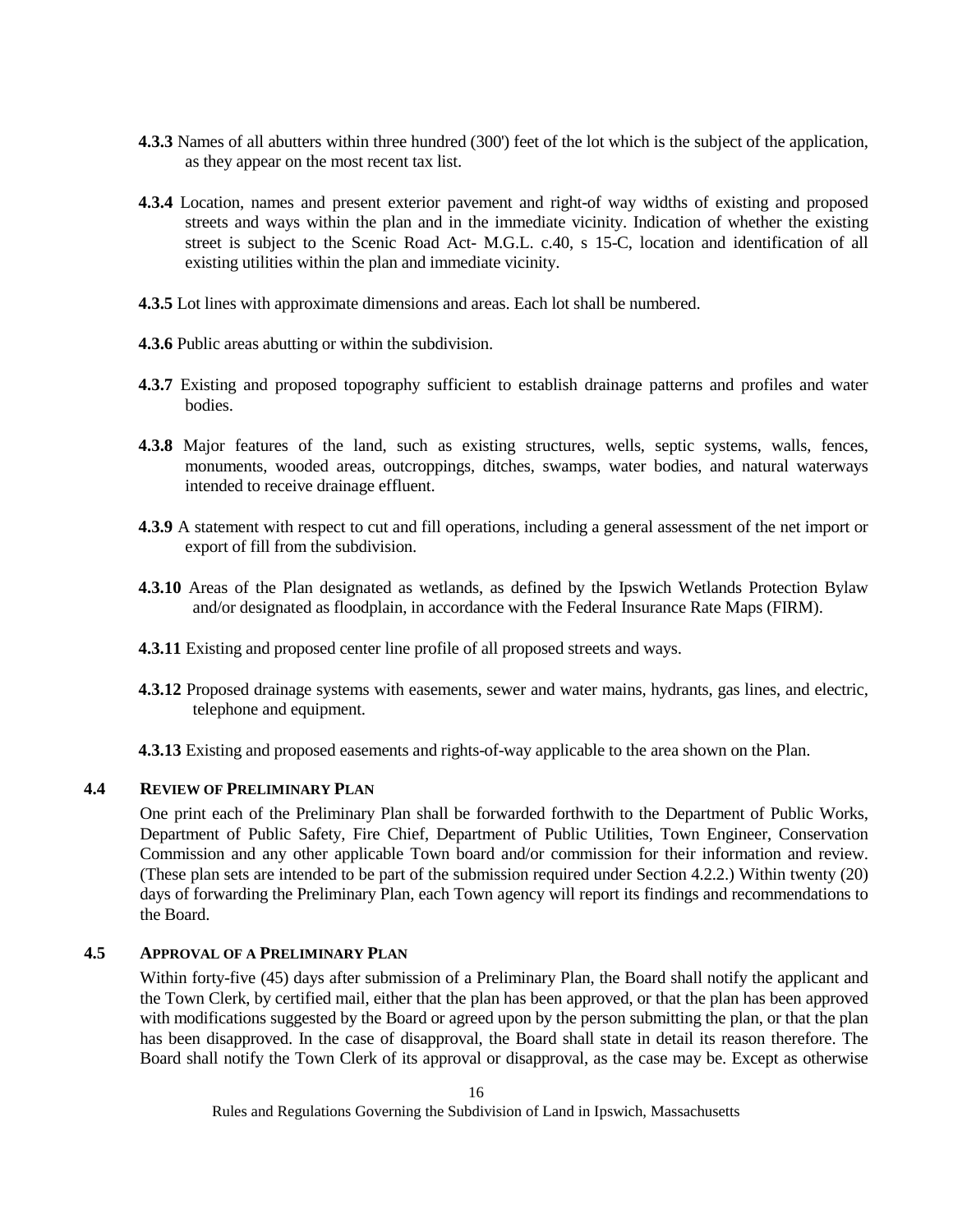provided, the provisions of the Subdivision Control Law relating to a plan shall not be applicable to a Preliminary Plan, and no Register of Deeds shall record a Preliminary Plan. The approval of a Preliminary Plan does not constitute approval of a subdivision but does facilitate the procedure in securing the approval of a Definitive Plan.

# <span id="page-16-0"></span>**4.6 RELATIONSHIP OF PRELIMINARY PLAN TO DEFINITIVE PLAN**

Approval of a Preliminary Plan does not constitute approval of a subdivision and a Preliminary Plan cannot be recorded in the Registry of Deeds or the Land Court.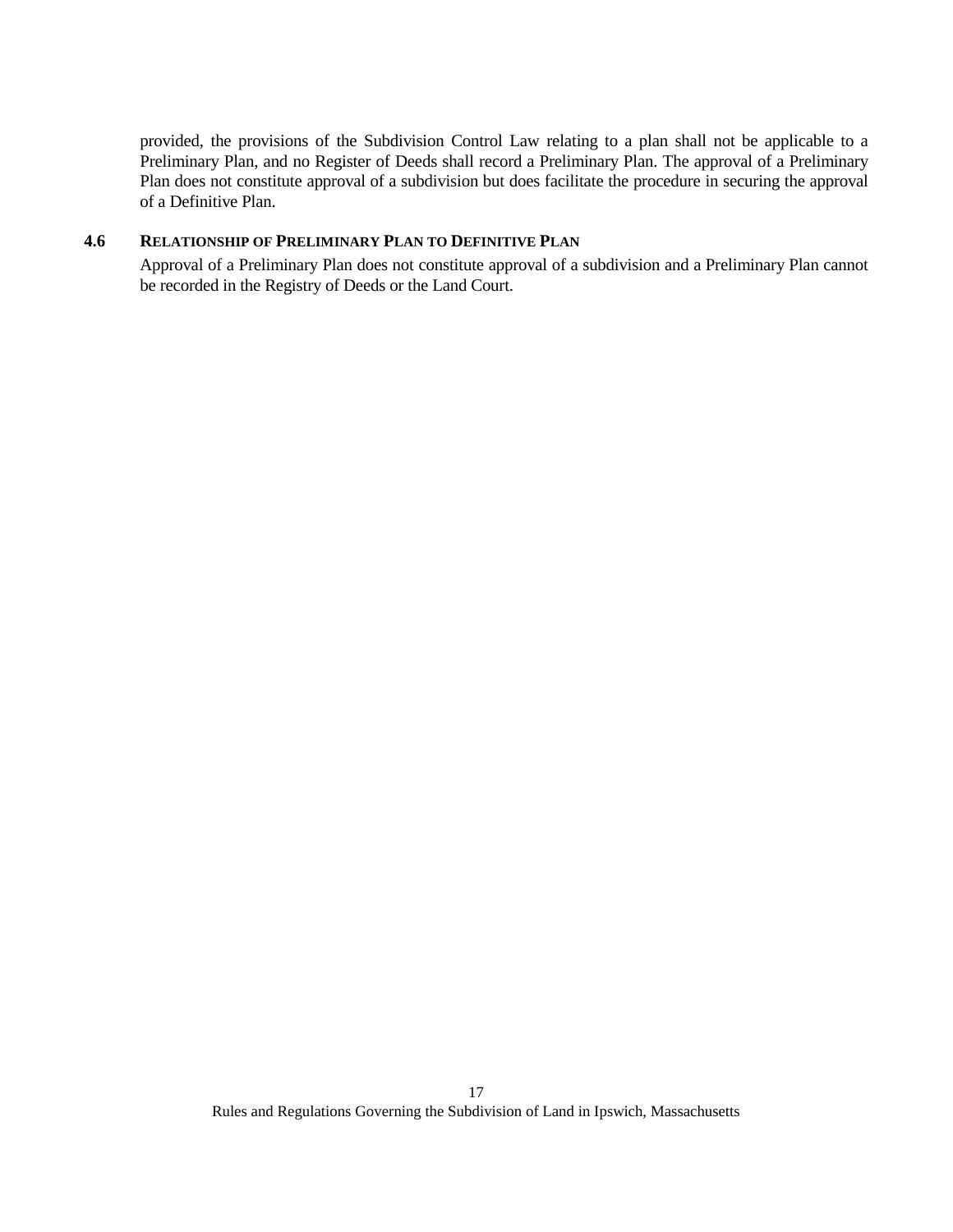# <span id="page-17-0"></span>**SECTION V. DEFINITIVE SUBDIVISION PLAN**

#### <span id="page-17-1"></span>**5.1 APPLICATION PROCEDURE**

Any person who wishes to submit a Definitive Plan of land to the Planning Board for its approval shall submit the following:

- **5.1.1** A definitive subdivision application, using a Form C (See Forms), with the Town Clerk by hand delivery or by registered mail, postage prepaid. Two (2) copies of the Form C shall be stamped by the Town Clerk. One (1) copy shall be kept in the Clerk's files, with the other to be kept in the Planning Board office.
- **5.1.2** Written notice shall be given to the Board of Health, together with a copy of Form C and two copies of the Definitive Plans.
- **5.1.3** Written notice shall be given to the Planning Board, together with two copies of the application forms, (Form C - one original and one copy), two (2) copies of the plans and electronic (PDF) copies of the same.
- **5.1.4** A filing of \$1,000.00 base fee, plus \$250.00 for each lot if a preliminary plan has been approved; or a filing of \$1,000.00 base fee, plus \$500.00 for each lot if a preliminary plan has not been approved; said fee to cover the cost of staff review. The Applicant is also responsible for covering the costs of the legal notices and the Board's technical review. Estimates and procedures for additional fees shall be in accordance with M.G.L. Chapter 44, Section 53A-G.

Any modification of a definitive subdivision shall be subject to the same filing fees as if the plan were a new definitive subdivision submission.

- **5.1.5** An Environmental and Community Impact Analysis, if required (see Section 5.4).
- **5.1.6** A certified copy of the recorded deed for the parcel for verification of ownership.
- **5.1.7** A list of the names and mailing addresses of all abutting property owners as they appear in the most recent tax list(s). This list shall include property owners on the opposite side of any street abutting the subdivision and abutters to abutting property owners within three hundred feet of the property under development consideration. The list of owners and their mailing addresses shall be certified by the Assessor's Office.
- **5.1.8** If applicable, a list of any waivers of the regulations being requested, and the reasons for requesting such waivers.
- **5.1.9** The approximate scheduled time within which the ways in the subdivision will be completed and the public utilities and other improvements required by the Board will be installed therein. If the approved time is exceeded, the bond or conditional approval may be exercised or the approval may be rescinded.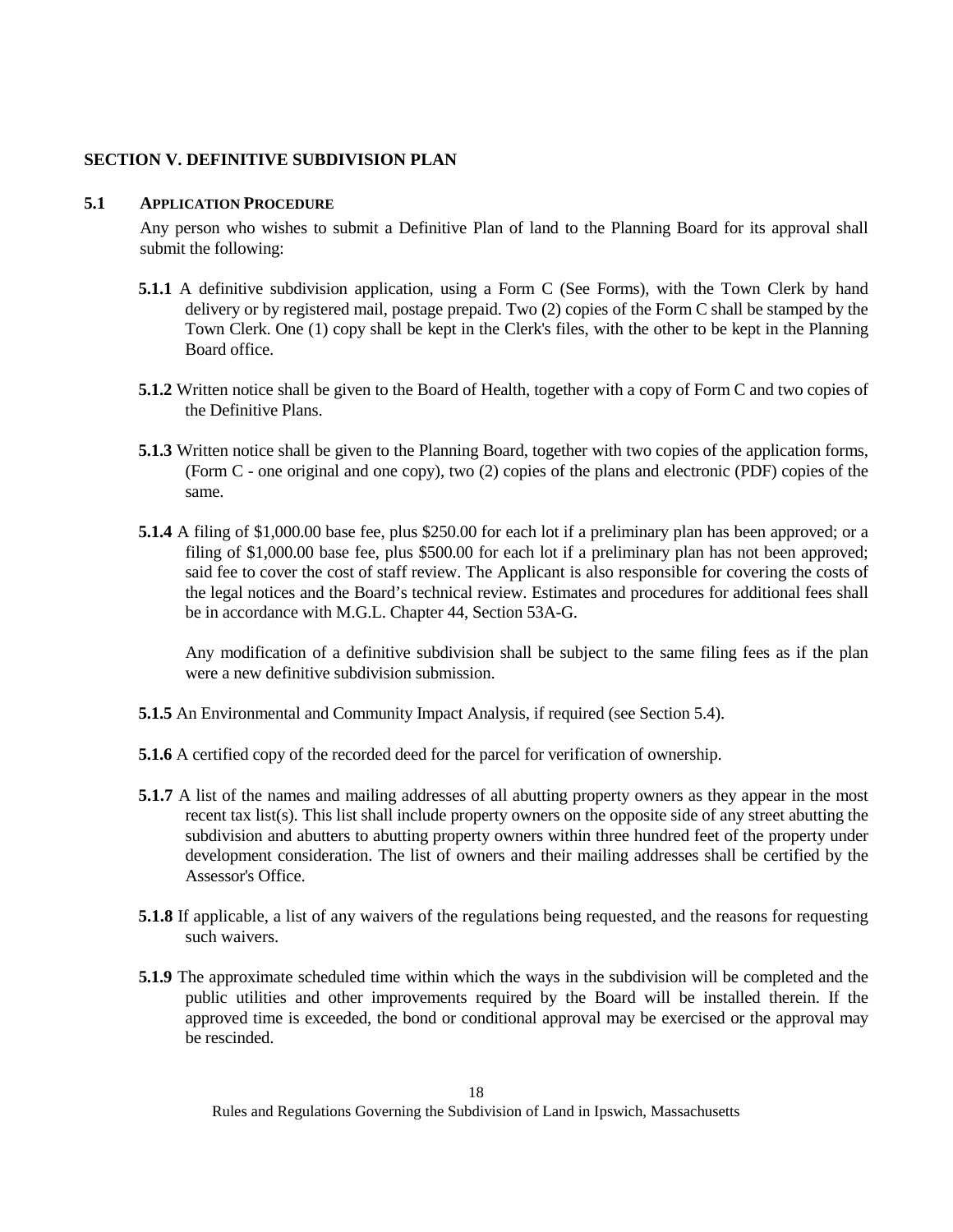- **5.1.10** A statement of the type of performance guarantee which the applicant plans to submit in the event of approval of the Definitive Plan.
- **5.1.11** A quitclaim deed, including the metes and bounds descriptions for all streets and ways to be dedicated, to be held in escrow by the Town Clerk pending acceptance by Town Meeting; and a quitclaim deed including metes and bounds descriptions for all public area(s), open space(s) to be dedicated, to be held in escrow by the Town Clerk for three years pending any acceptance by the Town Meeting.
- **5.1.12** A list of three proposed street names for each new street being shown on the definitive plan. Only one proposed name per street need be submitted if it is selected from the list of "Acceptable Street Names for the Town of Ipswich", available in the Town Clerk's Office.
- **5.1.13** Modification of Definitive Subdivision: No modification, amendment, or rescission of the approval of a plan of a subdivision or changes in such plan shall affect the lots in such subdivision which have been sold or mortgaged in good faith and for a valuable consideration subsequent to the approval of the plan, or any rights appurtenant thereto, without the consent of the owner of such lots, and of the holder of the mortgage or mortgages, if any thereon; provided, however, that nothing herein shall be deemed to prohibit such modification, amendment or rescission when there has been a sale to a single grantee of either the entire parcel of land shown on the subdivision plan or of all the lots not previously released by the Board.

# <span id="page-18-0"></span>**5.2 FORM AND CONTENTS OF PLANS**

The Definitive Plan shall be prepared by a professional engineer and by a professional land surveyor registered in the Commonwealth of Massachusetts. A set of definitive subdivision plans shall contain the following sheets, unless otherwise approved by the Board:

- 1. Cover Sheet
- 2. Lot Layout Plan
- 3. Grading, Drainage and Utilities Plan
- 4. Street Plan and Profile
- 5. Landscape Plan
- 6. Typical Sections, Details and Notes

(For large subdivisions requiring the use of multiple sheets for Items 2 and 3, a Drawing Index Sheet, showing the entire subdivision at a legible scale, shall be included after the cover sheet.)

- **5.2.1** All plan sheets shall be prepared in accordance with the Rules and Regulations of the Register of Deeds or the Land Court Manual of Instructions. Plan sheets shall be 24" by 36" with one inch borders.
- **5.2.2** Each sheet shall be provided with a signature block for the endorsement by the Board with spaces for annotating dates of approval and conditions of endorsement. Each sheet shall also be provided with a space for listing and dating revisions to the plan(s).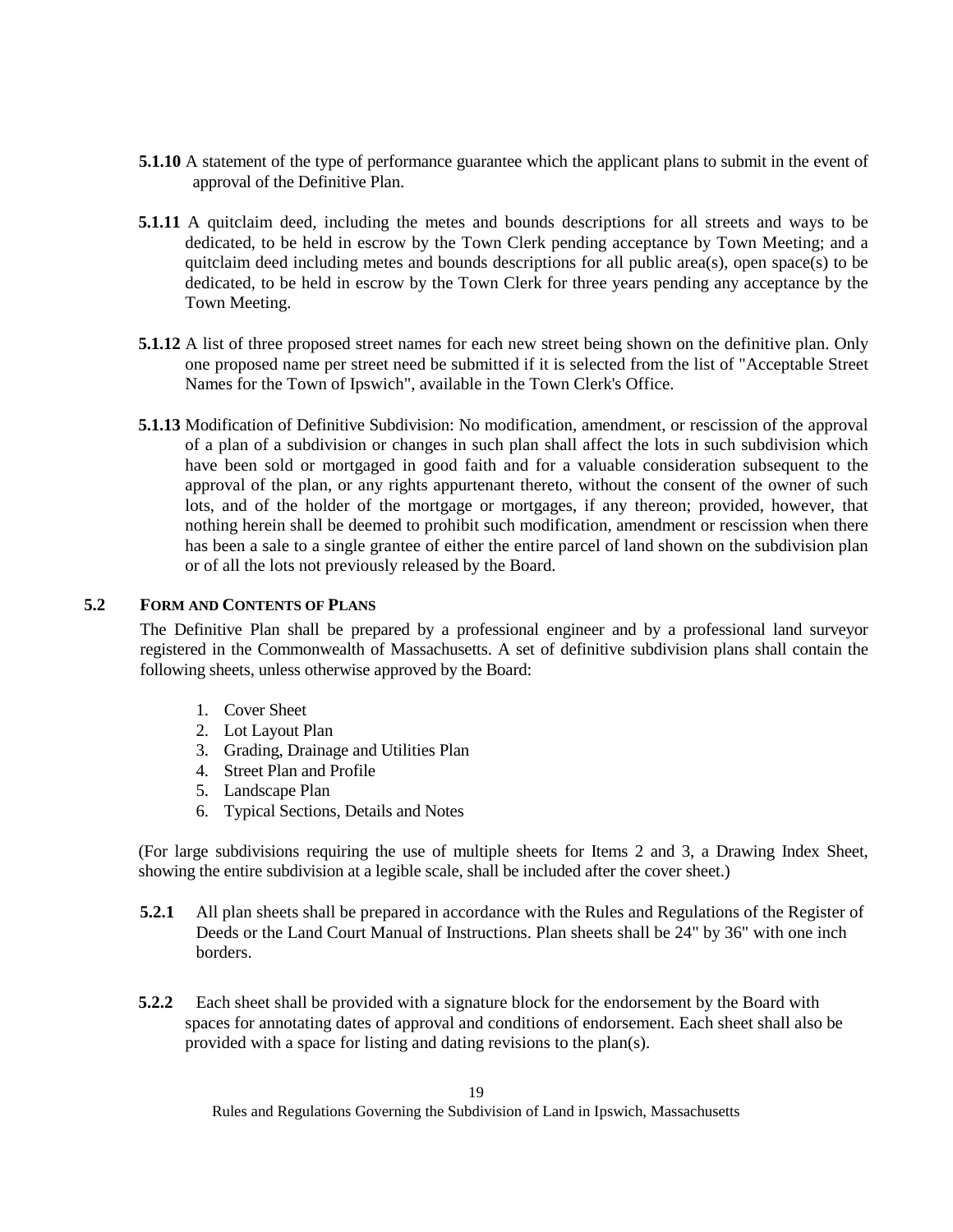- **5.2.3** Each sheet, other than the Cover Sheet, shall contain a title block, in the lower right corner, identifying the name of the subdivision, the title of the sheet, the name and address of the record owner and Applicant, date and scale of the plan, and the name and address of the firm or individual preparing the plan.
- **5.2.4** Each sheet (including the printed copies of the plans) shall bear the original seal and signature of the professional(s) responsible for the preparation of the plan.
- **5.2.5** The plans shall include the following information:

## **5.2.5.1 Cover Sheet**

a) Subdivision name, name and address of record owner, name and address of the Applicant, a locus plan at a scale not smaller than 1"=1000', identification of the zoning district(s), water supply district(s), and index to all the plan sheets, a legend, project bench mark data, reference and identification of the starting bench mark, date of submission, and the names and addresses of the professional(s) engaged in the preparation of the plans and a description of the area of responsibility of each professional.

## **5.2.5.2 Lot Layout Plan**

- a) Shall be prepared at a scale of 1"=40', unless otherwise required by the Board;
- b) Shall show bearings, distances and curve data to readily determine the location, direction, and length of every existing and proposed lot line, street line, way, easement and boundary line in and abutting the subdivision;
- c) Shall show location and names of all abutters as they appear on the most recent tax list, including owners of the property on the opposite side of all streets abutting the subdivision;
- d) Shall show the location of all permanent monuments, identified as to whether existing or proposed. Ties, with bearings and distances, shall be shown to a minimum of two (2) existing permanent monuments in or adjacent to the subdivision;

All bench marks and elevations shown on the subdivision plans shall be based on the North American Datum of 1983 (NAD83), and the North American Vertical Datum of 1988 (NAVD88) and the starting NAVD88 bench mark shall be referenced on the plans. The plan submittals shall be in or "tied into" real world State Plane Coordinates using Town control points or a precision global positioning system (GPS);

- e) Shall show the area of each lot and any easements, in square feet and in acres. The units of acres shall be rounded to a minimum of three (3) decimal places;
- f) Shall show the total frontage of each lot and the total lot width, measured at the front setback line, for each lot;

20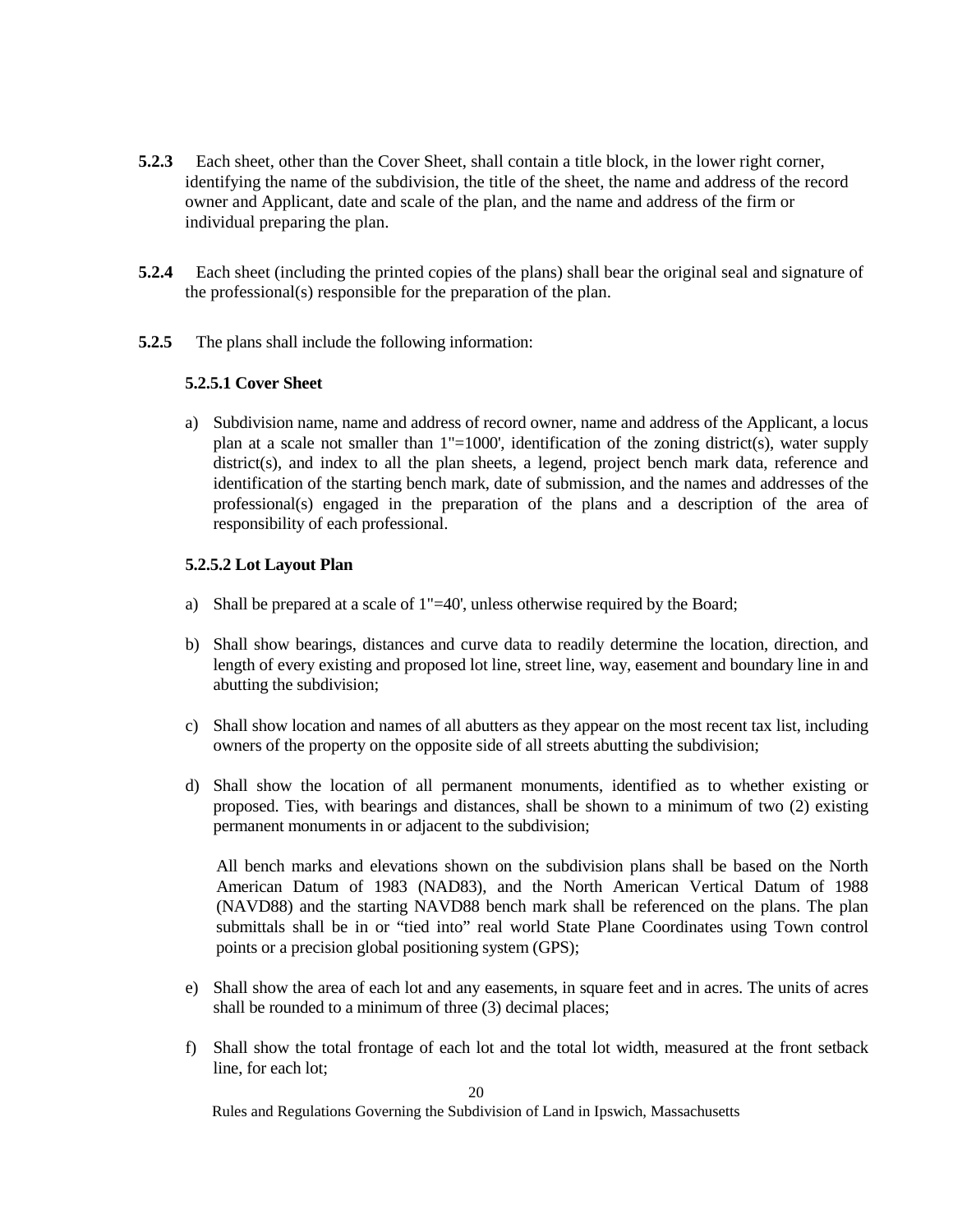- g) Shall show any lot(s) not meeting the minimum frontage, lot width, or lot area in accordance with the requirements for the zoning district in which it is situated. Such lots shall be designated as "not a building lot";
- h) Shall show lot numbers enclosed in a circle and house numbers as assigned by the town manager or his designee;
- i) Shall show location, names, status, and widths of pavement and right-of-way of all existing streets bounding, approaching or within reasonable distance of the subdivision and a notation if any of the streets is designated as a "scenic road";
- j) Shall show all existing structures in the subdivision and within fifty feet (50') of the perimeter of the subdivision;
- k) Shall show all stone walls, fences, cart paths, water bodies or water courses bounding or crossing the subdivision;
- l) Shall show the zoning district(s) and the water supply district(s) classification(s) of the land in the subdivision and the precise location of the boundaries of each of these district(s);
- m) Shall show reference(s) to any existing or proposed covenants and/or restrictions, including any variances or special permits either granted or required by the Ipswich Planning Board, the Zoning Board of Appeals or the Ipswich Board of Selectmen;
- n) Shall show references to all deeds and plans of record used to establish the property lines of the subdivided parcel and of all the streets, ways and easements including deed references to the abutting lots (see section 5.1.7);
- o) Shall show a clearly marked north arrow, which shall be identified as to whether it is magnetic or true north or shall be referenced to a record plan and so stated;
- p) Shall include a calculations package prepared by the professional land surveyor which indicates the perimeter, lot, and right-of-way closure calculations.

# **5.2.5.3 Grading, drainage and utilities plan**

- a) Shall be prepared at a scale of 1"=40' with a two (2) foot contour interval, unless otherwise required by the Board;
- b) Shall show existing and proposed boundaries of all lots, streets, ways and easements within and adjacent to the subdivision;
- c) Shall show existing contours in the subdivision and extending fifty feet (50') beyond the perimeter of the subdivision. Spot elevations shall also be shown in areas where the existing grades are 1% or less;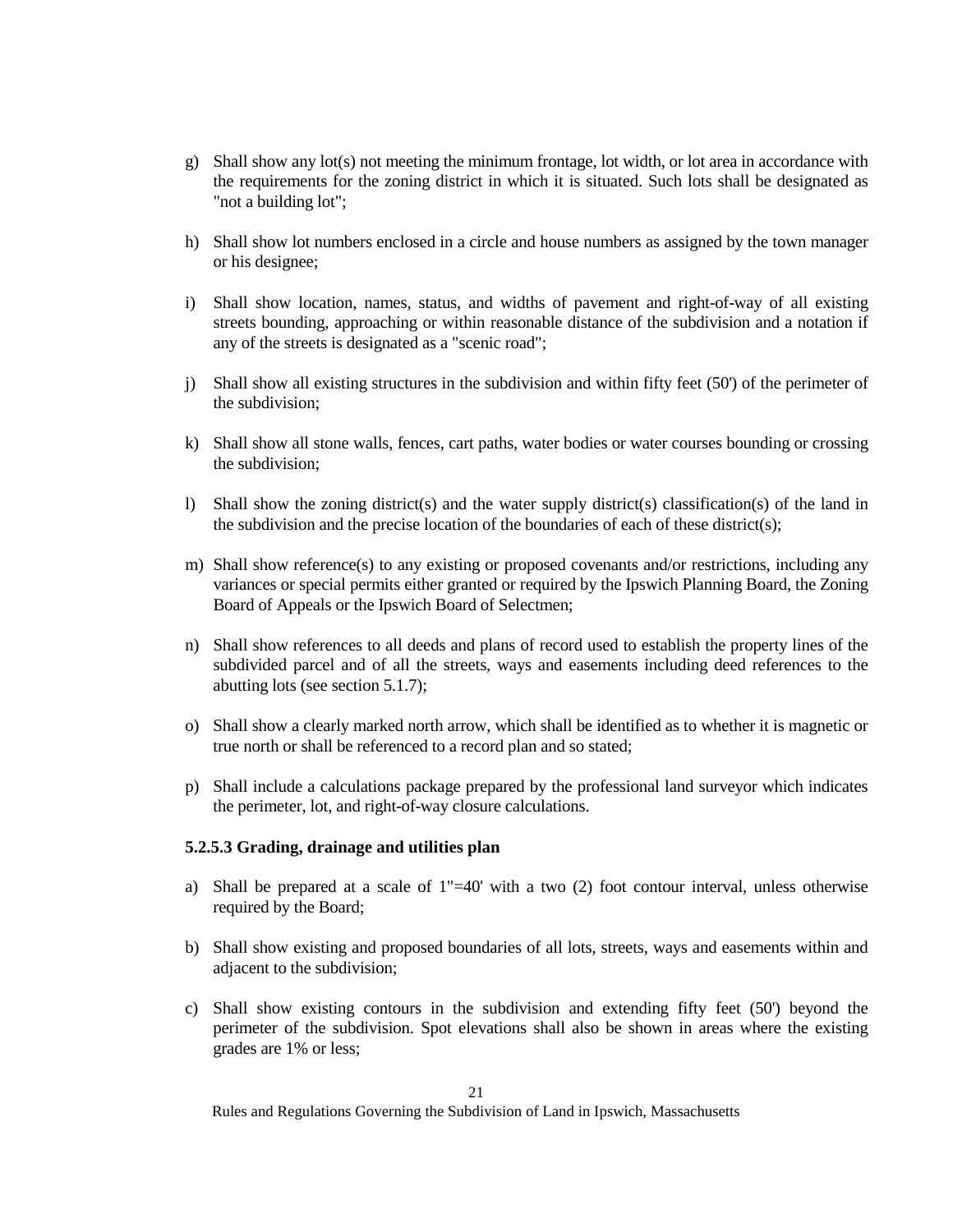- d) Shall show proposed contours indicating the finished grades of all proposed construction in the subdivision. Spot elevations shall also be shown in areas where the finished grades are less than  $1\%$ :
- e) Shall show the extent of all existing and proposed streets, drives, walks, handicap ramps, parking areas and the like;
- f) Shall show center line with stations of all proposed streets;
- g) Shall show all stone walls, fences, and cart paths within, bounding or crossing the subdivision;
- h) Shall show all existing structures in the subdivision and within fifty feet (50') of the perimeter of the subdivision;
- i) Shall show all existing wells and septic systems in the subdivision and within one hundred feet (100') of the perimeter of the subdivision;
- j) Shall show location of all proposed structures, wells, and septic systems in the subdivision, including all required setback dimensions to lot lines, wells, septic systems and presumed wetlands boundaries;
- k) Shall show location and identification of all groundwater observation and percolation test pits and/or borings in or adjacent to the subdivision. Logs of observed data of these tests shall be shown on the definitive subdivision plans (use an additional sheet, if necessary);
- l) Shall show existing and proposed water courses, drainage ditches, streams, brooks, water bodies, retention and/or detention basins including annual and 100 year high water elevations;
- m) Shall indicate location and identification of all wetlands boundaries in and within one hundred feet (100') of the subdivision. Wetlands boundaries shall be delineated in the field with numbered flags by a qualified wetlands specialist, surveyed and shown on the plan(s) with the reference to flag numbers. The resource areas shall be identified in accordance with the Wetlands Protection Act (310 CMR 10.00), the Town of Ipswich Wetlands Protection Bylaw, and the Town of Ipswich Conservation Commission Rules and Regulations;
- n) Shall show the location of the 100 year flood boundary, as shown on the Flood Insurance Rate Map (FIRM), in and within 100' of the subdivision;
- o) Shall show the location and type of all existing and proposed above and below ground utilities;
- p) Shall show the location and identification of all permanent project bench marks in the subdivision. A minimum of two (2) bench marks are required for each street;
- q) Shall show the location, size and type of all proposed street trees;
- r) Shall show the location and methods of all proposed erosion/sedimentation control within the subdivision;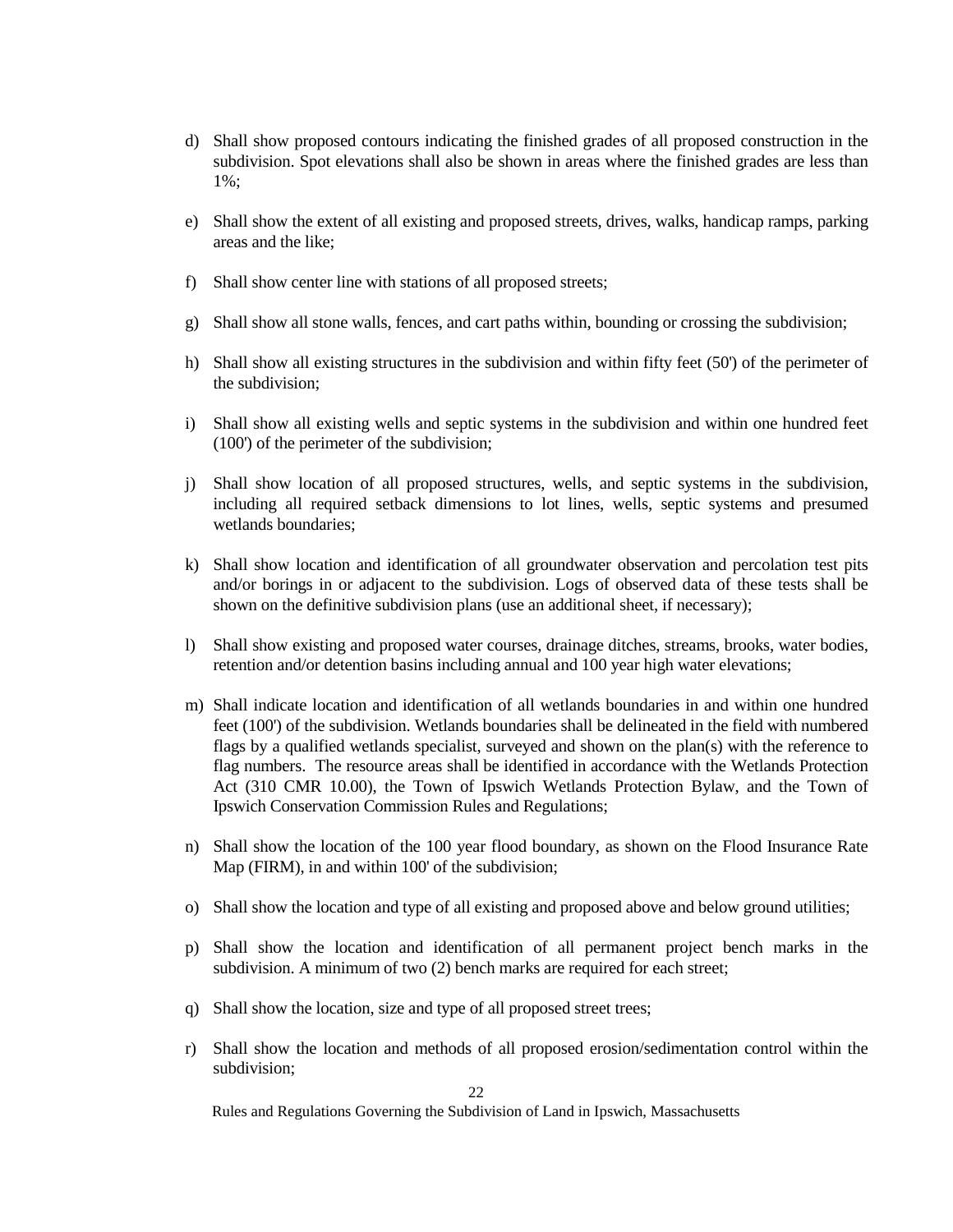- s) Shall show the location of proposed stocking area(s) for "earth" materials;
- t) Shall show the location of proposed stump burial area(s);
- u) Shall show the location of proposed area(s) for disposal of surplus "earth" materials. The finished grades of these areas shall be indicated by contours and/or spot elevations with the volume of "fill" indicated;
- v) Shall show the location of area(s) to be utilized for borrow materials. The finished grades of these areas shall be indicated by contours and/or spot elevations with the volume of material indicated;
- w) Shall show that if excess "earth" materials are proposed to be disposed of offsite, then a notation stating the volume of "earth" to be removed, as defined in the Ipswich Zoning Bylaw and/or the Rules and Regulations Governing the Removal of Sand, Gravel, or Loam, shall be provided on the plan(s). This volume shall include all amounts of "earth" proposed to be removed for the construction of streets, sidewalks, driveways, structures, and all other improvements related to the subdivision. If no "earth" is to be removed, a statement to such effect shall be included on the plan(s);
- x) Shall include a notation stating the volume of "fill" material proposed to be obtained off site including borrow, gravel, and other materials necessary for the construction of the streets, sidewalks, driveways, structures, and all other improvements related to the subdivision;
- y) Shall contain a note which says "No building or structure shall be built or placed on any lot without a permit from the Board of Health, if such a permit is required."

## **5.2.5.4 Street plan and profile**

- a) This sheet shall show the plan of the proposed street drawn to a scale of  $1"=\overline{40}$ ' with the existing and proposed profiles, drawn directly below the plan at a horizontal scale of 1"=40' and a vertical scale of 1"=4', unless otherwise required by the Board;
- b) The street plan shall show the following information:
	- 1. Bearings and distances of all tangents along the center line and the right-of-way;
	- 2. Radii, arc length and central angle of all curves along the center line and right-of-way;
	- 3. Points of intersection of all tangents (pi's), with tangent lengths, of all center line curves;
	- 4. Stations shall be clearly marked at fifty foot (50') intervals along the street center line and at points of curvature and tangency (pc's and pt's) of all curves. Where the center line intersects itself or other proposed streets, the point of intersection shall be clearly marked with a station equation;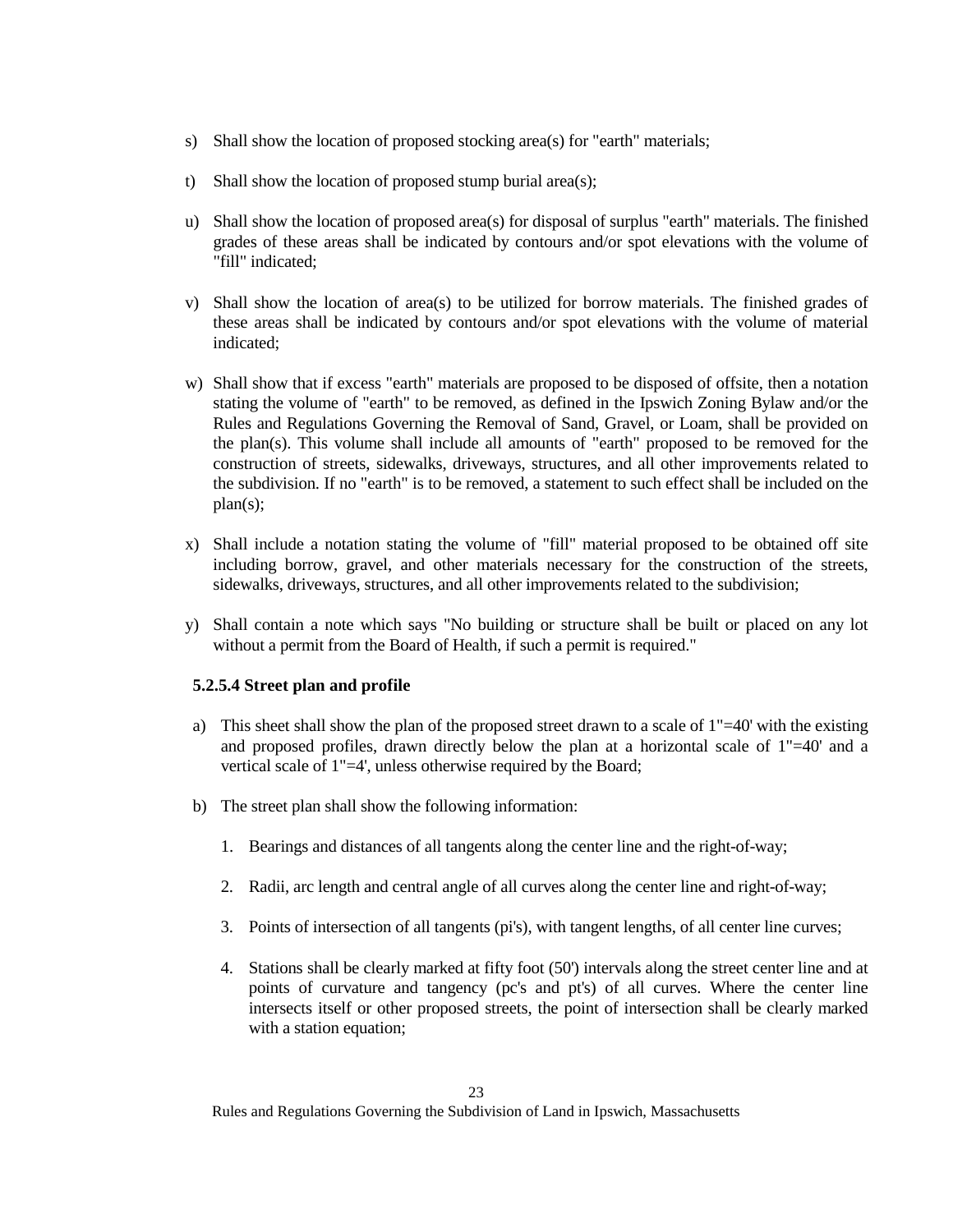- 5. Existing and proposed lot lines intersecting the right-of-way with the frontage and lot numbers shown;
- 6. Bearings and distances of all lines of existing and proposed easements;
- 7. Existing and proposed pavements, including dimensions of all streets, sidewalks, handicapped ramps, driveways and parking areas;
- 8. Existing and proposed curbs and berms and identification of the materials;
- 9. Existing and proposed drainage facilities with pipe sizes and materials including catch basins, manholes, culverts, headwalls, detention and/or retention basins, and outlet pipes/structures with rim and invert elevations, as applicable;
- 10. Existing and proposed water mains with sizes and materials including hydrants, gates and appurtenances;
- 11. Existing and proposed sewer mains with sizes and materials including manholes with rim and invert elevations;
- 12. Existing and proposed gas mains;
- 13. All other existing and proposed, above and below ground, utilities including electric, telephone, cable T.V., poles, conduits, transformers and appurtenances;
- 14. Existing and proposed street trees;
- 15. Two (2) permanent bench marks shall be shown on the plan for each street. Bench marks shall be identified with sufficient data to readily determine their location and elevation in the field.
- c) The street profile shall show the following information:
	- 1. Existing center line profile drawn with a fine dashed line and the existing elevations labeled at fifty foot (50') intervals;
	- 2. Existing left and right, right-of-way profiles drawn in fine lines dot dash for left and dot dot dash for right;
	- 3. Proposed center line profile drawn in solid line with proposed stations and elevations labeled at fifty foot (50') intervals and at points of vertical curvature, gradient intersection, and tangency (pvc,. pvi, and pvt). Where the center line intersects itself or other proposed streets, the point of intersection shall be clearly marked with the existing and proposed elevation and station equation;
	- 4. Gradient lines shall be labeled with the rate of grade expressed as a percent;

24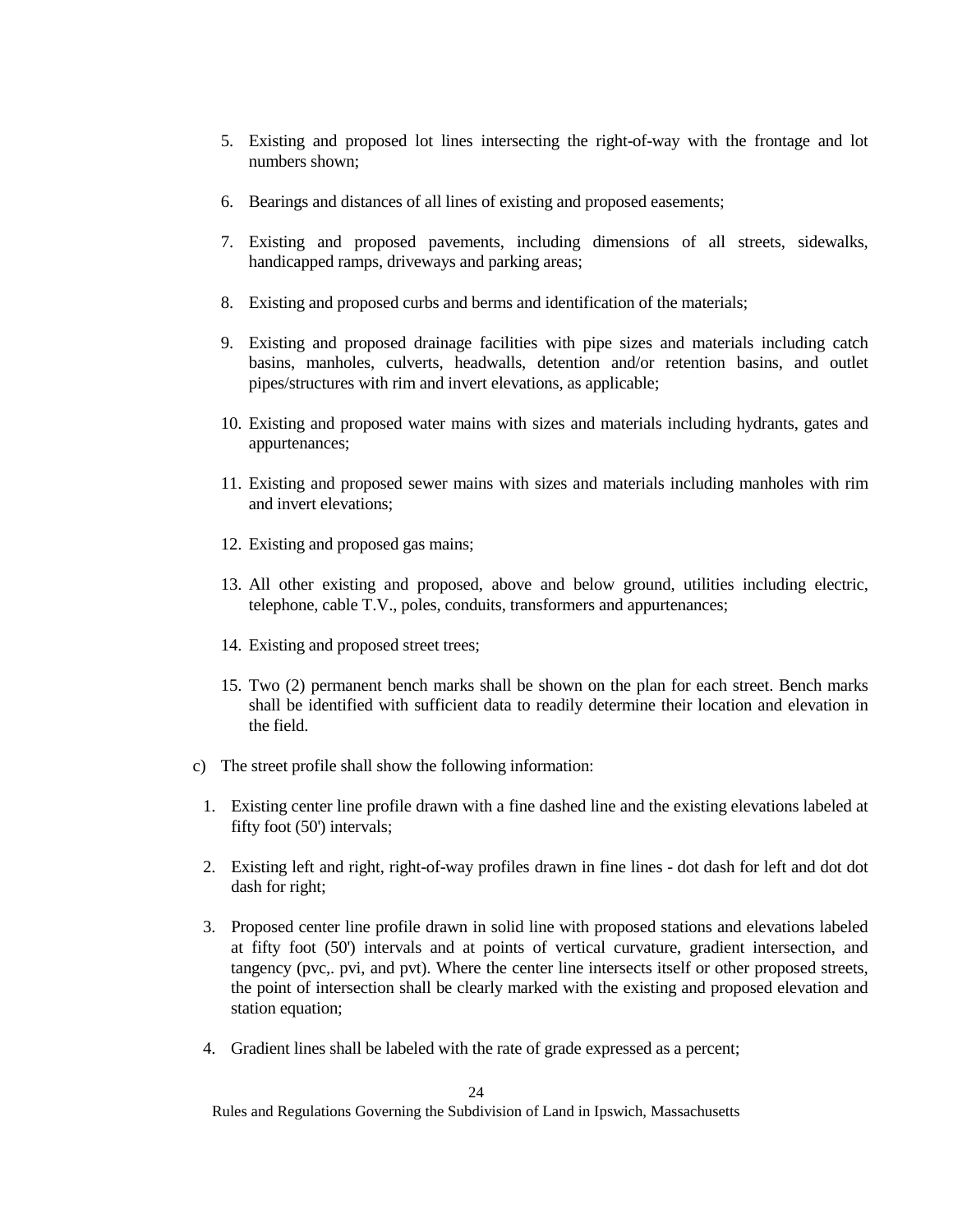- 5. Lengths of all vertical curves shall be labeled including applicable sight distances as prescribed in the Design Standards for Streets, Section 6.8;
- 6. Existing and proposed drainage facilities including drainage lines, catch basins, manholes, culverts, headwalls, outlet pipes/structures shall be drawn in solid lines showing pipe sizes, pipe slopes, rim and invert elevations. Stations and offsets shall be indicated for all catch basins, manholes, culverts, headwalls and outlet pipes/structures;
- 7. Existing and proposed water mains shall be drawn in solid lines showing pipe sizes, depths of cover, laterals to hydrants and station and offset(s) to hydrants;
- 8. Existing and proposed sewer mains and manholes shall be drawn in solid lines showing pipe sizes, pipe slopes, rim and invert elevations, and station and offsets to manholes;
- 9. Vertical clearances shall be labeled between all crossing utilities.

## **5.2.5.5 Typical sections, details and notes**

- a) Typical cross-section of each street (if more than one type) showing width of the right-of-way, width of pavement, curbs, cross slope, sidewalk(s), grass strips, utility locations and depths of cover, thicknesses and types of pavements for the street and sidewalk, thicknesses of street and sidewalk base courses, thicknesses of loam, location of guardrail, existing and proposed grades, and the maximum grade of return to existing grade. One side of the section shall indicate a typical "fill" and the other a typical "cut";
- b) Typical cross-section(s) and details of all proposed retention and/or detention basins showing existing and proposed grades, details of inlet pipes with inverts and full flow capacity, outlet control structures and pipes with inverts and full flow capacity, ten (10) and one hundred (100) year storm water elevations, details and elevations of emergency spillway structure(s), embankment construction and slope treatment, top of dam elevation, and volume of storage capacity;
- c) Profiles of all cross-country drain lines, swales or ditches with typical cross sections of each;
- d) Details of drainage structures including catch basins, manholes, headwalls, flared-end sections, outlet and velocity control structures, rip-rap slopes and channels;
- e) Details of sewer manholes and drop inlet structures;
- f) Details of hydrants, blow-off valves and thrust blocks;
- g) Detail(s) of curb installation(s);
- h) Detail of handicap ramp;
- i) Detail of guardrail(s);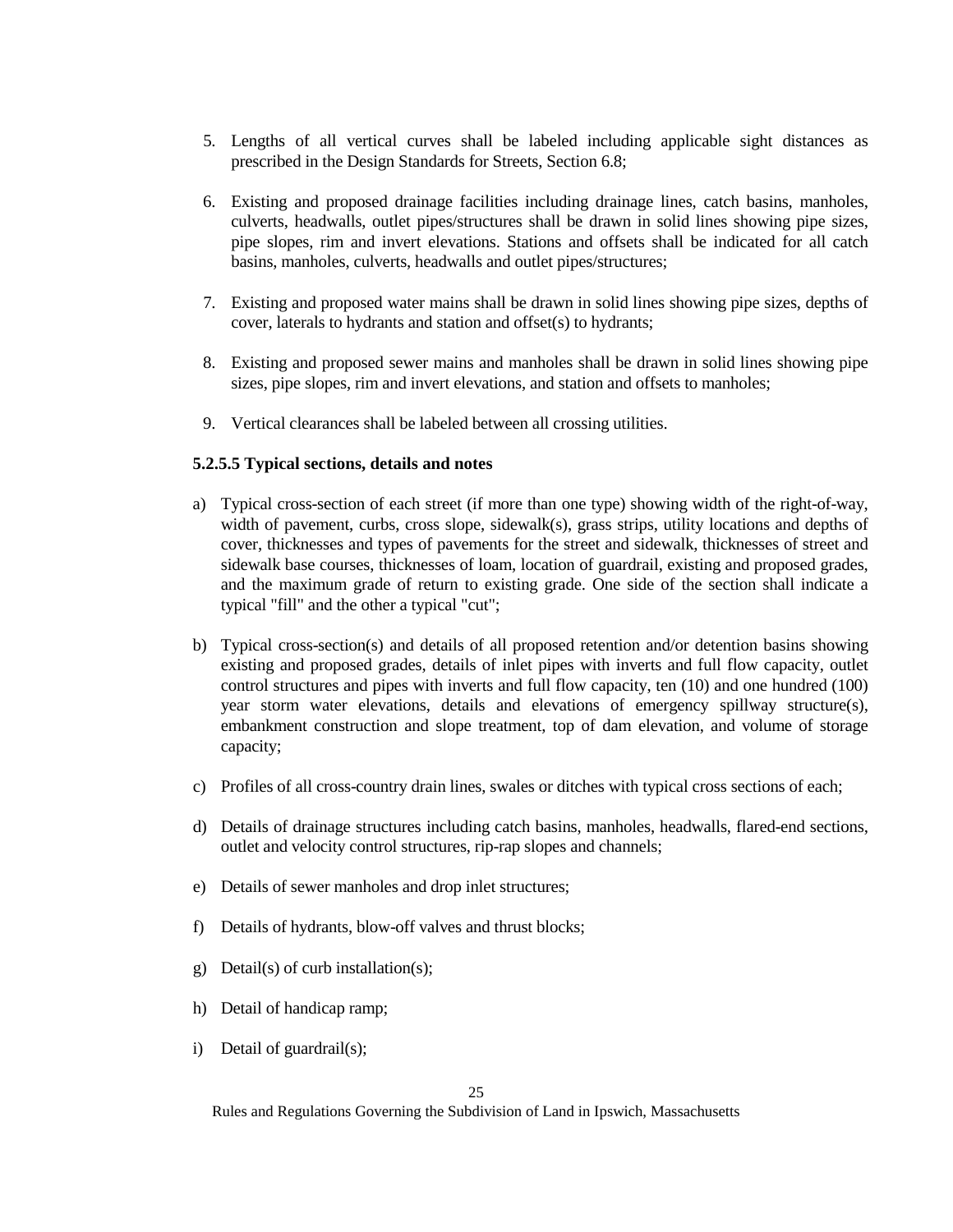- j) Detail(s) of erosion/sedimentation control devices;
- k) Plans, details, sections, and profiles of any other utility, structure or facility proposed in the subdivision;
- l) All plans and profiles shall be drawn at a horizontal scale of not less than 1"=40' and a vertical exaggeration not greater than 1"=4'; details and sections shall be drawn at a scale of not less than 1"=4' or approximately 1/4 scale if drawn "not to scale", unless otherwise approved by the Board;
- m) Specific and general notes identifying the standards for materials and construction methods of all the elements in the subdivision. Accepted standards and specifications include the following:
	- American Society for Testing and Materials (ASTM)
	- American Water Works Association (AWWA)
	- Commonwealth of Massachusetts Department of Public Works Standard Specifications for Highways and Bridges
	- State Environmental Code Title V
	- Specifications by the Town of Ipswich as set forth in Appendices I IX, inclusive, of these Rules and Regulations.

# <span id="page-25-0"></span>**5.3 STORMWATER MANAGEMENT REPORT**

A separate storm water management report shall be submitted together with the definitive subdivision plans. The report shall be prepared in accordance with the applicable provisions of Section 6.14 and Appendix VIII of these Regulations, as well as the Ipswich Stormwater Management General Bylaw.

# <span id="page-25-1"></span>**5.4 ENVIRONMENTAL AND COMMUNITY IMPACT ANALYSIS**

**5.4.1 Applicability:** Any subdivision of a residential subdivision which creates frontage for six (6) or more lots, and all non-residential subdivisions, shall be accompanied by eight (8) copies of an Environmental and Community Impact Analysis. The Board may require portions of this Analysis be carried out for shorter roads if, in their opinion, the sensitivity of the land, neighborhood or infrastructure warrants the investigation. The Environmental and Community Impact Analysis shall clearly and methodically assess the relationship of the proposed development to the natural and manmade environment of Ipswich. This report shall be prepared by professionals qualified, experienced, and, as applicable, licensed, in their fields. Such professionals may include Registered Professional (Civil) Engineers, Traffic Engineers, Architects, Landscape Architects, Land-Use Planners, Hydrogeologists, Hydrologists, Biologists and other environmental professionals. The applicant shall bear the cost of this analysis.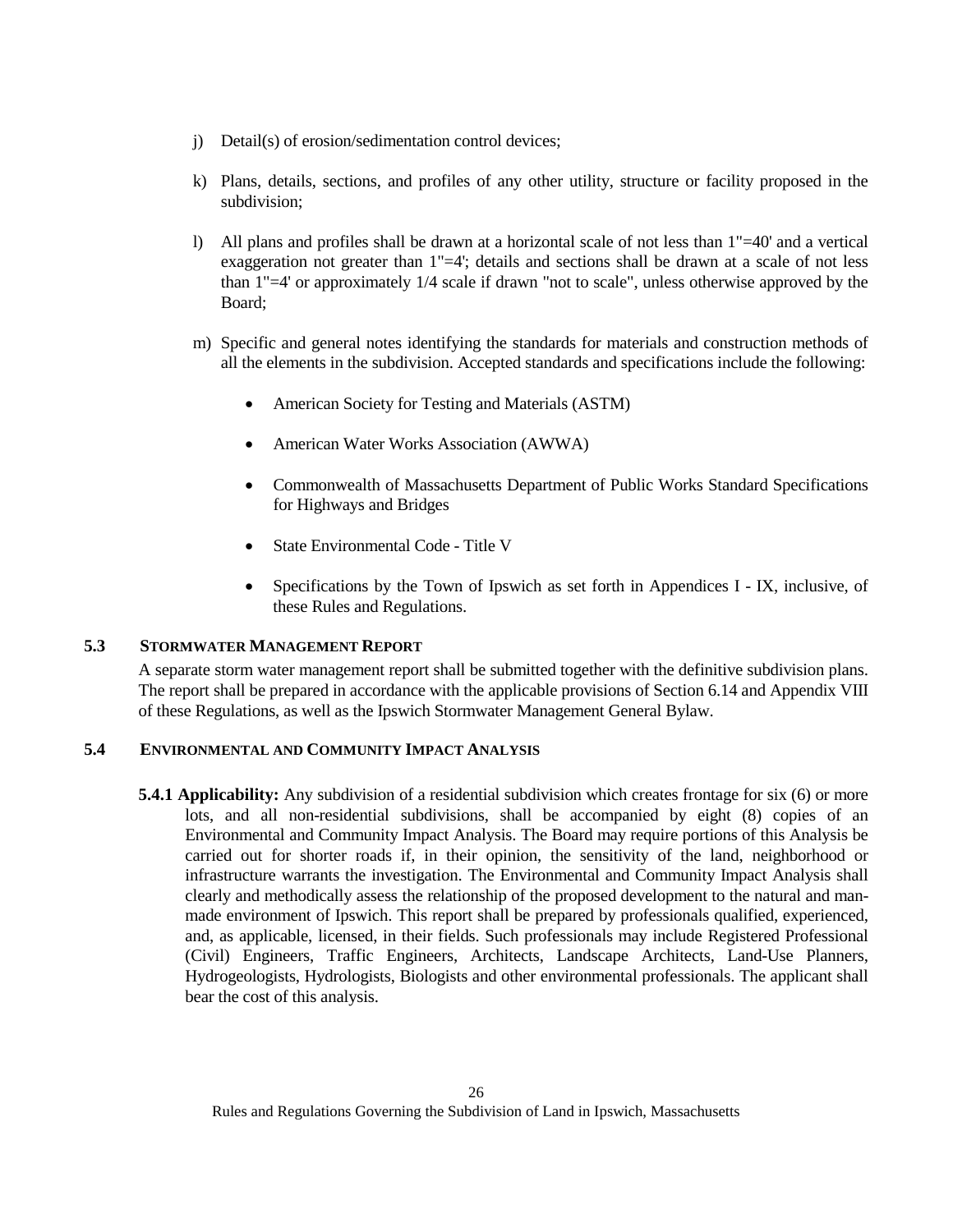**5.4.2 Purpose:** This analysis shall be a guide to the Planning Board in its deliberations and will build into the Board's decision-making process consideration of the environmental and community impacts of the proposed development.

- **5.4.3 Concerns to be addressed:** For each of the components of the Environmental and Community Impact Analysis listed under paragraph 4 below, each of the following concerns must be separately addressed:
	- a) The Environmental and Community Impacts of the Proposed Development: The primary and secondary environmental and community impacts, both beneficial and adverse, anticipated as a result of the proposed development; this section shall include all impacts resulting from the construction phase as well as those resulting from the project's completion;
	- b) Adverse Impacts which cannot be avoided should the proposed development be implemented: The report shall describe the kinds and magnitudes of adverse impacts which cannot be reduced in severity or which can be reduced in severity but not eliminated;
	- c) Alternatives to the proposed development: The report shall develop, describe, and objectively weigh alternatives to the proposed development which are allowed by the Zoning Bylaw; and
	- d) Measures to be used to minimize adverse environmental and community impacts: Corrective and protective measures which will be taken, as part of the project, to minimize adverse impacts shall be described in detail.
- **5.4.4 Topics to be Evaluated and Level of Detail Required:** The Applicant, as part of a Preliminary Subdivision Plan submitted in accordance with the requirements of Section IV, shall provide a draft Environmental and Community Impact Analysis. The draft shall address all pertinent aspects of Section 5.4. The Planning Board, upon review of the draft Environmental and Community Impact Analysis, shall specify which of the following topics shall be evaluated in detail within the Definitive Plan submittal. If no preliminary subdivision plan is submitted, the Environmental and Community Impact Analysis shall evaluate all of the following topics:

## **5.4.4.1 Natural Environment**

- a) Air and Noise Pollution: The impact of local air quality and noise from the proposed development (including traffic generated from the development), both during and after construction, shall be evaluated; for larger developments (over 30 dwelling units) the Planning Board may require detailed technical reports of such impacts;
- b) Water Pollution: The impact of storm water run-off on adjacent and downstream surface water bodies and sub-surface ground water shall be evaluated; dangers of flooding as a result of increased downstream runoff, especially peak runoff; and the impact of the proposed project on water table levels shall also be analyzed;
- c) Land: Compatibility of the proposed development with existing soils; the impact of any soils or other such materials to be removed from or added to the site; and the potential dangers and impact of erosion and sedimentation caused by the proposed development;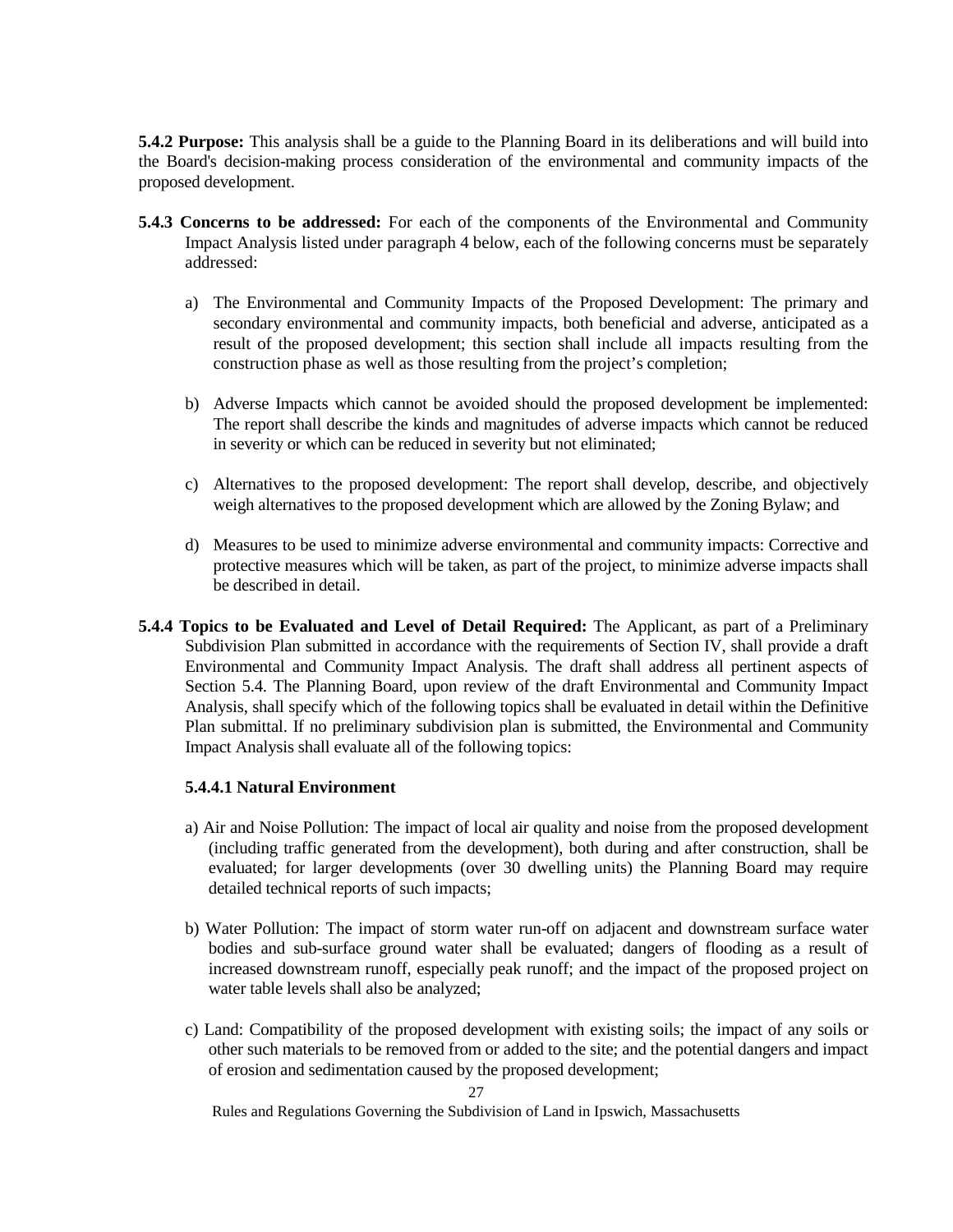- d) Plants & Wildlife: The impact that the proposed project may have on wildlife habitat and on any rare or endangered plant or animal species known to exist in the area;
- e) Water Supply: The average and peak daily demand and the impact of such demands on the ground water; and
- f.) Sewage Disposal: The average and peak daily disposal and the impact of each disposal on the ground water.

# **5.4.4.2 Man-Made Environment**

- a) Existing Neighborhood Land Use: Compatibility with adjacent or nearby existing land uses, or approved private development plans, if known, for adjacent or nearby land use changes to occur during the life of the proposed development; if not compatible, reasons therefore shall be detailed; and
- b) Zoning: Compatibility of proposed development with the purposes of the Protective Zoning Bylaw and the zoning district(s) within which the site is located.

## **5.4.4.3 Public Services**

- a) Schools: The expected impact on the school system, both elementary and secondary levels, and the number of students; projected school bus routing changes and projections of future school building needs resulting from the proposed project;
- b) Police: The expected impact on police services, time and manpower needed to protect the proposed development and service improvements necessitated by the proposed development;
- c) Fire: Expected fire protection needs; on-site fire fighting capabilities; on-site alarm or other warning devices; fire-flow water needs, source and delivery system and other needs shall be presented; fire department service improvements necessitated as a result of the proposed project shall also be discussed;
- d) Recreation: On-site recreation provisions shall be detailed and off-site recreation demands shall be estimated; provision for public open space, either dedicated to the Town or available to its residents or employees shall also be described;
- e) Solid Waste Disposal: Analysis of the projected volume and type of solid waste to be generated by the proposed development and methods of removal;
- f) Traffic: The expected impact of traffic generated by the proposed development on area roadways; discussion shall include existing average and peak traffic volumes and composition, projected average and peak traffic generation and composition, intersection impacts and analysis of area roadway and intersection capacities; methodologies used to make projection shall be included; and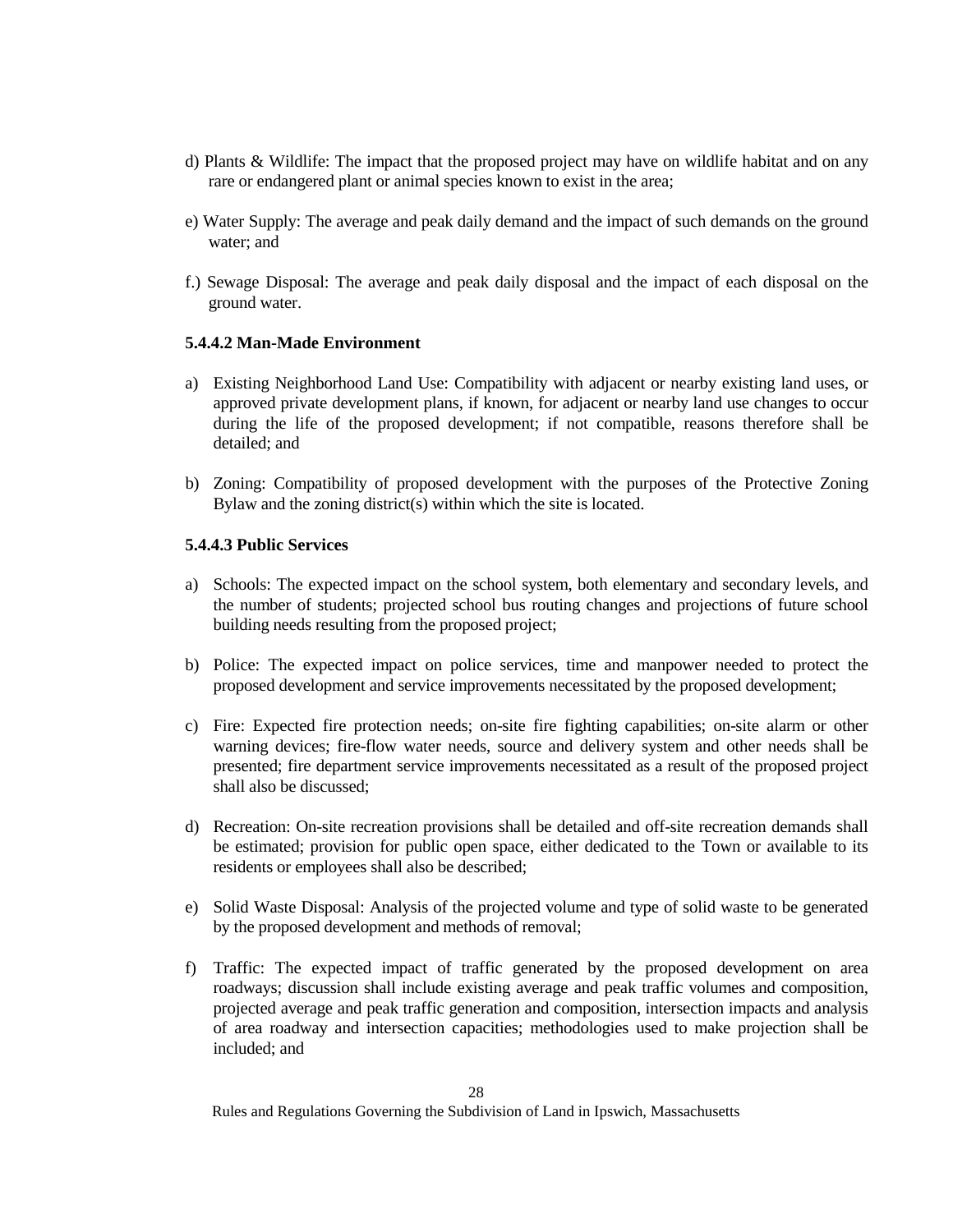g) Highway: Projected needs responsibility and costs to the Town of roadway maintenance shall be analyzed; impacts of construction equipment on area roadways shall also be discussed.

# **5.4.4.4 Aesthetics**

- a) Lighting: The type, design, location, function and intensity of all exterior lighting facilities shall be described; attention given to safety, privacy, security, minimization of light pollution, and daytime and nighttime appearance shall be detailed;
- b) Landscaping: Provisions for landscaping shall be described, including type (common and botanical designations), location and function of all plantings and materials, which shall include native plants when feasible; and
- c) Visual: Attention given to views into the site and from the site shall be described; included shall be long-distance views as well as views to and from adjacent properties.

## **5.4.4.5 Planning**

Analyze the compatibility of the proposed development and its alternatives with the goals and objectives of the most recent Community Development Plan and the most recent Open Space Plan.

## **5.4.4.6 Traffic Impacts**

The applicant shall provide an analysis of development impact which, at a minimum, includes the following:

- a) The existing Level of Service (LOS see definition below) of relevant road systems including quantitative and qualitative measurements of operational factors including speed, travel delay, freedom to maneuver and safety;
- b) The expected change in the condition of relevant road systems as a result of the proposed development;
- c) The comparison on a per-acre basis of the total vehicular traffic generation from the proposed development with:
	- i) The existing and potential vehicular traffic generation from all other developments accessing relevant road systems; and
	- ii) The vehicular traffic generation which would be expected to produce a LOS below LOS "C"; and
- d) In determining the impact of vehicular traffic generation from a development, the following standards and definitions shall be used (unless the Applicant demonstrates to the Planning Board that given the nature of the proposed project or applicable road systems, other standards are appropriate):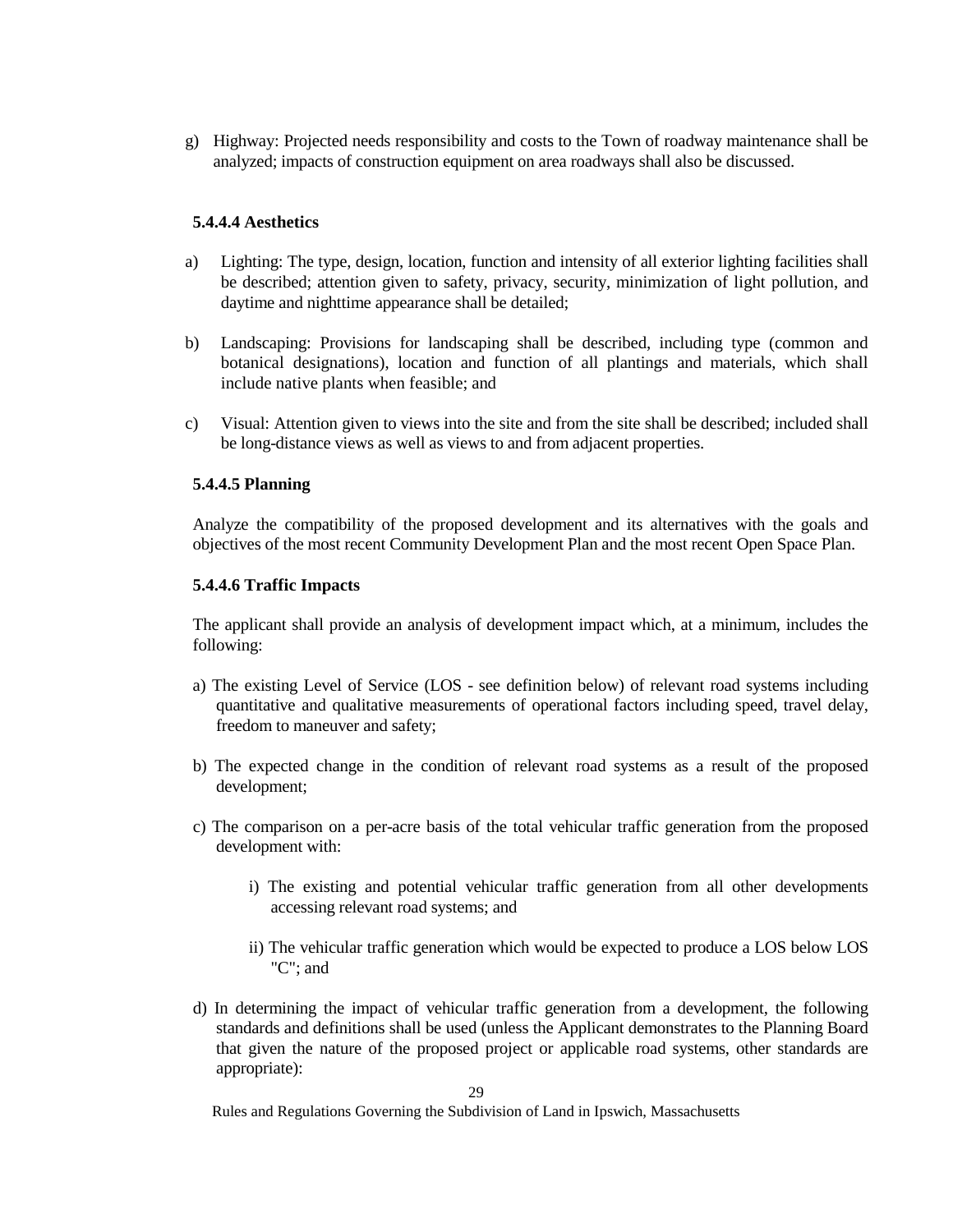- i) Trip generation rates for land uses as listed in the most recent update of Trip Generation, Institute of Transportation Engineers, Washington, D.C.; and
- ii) Levels of Service: "Level of Service (LOS) is a term which traffic engineers use to define the various operating conditions that occur on a roadway or intersection when accommodating various traffic volumes; although LOS is a qualitative measure of traffic flow, it is an acceptable measurement for determining overall impact of development on roadway networks; LOS "A" is associated with relatively free-flow and average overall traffic speed in excess of 30 miles per hour; LOS "B" represents stable flow with minor delays and speeds of 25 miles per hour or greater; LOS "C" corresponds to the design capacity of a road system and indicates stable flow with delays, and speeds of 20 miles per hour or more; LOS "D", "E", and "F" correspond to decreasing abilities to travel greater than 15 miles per hour and correspond to the over-capacity of the road system.

## **5.4.4.7 Cost/Benefit Analysis**

The Applicant shall provide a cost/benefit analysis of the development at full build-out; this municipal cost/benefit analysis should follow standard and usual procedures for measuring both the benefits to be derived and costs to be incurred by the Town of Ipswich as a result of the proposed development; this also should estimate net benefits or costs of non-quantifiable environmental impacts.

## <span id="page-29-0"></span>**5.5 REVIEW PROCEDURES**

**5.5.1 Application Review:** Within fourteen (14) days after the filing of the Definitive Plan Application (Form C) with the Board, the Board's Designee shall notify the Board and the Applicant in writing of any missing or incomplete information in the application. At that time, the Applicant may withdraw an incomplete application by notifying the Board and the Town Clerk, in writing, of the decision to withdraw the application from consideration.

If the Applicant withdraws the application, the filing fee shall be forfeited.

If the Applicant does not withdraw an incomplete application within seven (7) days of notification of incompleteness, the Board shall proceed to advertise and hold a Public Hearing on the application as submitted. No additional information or materials shall be accepted for review after the receipt of application is acknowledged by the Board without their express written consent. If the Board approves the acceptance of additional submission materials, the Applicant is required to formally amend the application with amendment materials being provided to the Town Clerk, the Board of Health and the Board.

**5.5.2 Public Hearing:** Upon determination by the Board that the application for approval of the Definitive Plan is complete, or that it is incomplete and the Applicant has failed to withdraw or seek to formally amend the application, the Board shall set a date for the public hearing and so notify the Applicant.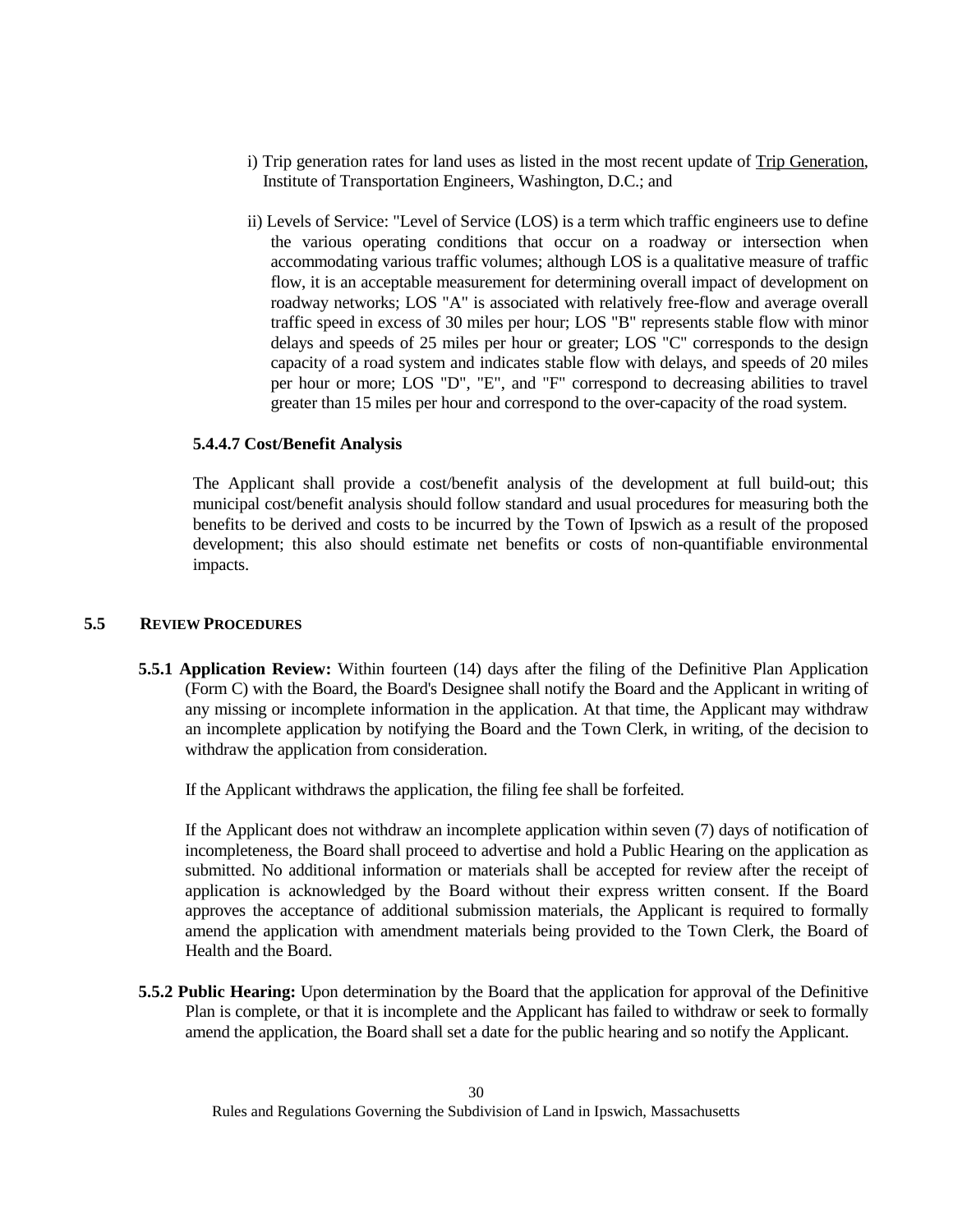Notice of the hearing shall be arranged by the Board or the Board's Designee, at the Applicant's expense, by advertisement in a newspaper of general circulation in Ipswich in each of two (2) successive weeks, the first publication being not less than fourteen (14) days before the day of such hearing: and by mailing, not less than ten (10) days before the date of the hearing, a copy of the advertisement to all owners of land abutting upon the land included in the plan as appearing on the most recent tax list.

**5.5.3 Report of the Board of Health:** The Board of Health shall submit a written report to the Board within forty-five (45) days after the plan is filed. Said report shall indicate approval or disapproval of said plan and, in the event of disapproval, shall make specific findings in the report, and where possible, shall make recommendations for adjustment. Failure to report within forty-five (45) days after filing shall be deemed approved by the Board of Health. If the proposed subdivision is to be serviced by the Ipswich sewage system, failure to report within forty-five (45) days after filing shall also be deemed approved by the Board of Health.

Extreme care shall be practiced in the layout of a subdivision in unsewered areas. The extent of soil evaluation shall be determined by the Ipswich Board of Health Agent based on the Town of Ipswich Soils Maps and whatever other soil information is available. The tests which may be required include deep hole test holes, percolation tests and test borings, and the number of tests required shall be determined by the Board of Health Agent.

Before any building construction may commence on a lot, a permit to construct an individual subsurface absorption area must be obtained from the Board of Health for each such individual lot not served by the Ipswich sewage system, if required; moreover, a condition shall be inscribed on the plan as follows: "No building or structure shall be built or placed on any lot without a permit from the Board of Health, if such a permit is required."

**5.5.4 Plan Review by Other Town Officials:** Prior to approval of any Definitive Plan, the Board shall give due regard to the reports of the Town Planner, the Town Engineer, the Director of Public Works, the Director of Public Utilities, the Director of Public Safety, the Fire Chief, the Conservation Commission and any technical expert hired by the Board.

Where any deviations from the design requirements specified by these Rules and Regulations or the Town of Ipswich's design standards and construction specifications are indicated on the plan, the Board's designee shall so notify the Board and shall provide a written statement approving or disapproving said deviation.

The Board's designee shall also provide a recommendation of the proper amount of security as required in Section 6. This recommendation shall be based on information provided by the Applicant on the cost of performing the various items of work described in the plans. Due to the fact that the Board is using the security as assurance of project completion, the Board may, at their reasonable discretion, factor in administrative costs, applicable prevailing wage schedules, engineering and inspection services and a contingency for the project.

# <span id="page-30-0"></span>**5.6 DECISION:**

After the Public Hearing the Board will approve, modify and approve or disapprove the plan as submitted. Criteria for action by the Board shall be the following: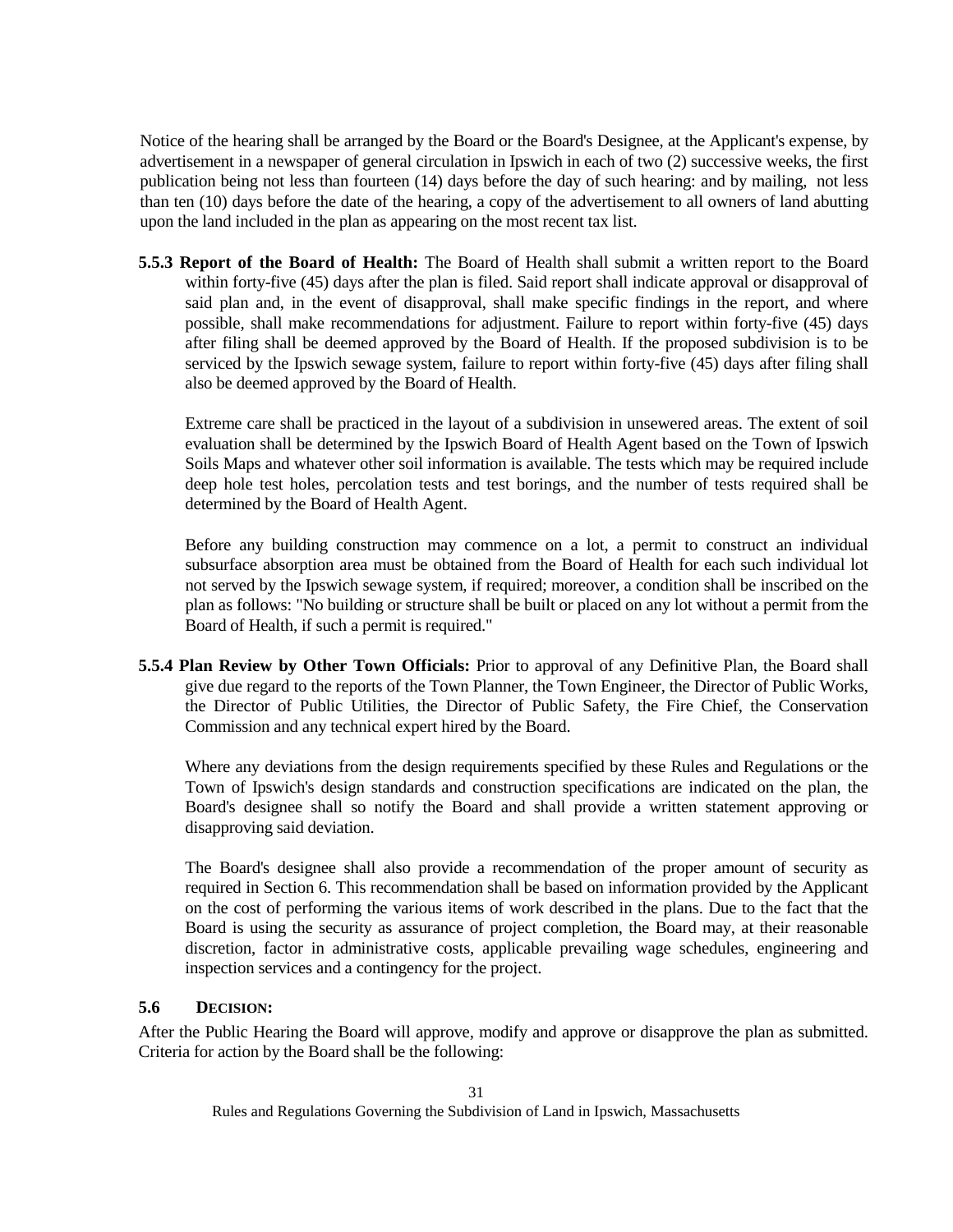- a) completeness and technical adequacy of the plans and supporting materials;
- b) determination that development at the proposed location does not entail unwarranted hazard to safety, health and convenience of future residents of the development or of others because of possible traffic hazards, or environmental degradation which could be avoided or ameliorated through an alternative plan;
- c) conformity with the design and construction standards described in these Rules and Regulations and in attached Appendices;
- d) conformity with all applicable zoning requirements;
- e) consistency with the purposes of the Subdivision Control Law as described in M.G.L. c.41, s.81M.

Following such action, and within ninety (90) days of receipt of the Definitive Plan, the Board shall file a certificate of its action with the Town Clerk. In the event a Preliminary Plan has not been filed, or in the event that a Preliminary Plan previously had been filed and disapproved by the Board, the Board shall file a certificate of vote within one hundred thirty-five (135) days of receipt of the Definitive Plan.

**5.6.1 Time Extensions:** Further time, as may be agreed upon by the Board and the Applicant, may be allowed for the Board's decision. Such time extensions shall be at the written request of the Applicant and such notice(s) of time extension shall be filed forthwith by the Board with the Town Clerk.

# <span id="page-31-0"></span>**5.7 PERFORMANCE GUARANTEE**:

- **5.7.1 Performance Guarantee - Construction Element:** Before endorsement of approval, the Board shall require that timely construction of improvements indicated on the Definitive Plan be secured by one, or in part by one and in part by another, of the methods described in Sections 5.7 a.,b., and c. which method(s) may be selected and from time to time may be varied by the Applicant. The sufficiency of the amount and type of the security shall be determined by the Board, based on the costs of construction. The Board shall, at their reasonable discretion, include provisions for administrative costs, applicable prevailing wage schedules, and contingency to cover the costs of completion should the Board be required to complete the construction. A separate surety may be required for erosion control or wetlands impacts relating to site construction. The alternative methods of security are as follows:
	- a) by a proper performance bond or deposit of money or negotiable securities, in an amount to be determined by the Board to be sufficient to cover the cost of the construction of the ways and the installation of municipal services. Each bond or deposit shall be computed on the basis that such construction and installation be completed within such period of time as the Board shall determine. (See Forms D and E for the suggested forms);
	- 32 b) by covenant running with the land, which shall be executed and recorded by the owner of record, whereby such ways and services shall be provided to serve any lot before such lot may be built upon or conveyed by other than mortgage deed, provided, that a mortgagee who acquires title to the mortgaged premises by foreclosure or otherwise and any succeeding owner of such premises or part thereof may sell any such lot, subject, to that portion of the covenant which provides that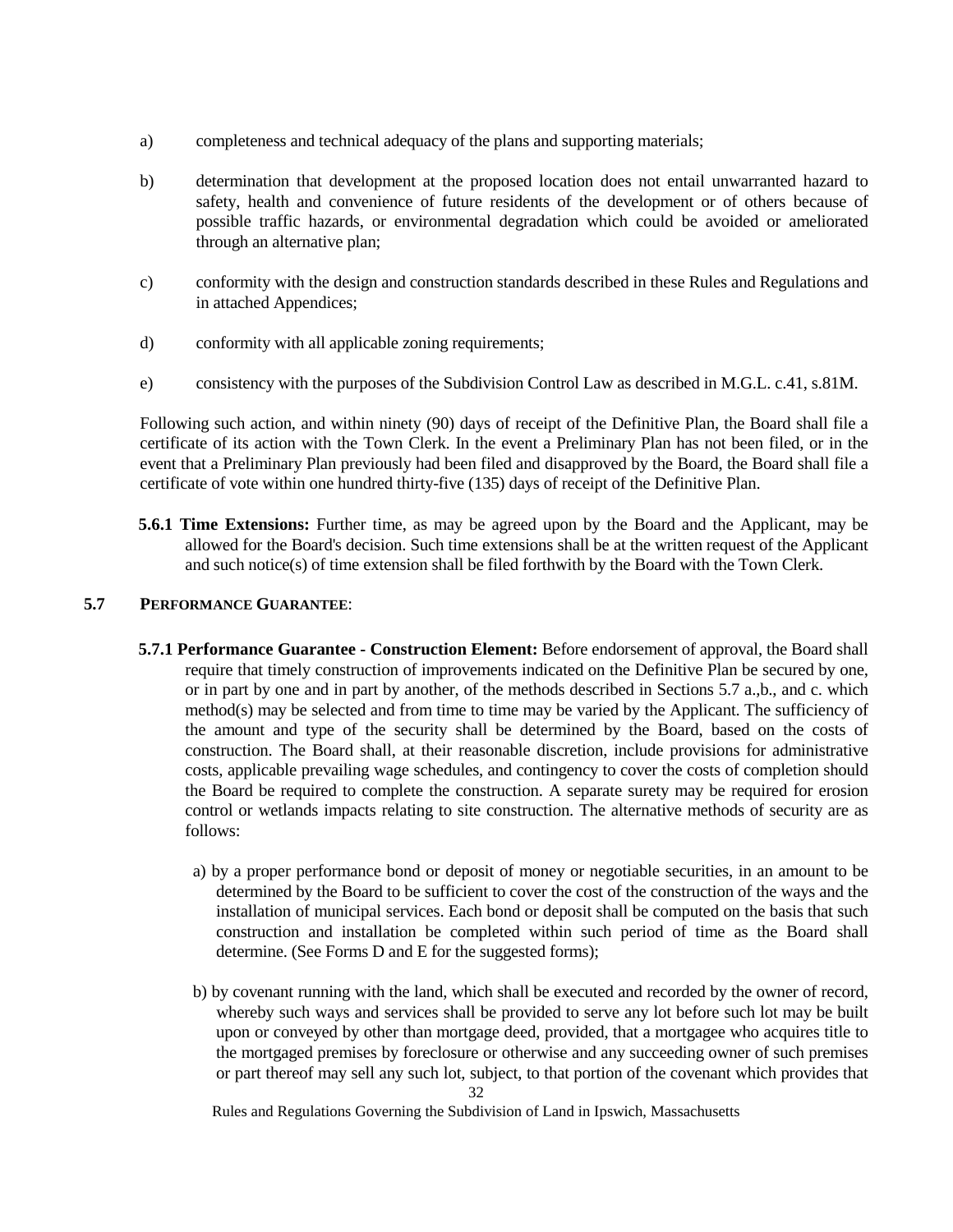no lot shall be built upon until such ways and services have been provided to serve such lot; and provided, further, that nothing herein shall be deemed to prohibit a conveyance by a single deed, subject to such covenant, of either the entire parcel of land shown on the subdivision plan or of all lots not previously released by the Board. A deed of any part of the subdivision in violation hereof shall be voidable by the grantee prior to the release of the covenant but not later than three years from the date of such deed. (See Form F for suggested form.)

In order to determine if the lots are adequate security, the Board may require appraisal(s), completed by a licensed appraiser, of the lots to be held as security. Said appraisal(s) shall be at the sole expense of the Applicant.

- c) by delivery to the Board of an agreement executed by the Applicant and the lender after recording of the first mortgage covering the premises shown on the plan or a portion thereof given as security for advances to be made to the Applicant by the lender. This agreement shall provide for retention by the lender of funds sufficient in the opinion of the Board to secure the construction of ways and the installation of municipal services. Said agreement shall also provide for a schedule of disbursements which may be made to the Applicant upon completion of various stages of the work, and shall further provide that in the event the work is not completed within the time set forth by the Applicant, any funds remaining undisbursed shall be available for completion. Any covenant given under the preceding paragraph and any condition required by the Board of Health or Health Agent shall be either inscribed on the plan or contained in a separate document, referred to on the plan.
- **5.7.2 Performance Guarantee -- Fees for Inspectional Services**: Before endorsement of approval, the Board shall require the Applicant to submit a cash deposit or an irrevocable letter of credit in a form acceptable to the Board, of a sum sufficient to guarantee payment for the services of the Board's subdivision inspector. The amount of this deposit or letter of credit shall be determined, and may be revised from time to time, by the Board, exercising its reasonable judgment.

#### <span id="page-32-0"></span>**5.8 ENDORSEMENT AND FILING OF DOCUMENT:**

The Board's approval of a Definitive Subdivision Plan, if granted, shall be endorsed on the plan only after the expiration of the twenty (20) day appeal period and after certification of the Town Clerk that no appeals have been taken.

Following recording of the endorsed plan and Board's written decision at the Southern Essex District Registry of Deeds or the Land Court by the Applicant, the Applicant shall provide the Board with four (4) complete sets of prints of the recorded plan, one (1) copy of the recorded written decision and one copy of the recorded covenants and restrictions or other required documents. In addition the Applicant shall provide an electronic (PDF) copy of the complete set of plans, the recorded written decision and one copy of the recorded covenants, restrictions or other required documents. The Board shall transmit one set of plans and the written decision to the Building Inspector and the Peer Review Engineer. The Applicant shall also provide two (2) copies submitted in DXF (drawing exchange file) format. Digital data for subdivisions creating six or more lots shall conform to the following guidelines: The coordinate system should be Massachusetts State Plane coordinate feet, North American Datum of 1983 (NAD83), and the North American Vertical Datum of 1988 (NAVD88). The plan submittals shall be in or "tied into" real world State Plane Coordinates using Town control points or a precision global positioning system (GPS)."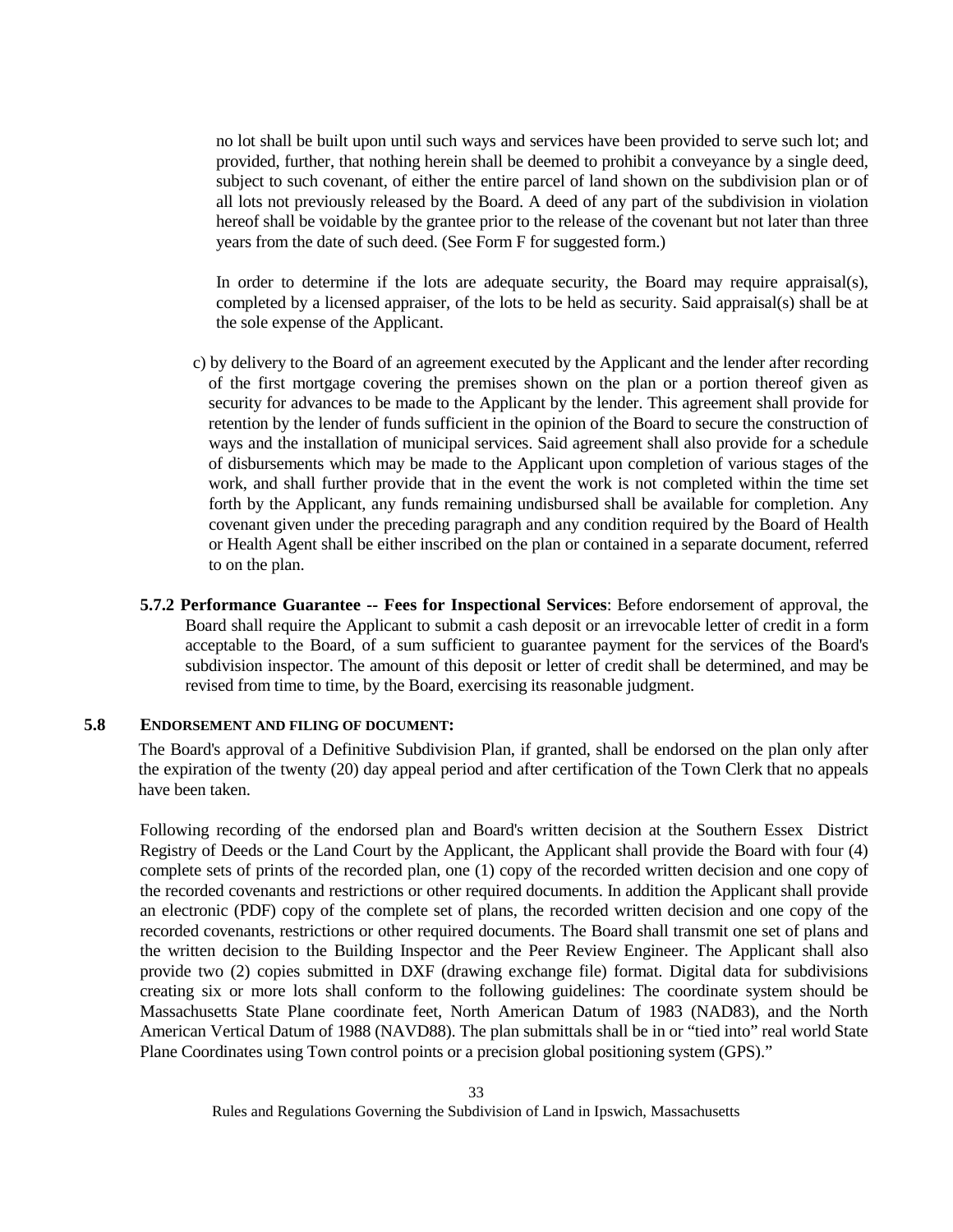**5.8.1 Filing of Notice of Modification, Amendment or Rescission:** No register of deeds or recorder of the Land Court shall accept for record a notice of modification, amendment or rescission of approval of a plan of a subdivision unless such notice contains a statement by the Board that such modification, amendment or rescission does not affect any lot or rights appurtenant thereto in such subdivision which lot was conveyed or mortgaged in good faith and for valuable consideration subsequent to the approval of the subdivision plan.

## <span id="page-33-0"></span>**5.9 RELEASE OF PERFORMANCE GUARANTEE**

- **5.9.1 Written Request**: Upon completion of improvements required by these Regulations, the Applicant may request either partial or full release of the bond, deposit or covenant by filing a statement of completion and a request for release to the Town Clerk and the Board. The statement shall include:
	- a) written evidence from the Subdivision Inspector and/or Board designee that the streets and drainage conform to the Board's requirements in accordance with the approved Definitive Subdivision;
	- b) written evidence from the Subdivision Inspector and/or Board designee that the underground wiring, water mains, sanitary sewers, storm sewers, hydrants and/or other site improvements conform to the specifications and the Board's requirements in accordance with the approved Definitive Plan;
	- c) written evidence from both the Subdivision Inspector and the Town Engineer that as-built and road layout plans have been submitted and reviewed;
	- d) written evidence from the Subdivision Inspector and/or Board designee that the improvements have been exposed to one complete winter environment (Dec. 1- April 30) without damage, or that damage, if incurred, has been repaired to the satisfaction of the Subdivision Inspector and the Town Engineer; and
	- e) written evidence from the Tree Warden that installation of street trees and other plants as described in Section 6 have been completed satisfactorily, the plant materials are in healthy condition and that the warranty has been assigned to the Town.
- **5.9.2 Partial Release:** Prior to final release of security, the Board may, at its discretion; grant up to three (3) partial releases from the required security for partial completion of improvements provided that:
	- a) no reduction shall reduce the bond, deposit or covenant to a value below the estimated cost of completing the unfinished portions of the improvements;
	- b) no lot shall be released from the covenant unless and until construction of ways and installation of municipal services up to and including the base course of asphalt to serve said lot both have been completed to the Board's satisfaction (See Forms D and E);
	- c) no partial release of security shall be granted until the Board has received written verification from the Subdivision Inspector and/or the Board designee that substantially more than fifty percent (50%) of the required improvements have been completed satisfactorily and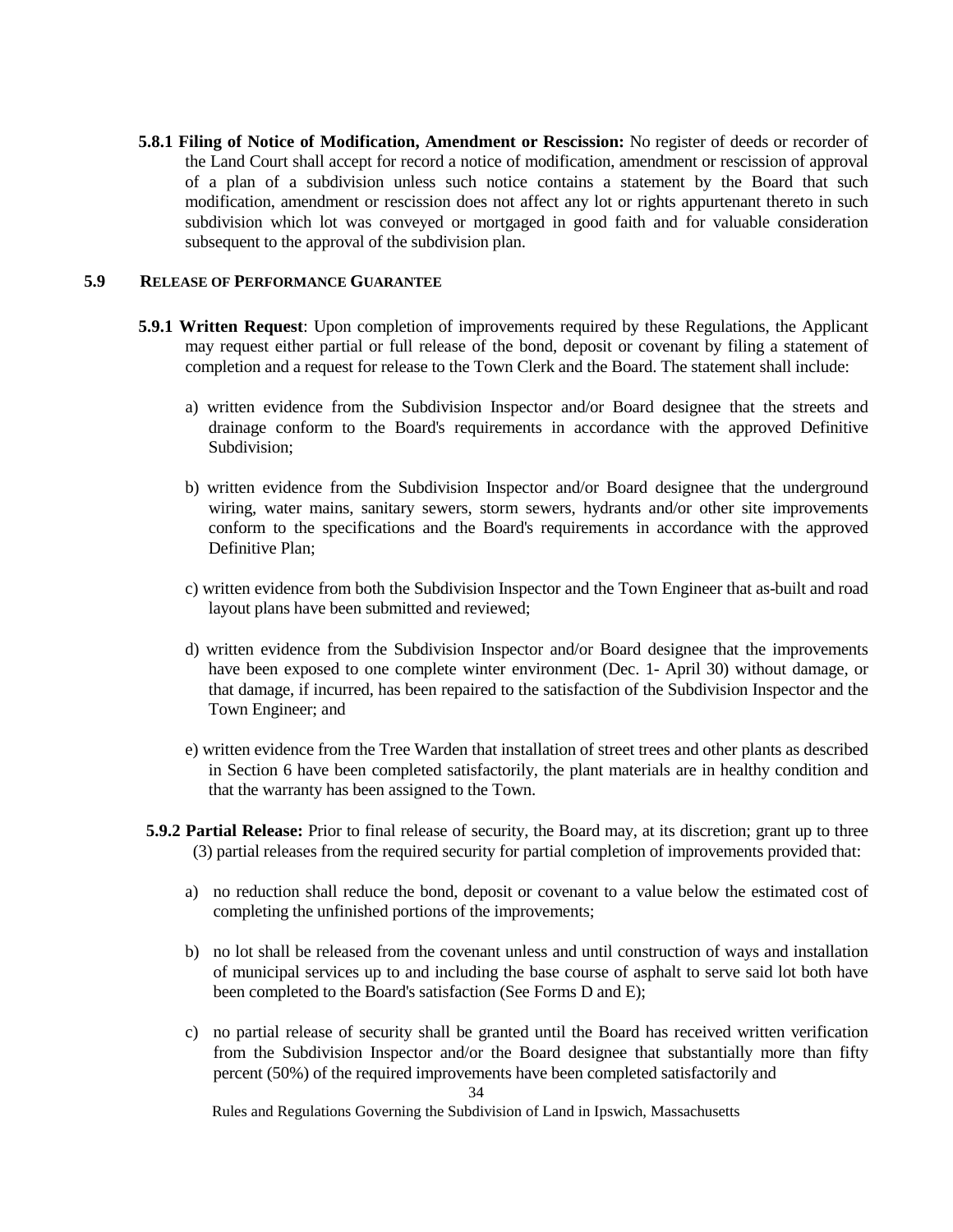- d) no partial release of security shall be granted until the Board has received stamped record plans documenting construction completed to date.
- **5.9.3 Final Release of Security**: If the Board determines that the required improvements have been completed in accordance with these Rules and Regulations, it may release the interest of the Town in any bond or deposit and return the bond or deposit to the applicant, or release the covenant by appropriate instrument. (See Forms D, E and F)

However, the Board shall retain security in an amount equal to at least 10% of the total cost of landscaping and street improvements to ensure construction adequacy against latent defects. Such security shall not be released until the fee in the road and any related instruments have been conveyed to the Town and said road has been accepted at Town Meeting or until three years have elapsed since completion of improvements in accordance with the approved plans and associated conditions, whichever occurs first.

**5.9.4 Refusal of Release:** If the Board determines that required construction or installation has not been completed, it shall specify, in a detailed written determination, the items of construction or installation which fail to comply with its Rules and Regulations by notice sent by registered mail to the applicant, a copy of which shall be delivered to the Town Clerk. If the Board fails to so notify the Town Clerk and the applicant within forty-five (45) days of receipt of a request for release of security, as described in Section 5.9.1, the deposit or bond shall be returned and any covenant shall become void. In the event that the forty-five (45) day period expires without such specifications or without release of the security, the Town Clerk shall issue a certificate to such effect. (See Section 5.15)

## <span id="page-34-0"></span>**5.10 RESCISSION:**

Failure of an Applicant to record the Definitive Plan within six (6) months of its endorsement by the Board at the Essex South District Registry of Deeds or at the Land Court; or to comply with the construction schedule incorporated into the performance agreement; or to initiate construction of improvements in a subdivision within seven (7) years of the approval of the Definitive Plan; or to comply with all applicable Protective Zoning Bylaw requirements; or to comply with the approved plans and any conditions of approval; shall constitute grounds for rescission of approval in accordance with the requirements and procedures set forth in M.G.L. c.41, s. 81-W.

# <span id="page-34-1"></span>**5.11 MUNICIPAL COMPLETION OF SUBDIVISION:**

Any such bond may be enforced and any such deposit may be applied by the Board for the benefit of the Town of Ipswich, as provided in M.G.L. c.41, s.81-Y, upon failure of the performance for which any such bond or deposit was given to the extent the reasonable cost to the Town of completing the construction and installation of the improvements.

The proceeds of any such bond or deposit shall be made available to the Town for expenditure to meet the cost and expenses of the Town in completing the work as specified in the approved plan. If such proceeds do not exceed One Hundred Thousand Dollars (\$100,000.00), the expenditure may be made without specific appropriation under M.G.L. c.44, s. 53; provided, however, that such expenditure is approved in advance by the Board of Selectmen.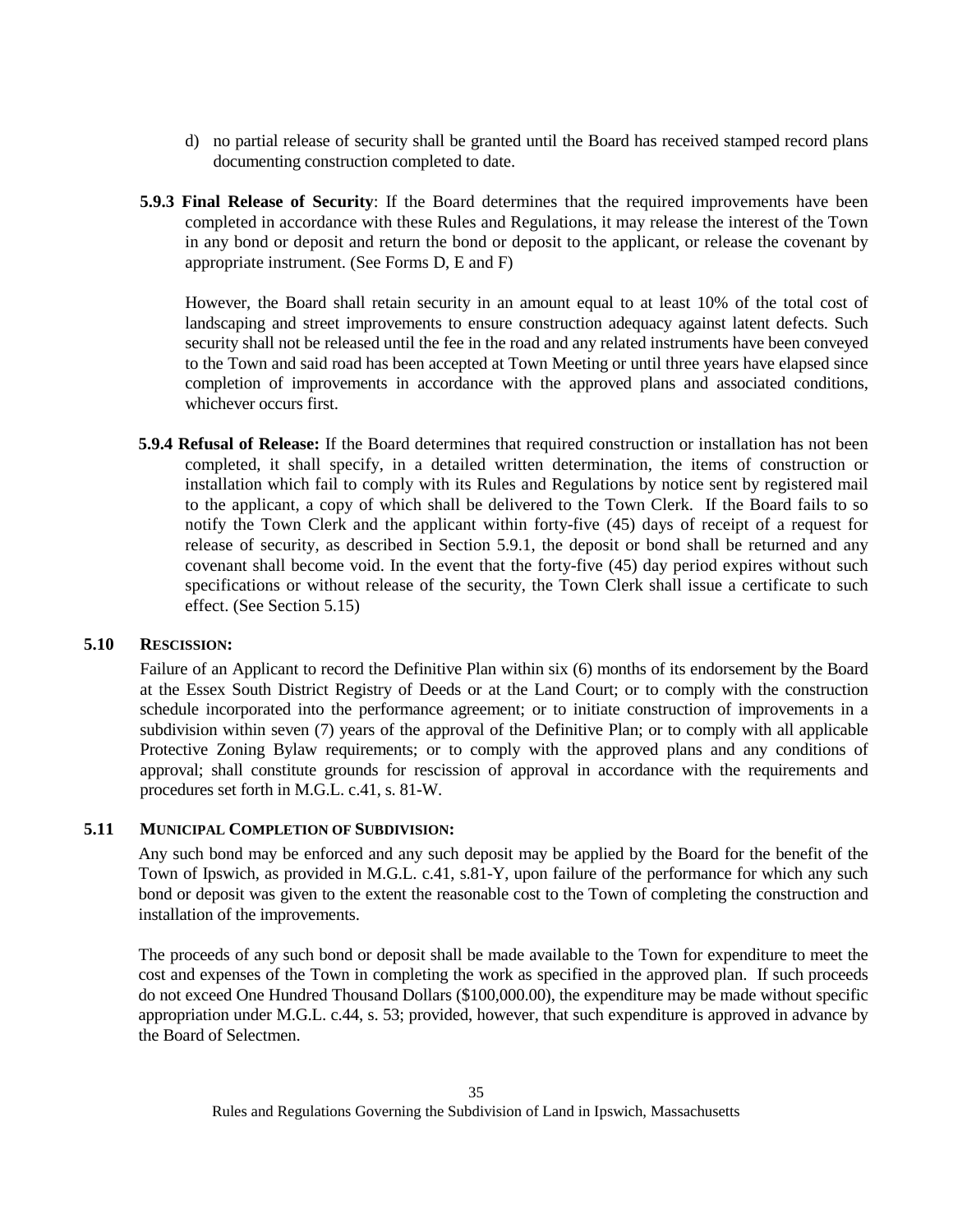## <span id="page-35-0"></span>**5.12 ACCEPTANCE AND MAINTENANCE OF SUBDIVISION IMPROVEMENTS:**

- **5.12.1 Acceptance:** Approval by the Board of a Definitive Subdivision Plan shall not constitute acceptance by the Town of any street, sidewalk or other municipal service within the subdivision.
- **5.12.2 Maintenance:** The Applicant shall maintain and repair all streets and improvements in the approved subdivision in a manner satisfactory to the Town, acting by and through its Board, during this period until one of the following has occurred:
	- 1) Applicant conveys the title to the fee for each street
	- 2) Applicant provides an easement to the Town but retains the underlying fee. For each definitive plan approved, the Board shall determine whether it shall accept the fee to the street(s) or an easement over the street. A notation shall be made on the plan which indicates the Applicant's ownership of said street(s) pending acceptance by the Town.

If the Town must maintain a portion of, or enter the subdivision for the purpose of public safety, emergency purposes, or otherwise, the Town reserves the right to charge the Applicant for services rendered.

Prior to final release of security, the Applicant shall submit to the Board and the Board of Selectmen all the necessary documentation for street acceptance including, but not limited to, plans in a form acceptable to the Registry of Deeds or the Land Court, a street layout plan, legal descriptions, easements, a list of owners and mortgagees of lots having rights in the street(s), and all other necessary grants, of deeds or instruments affecting a locus.

**5.12.3 Maintenance by Applicant:** The Applicant shall be responsible for maintaining in good repair all streets in the subdivision after release of the security, as required in Section 5.7 and Section 5.9 or until the streets are accepted by the Town Meeting. To assure such responsibility, the Applicant shall guarantee the maintenance of the streets in the subdivision in a condition which meets all the requirements of these Rules and Regulations to the satisfaction of the Board, by posting with the Town a maintenance security, in an amount sufficient in the determination of the Board, to secure the aforesaid maintenance. The applicant shall be responsible for maintenance of all improvements within the street, from edge to edge of the right-of-way.

## <span id="page-35-1"></span>**5.13 COMPLETION WITHIN THREE YEARS:**

The Board may impose as a condition of approval on a Definitive Plan that construction of all ways and all installation of municipal services shown on the plan be completed within three (3) years of the date of approval. If the construction and installation is not completed within a three (3) year period, the approval shall automatically lapse and no way shall be laid out, constructed or opened for public use unless and until a new Definitive Plan application has been filed in accordance with the Rules and Regulations then in effect and the new plan has been approved by the Board.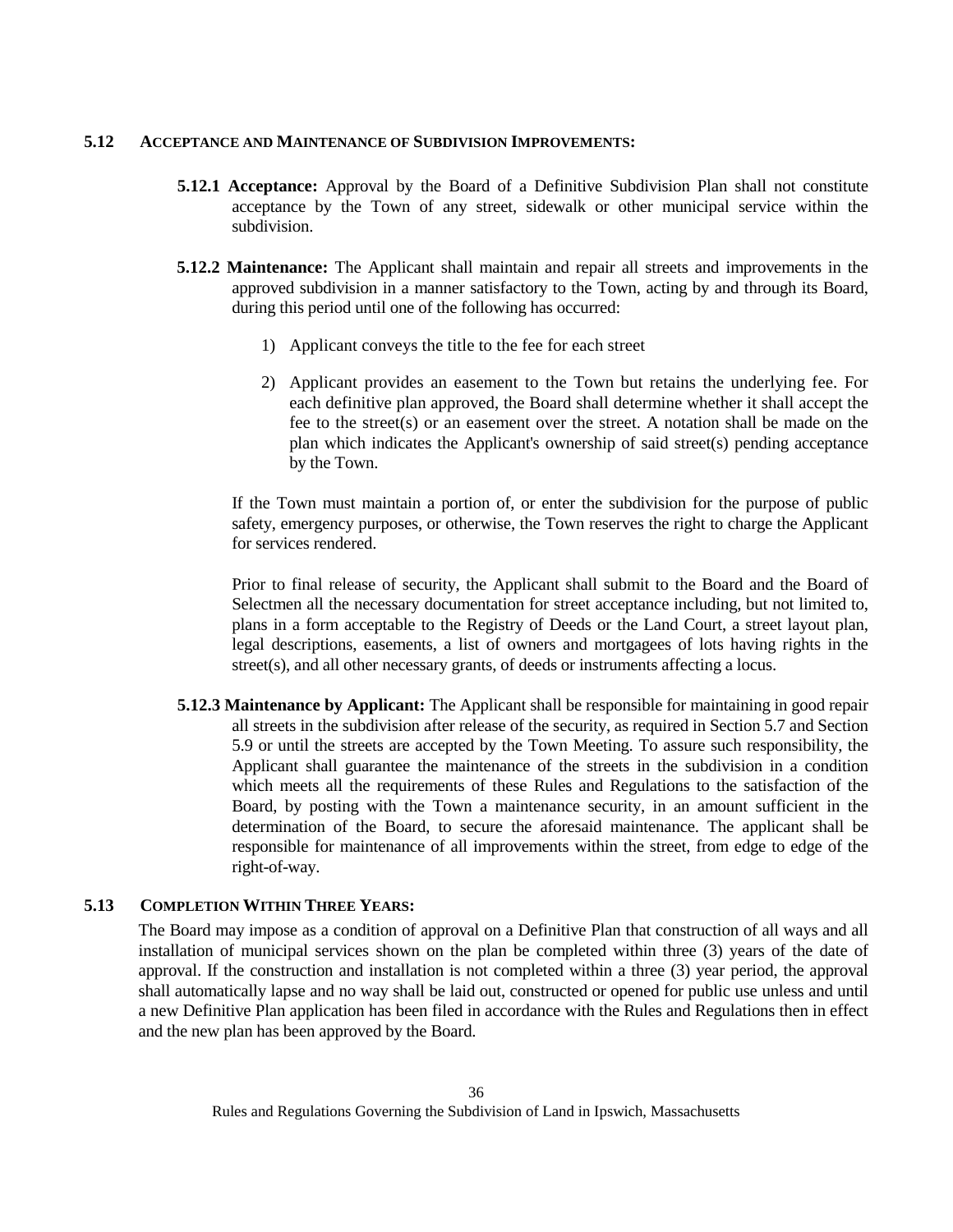### **5.14 RIGHT OF ENTRY:**

The Board, its officers and agents, may, as far as they deem necessary in carrying out the subdivision control law, enter upon any lands and there make examinations and surveys or to place and maintain monuments and marks.

### **5.15 AS-BUILT/RECORD PLAN:**

Two (2) copies of an accurate "as-built" or record plan and profile of the roadway(s) and associated site improvements, prepared by a registered professional engineer and registered professional land surveyor, shall be submitted to the Board after completion of the construction and prior to any partial release. Said plan shall indicate the record location of all municipal services as actually installed. Sufficient ties, including depths shown as profiles, for the proper and accurate identification and location, shall be provided. Additional information to be provided includes, but is not limited to, the location of each stump dump and/or spoil disposal area within the subdivision, location and size of sewer pump/lift stations, location and total storage provided of detention ponds, and other similar facilities. The Applicant shall also provide two (2) copies of the "as-built" plan submitted in DXF (drawing exchange file) format, in the same datum as the original approved plan.

The Applicant shall submit a partial as-built drawing, with completed municipal services, for review and acceptance by the Board, before the placement of any pavement.

A statement shall be provided on the "as-built" plans that the information provided conforms to these regulations, to the design intent of the design engineer and that any exceptions, exclusive of granted waivers, shall be noted on said plan.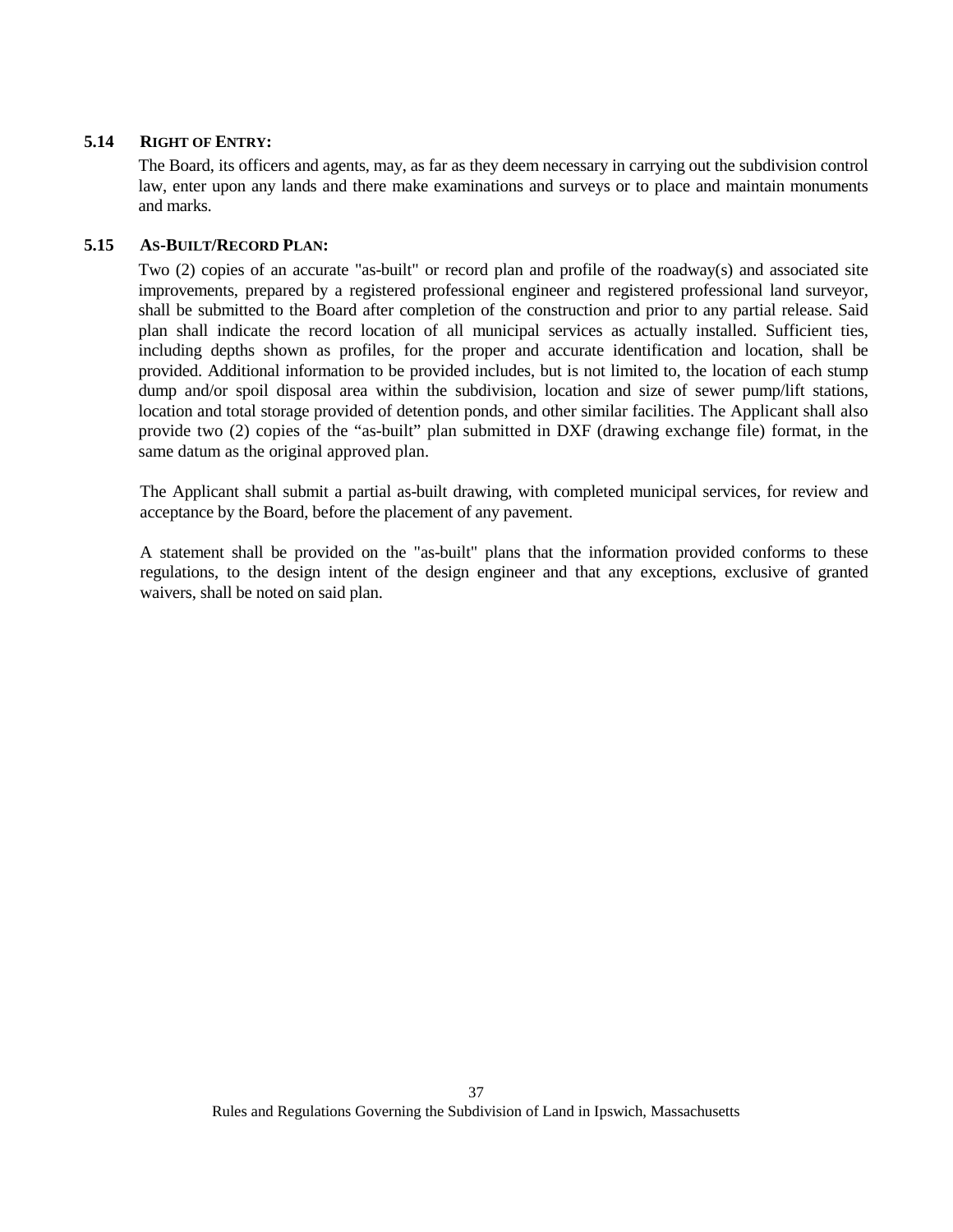#### **SECTION VI. REQUIREMENTS FOR IMPROVEMENTS AND DESIGN**

#### **6.1 GENERAL REQUIREMENTS:**

In order to provide for streets of suitable location, width and construction to accommodate prospective traffic and afford satisfactory access for police, emergency and medical, firefighting, snow removal, sanitation and other road maintenance equipment; to coordinate streets so as to compose a convenient system; to avoid undue financial burdens for present and future taxpayers; and to avoid potential natural or technological hazards or nuisances, including the problems associated with uncontrolled storm water runoff, the Board has established the design of subdivisions set forth in this Section.

In addition to the requirements established in these regulations, all subdivisions shall conform to the provisions of the Town of Ipswich Protective Zoning Bylaw, the regulations of the Ipswich Board of Health, the Town of Ipswich Water Rules and Regulations, the Town of Ipswich Sewer Regulations, the Ipswich Wetlands Protection Bylaw and Rules and Regulations of the Ipswich Conservation Commission, and all other rules and regulations applicable in the development of land in Ipswich.

## **6.2 CHARACTER OF THE LAND**

- **6.2.1 Protection of Natural Features:** In laying out a subdivision, the Applicant shall comply with these rules and regulations with due regard to all natural features such as large trees, natural groupings of trees, watercourses, scenic or historic elements, aquifers, flood plains, and habitats of rare or endangered plant and animal species. These features shall be left undisturbed wherever practical and the Board may waive design requirements in order to protect important natural features. The Applicant is strongly encouraged to leave as many existing trees as possible extant and to protect those trees during construction to retain natural character, filter stormwater and provide shade to the future development.
- **6.2.2 Unsuitable Land:** Land which the Board finds to be unsuitable for development due to flooding, improper drainage or adverse drainage, adverse topography, poor soils, bedrock, location of utility easements, or other features which the Board has reason to believe would be detrimental to the health, safety, and general welfare of the present or future inhabitants of the subdivision and/or its surrounding area, shall not be subdivided or developed unless adequate measures are formulated by the Applicant and are approved by the Board to eliminate or minimize any short-term or long-term impacts created by development of the unsuitable land.
- **6.2.3 Subdivisions Straddling Municipal Boundaries:** Whenever access to the subdivision is required across land in another Town, the Board may require documentation that access has been legally established in that Town as a public street or as part of an approved subdivision. In general, lot lines should be laid out so as not to cross municipal boundaries.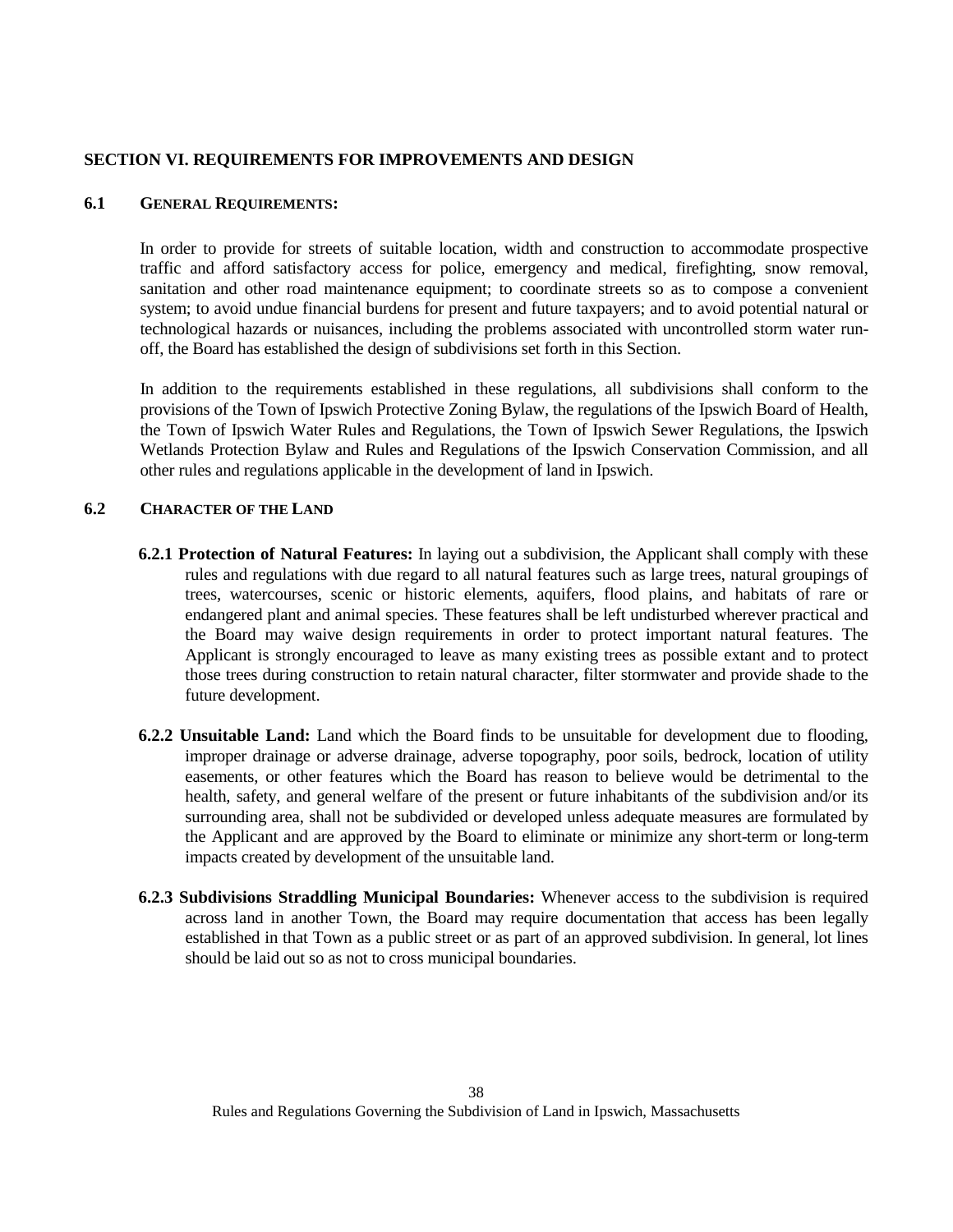**6.2.4 Self-Imposed Restrictions:** If, as part of a subdivision application, the Applicant or Owner places voluntary restrictions on any of the land contained in the subdivision which are greater than the requirements of these Regulations or of the Town of Ipswich Protective Zoning Bylaw, such restrictions or references thereto shall be indicated and located on the Definitive Plan and shall be recorded in the Essex South District Registry of Deeds or the Land Court.

### **6.3 LOTS**

- **6.3.1 Lot Arrangement:** Lots shall be arranged so there will be no foreseeable difficulties due to topography, soils, wetlands, bedrock, improper drainage, or other conditions, in securing permits to build upon all lots in compliance with the Town of Ipswich Protective Zoning Bylaw, nor in providing practical, feasible driveway access to a building on each such lot.
- **6.3.2 Lot Dimensions:** Lot dimensions shall comply with the minimum standards of the Town of Ipswich Protective Zoning Bylaw. Dimensions of corner lots should be large enough to allow for erection of buildings and fulfilling the minimum front yard setback and lot width from both streets. Depth and width of properties laid out for business or industrial use shall be adequate to provide for the offstreet parking and loading facilities required by the Protective Zoning Bylaw.
- **6.3.3 Lot Configuration:** Except for corner lots, lots should not have double frontage on two rights-of-way and shall not be oddly shaped. To discourage oddly shaped lots the angle of the sidelines shall be as close as is practicable to ninety (90) degrees or radial to a curve.
- **6.3.4 Soil Preservation, Sedimentation and Erosion Control:** The Applicant shall comply with the Rules and Regulations Governing Soil Erosion and Sedimentation Control as provided for in Appendix IX. of these Rules and Regulations.
- **6.3.5 Lot Drainage:** Lots shall be laid out so as to provide positive drainage away from all proposed buildings. Individual lot drainage shall be designed so as to avoid concentrating storm water drainage from each lot to adjacent lots and/or to the street.
- **6.3.6 Debris and Waste:** No debris, junk, rubbish or other non-biodegradable waste materials shall be buried on any land in the subdivision or left on any lot or on the street right of way, and removal of the same shall be required prior to final release of any covenant or security. Burial of biodegradable materials on the site shall be subject to the approval of the Board of Health and the Planning Board or the Planning Board's Designee. It should be noted that no burial areas will be allowed if located within the buffer zones under the jurisdiction of the Ipswich Conservation Commission. The burial location(s) and description of buried materials shall be noted on the "as-built" plans. The Board may require that the description and the location of buried materials be recorded in the Registry of Deeds or the Land Court prior to the release of affected lots for sale or building.

#### **6.4 CONSTRUCTION SPECIFICATIONS:**

The specifications for construction that are provided in this Section VI are supplemented by Appendices I through IX of these Rules and Regulations, and together these two sections provide the required construction standards. The Board, upon recommendation from the Board's Designee, shall determine if the standards have been met.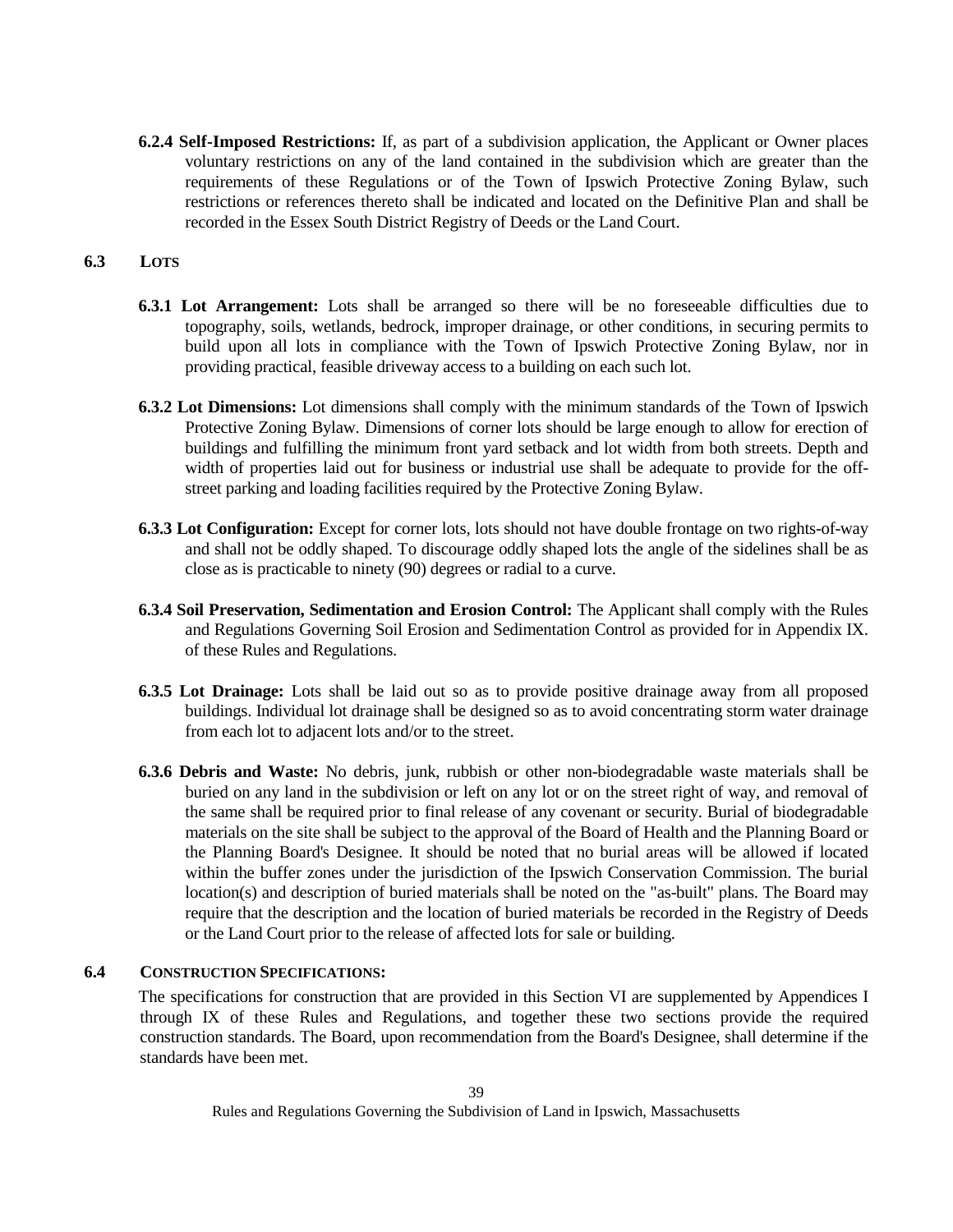### **6.5 GENERAL CONSTRUCTION PROCEDURES**

- **6.5.1 Notification:** No step in the construction of the required improvements shall commence until the Board's Designee has been notified at least twenty-four (24) hours in advance of the beginning of construction phases.
- **6.5.2 Inspections:** Each phase or step in the construction of the required improvements shall be inspected and approved in writing by the Board's Designee. The Board's Designee may require submittals and testing as necessary to assure proper construction. As a minimum, the Applicant shall request an inspection at the following stages of construction:
	- a) following preparation of the street subgrade and shoulders and prior to the placement on any fill;
	- b) following installation of all underground drainage and utilities, prior to backfilling;
	- c) following spreading and compaction of the gravel base, prior to application of the binder course on the street;
	- d) immediately prior to and during the application and compaction of the surface course on the street and, if required, on the sidewalk;
	- e) following completion of all improvements and installation of bounds. The Applicant shall not proceed with construction of any of the above stages of development until the Board's Designee has signed off on the previous stage.

The Board's Designee may require inspection at such other intervals as (s)he may deem necessary to assure proper construction of improvements, including but not limited to as-built drawing submittals required under Section 5.15. In addition, the Board's Designee may require periodic inspection reports from the Applicant's engineer.

#### **6.6 CONSTRUCTION METHODS AND MATERIALS**

- **6.6.1 Clearing and Grubbing:** The area between property lines within the right of way shall be cleared and grubbed as necessary to construct the required travel way and to provide required sight distances, except for those trees which are intended to be preserved as street trees. Said trees shall be protected by the erection of a six (6) foot high temporary fence around the tree, to be located at the drip line unless otherwise specified by the Board.
- **6.6.2 Earth Excavation:** All excavation shall conform to the lines and grades shown on the approved Definitive Plan(s). Where mucky soils, ledge or clay is encountered within the right of way, it shall be removed entirely and, where necessary, replaced with sand and gravel. Where water is encountered, or is expected to be encountered, within four feet (4') of the finished grade of the street, subsurface drainage, of a design acceptable to the Board, upon recommendation from the Board's Designee, shall be installed.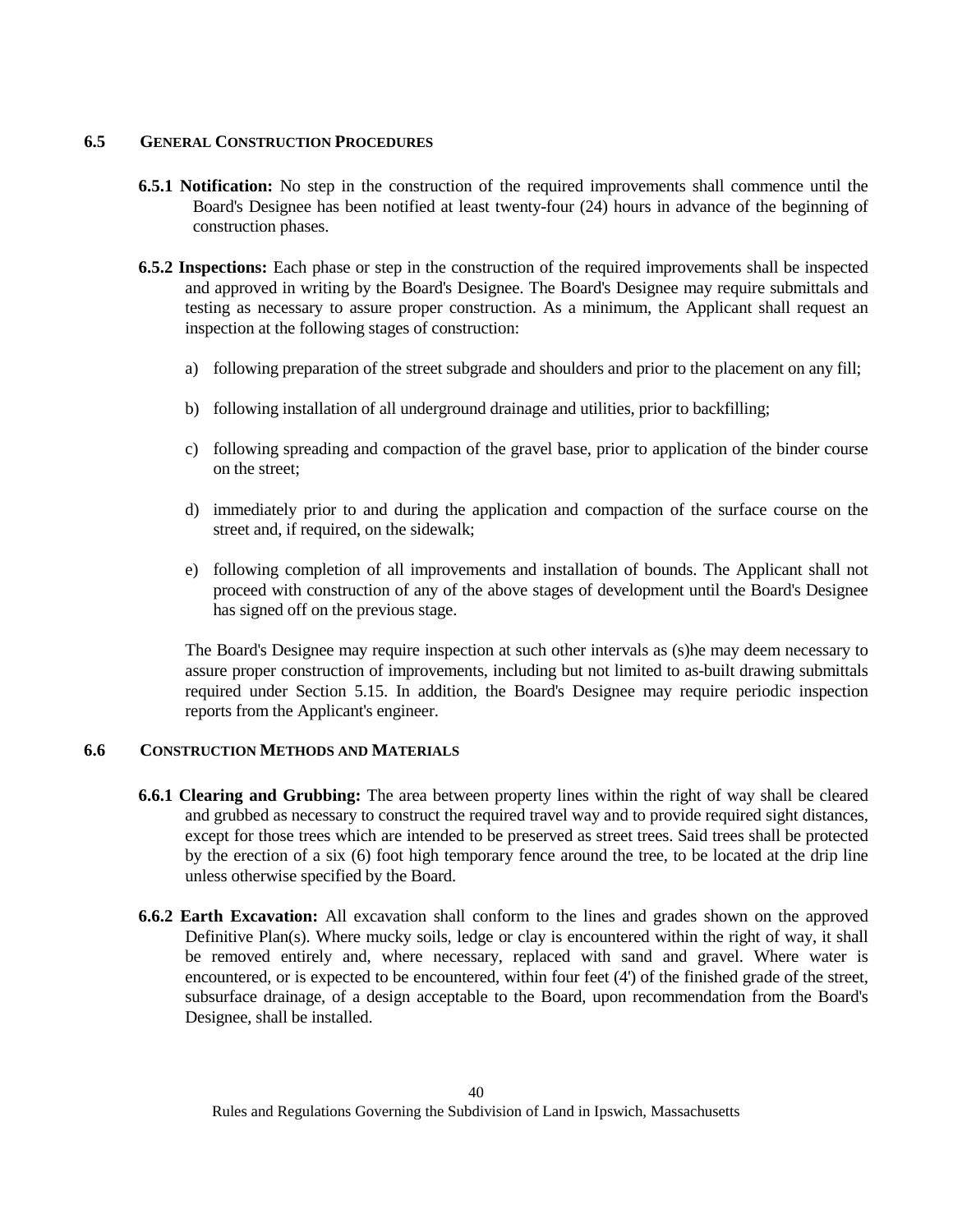- **6.6.3 Ledge Excavation:** Boulders or ledge shall be removed to a depth of at least twenty-four inches (24") below finished grade wherever it exists within the road or sidewalk pavement area.
- **6.6.4 Retaining Walls:** If street and/or shoulder grades require more than two feet (2') of cut or fill, the Board may require retaining walls along abutting property lines unless a suitable alternative is approved by the Board.
- **6.6.5 Materials:** Specifications and standards may be obtained through the Town Engineer and/or Department of Public Works. Reference is also made to the "typical street cross section", appended hereto.

#### **6.7 STREETS – BASIC REQUIREMENTS (SEE APPENDIX I. STREET CONSTRUCTION SPECIFICATIONS)**

- **6.7.1 Frontage:** No subdivision shall be approved unless the land to be subdivided shall have frontage on an existing or proposed public street or, if the area to be subdivided is to use a private way to access the public street, the private way shall be improved or constructed by the Applicant to meet the minimum design and construction requirements of these Regulations.
- **6.7.2 Improving Existing Streets:** If a subdivision borders and existing but inadequately constructed public or private street, the applicant may be required to improve the street bordering the subdivision tract or provide the land necessary for future improvements for that portion bordering the subdivision. Land used for or reserved for future street improvements may not be counted in satisfying the setback and area requirements of the Town of Ipswich Protective Zoning Bylaw.
- **6.7.3 Topography and Arrangement:** Streets shall be designed to conform as closely as possible to the original topography of the site; nevertheless, a combination of steep grades and curves shall be avoided.
- **6.7.4 Street Names:** Proposed street names shall be included on the plans and shall be sufficiently different in sound and in spelling from other street names in the Town so as not to cause confusion. A street which is planned as a continuation of an existing street shall bear the same name. Written approval of the proposed street name must be obtained from the Director of Public Safety and shall be included in the application submitted to the Board.
- **6.7.5 Street Numbers:** Street numbers shall be assigned by the Chief Assessor in consultation with public safety officials, and shall be included in the application submitted to the Board.
- **6.7.6 Temporary Construction Easement:** A twenty foot (20') wide temporary construction easement shall be provided contiguous to both sides of the right-of-way of all proposed streets in a subdivision. Said easement shall expire upon the satisfactory completion of the subdivision.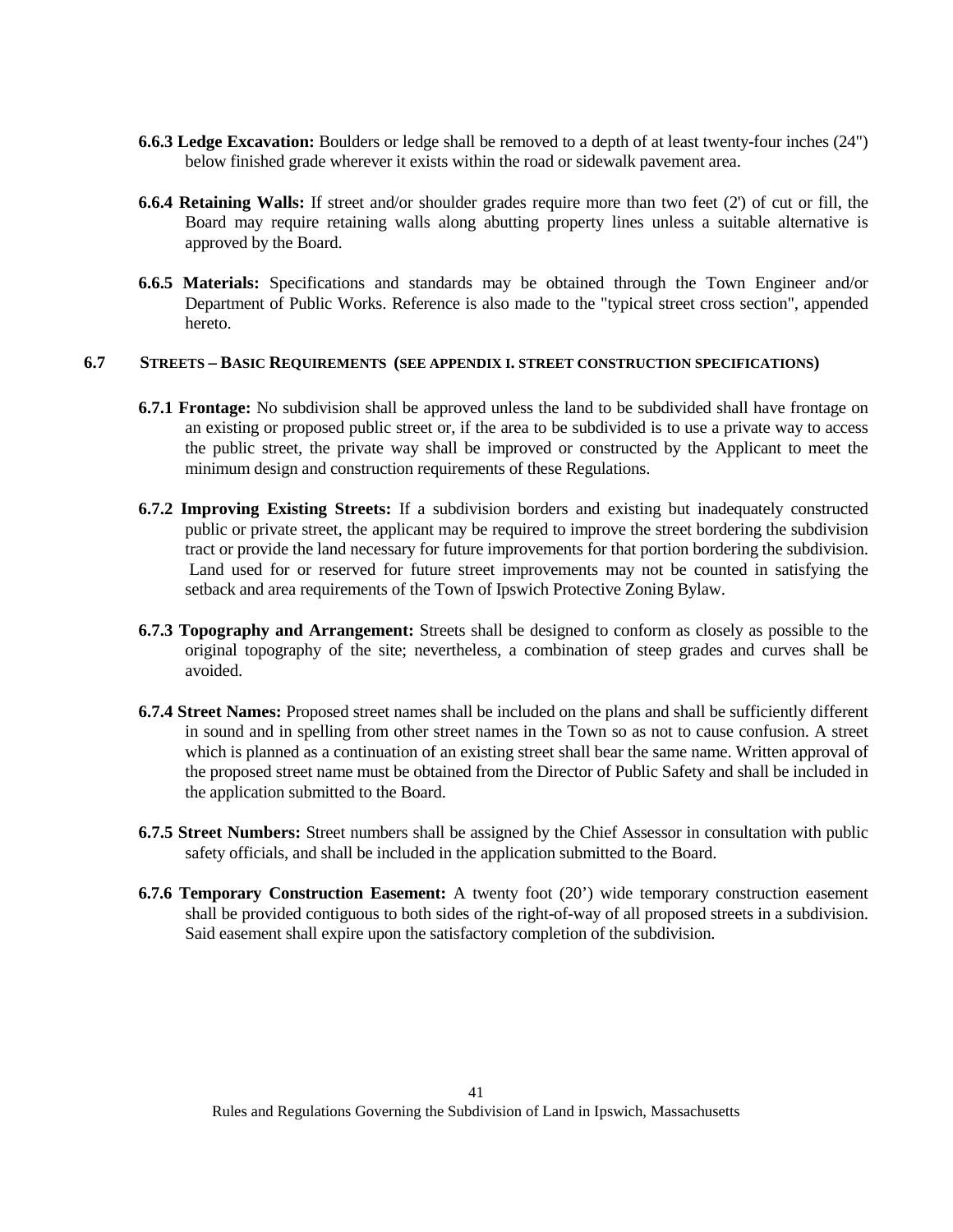#### **6.8 STREETS – DESIGN STANDARDS**

#### **6.8.1 Table IA**

### **Minimum Design Standards for COURTS (may serve no more than two lots) (Design Speed: 20 miles per hour)**

| ZORIN DRING                      |                    |                        |
|----------------------------------|--------------------|------------------------|
|                                  | <b>Residential</b> | <b>Non-Residential</b> |
| Min R.O.W. Width                 | $30^{\circ}$       | <b>NA</b>              |
| Min. Pavement Width              | $18'$ *            | <b>NA</b>              |
| Max. Grade                       | 12%                | <b>NA</b>              |
| Min. Grade                       | 1%                 | <b>NA</b>              |
| Min. Sight Distance              | 120'               | <b>NA</b>              |
| Min. Radius of Centerline Curve  | NA                 | <b>NA</b>              |
| Min. Length of Vertical Curve    | <b>NA</b>          | <b>NA</b>              |
| Min. Curb Radius at Intersection | 25'                | <b>NA</b>              |
| Cul-De-Sacs**                    |                    |                        |
| R.O.W. Diameter                  | 120'               | <b>NA</b>              |
| <b>Outside Paving Diameter</b>   | 100'               | <b>NA</b>              |
| Max. Length of Cul-de-sac        | 300'               | <b>NA</b>              |

#### **ZONING DISTRICT**

\*A pavement width of 16 feet is acceptable for courts serving only one residential lot, unless the grade of the road is 10 percent or greater, in which case the minimum width shall remain 18 feet.

\*\* As an alternative to a circular turnaround, the Board will allow a T or Y-shaped turn-around of a design that would permit a vehicle with a 47 foot outside turning radius and a width of eight feet to reverse its direction without backing more than once.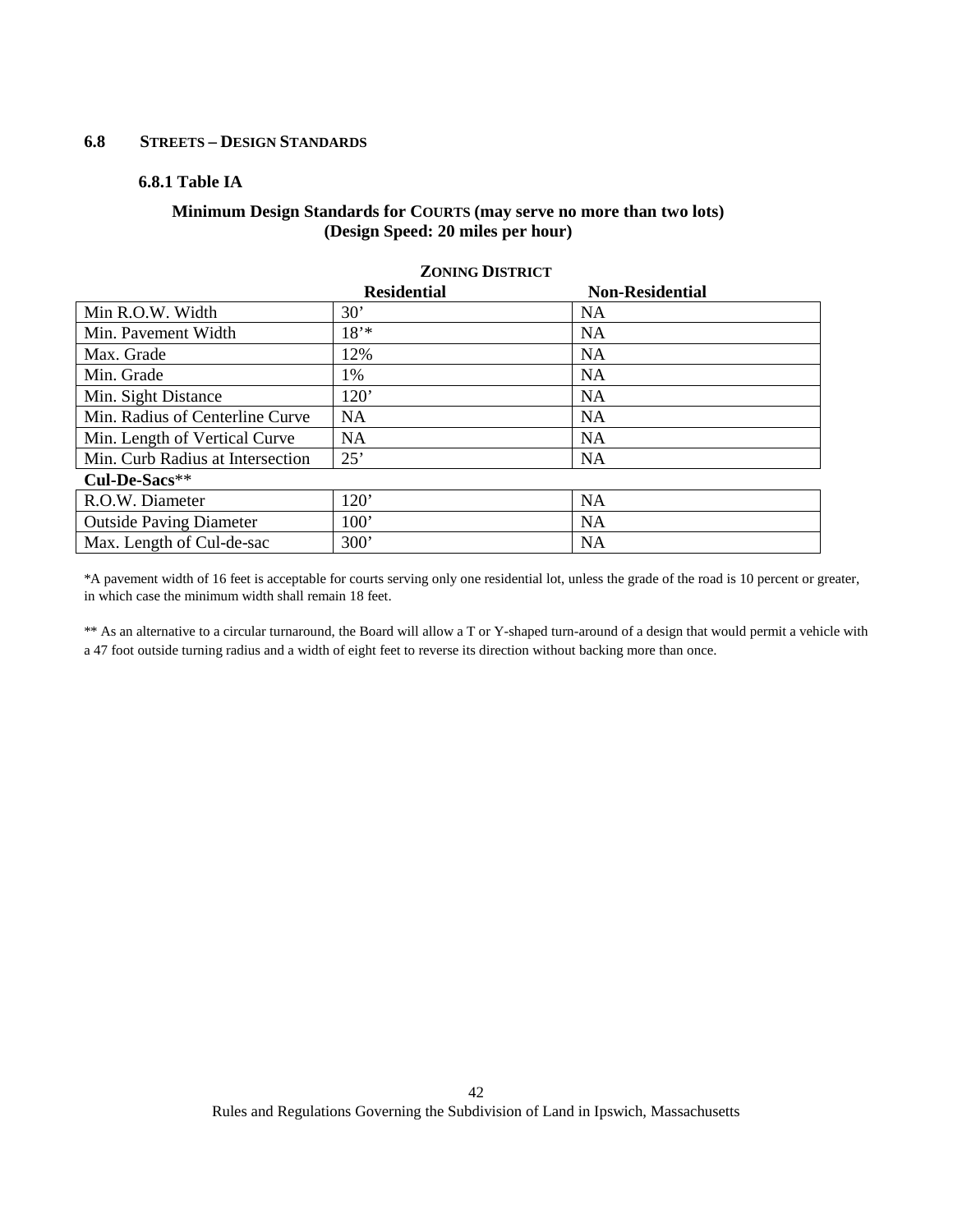### **6.8.2 Table IB**

## **Minimum Design Standards for LANES (may serve no more than five lots) (Design Speed: 25 miles per hour)**

|                                  | <b>ZONING DISTRICT</b> |                        |
|----------------------------------|------------------------|------------------------|
|                                  | <b>Residential</b>     | <b>Non-Residential</b> |
| Min. R.O.W. Width                | $40^{\circ}$           | <b>NA</b>              |
| Min. Pavement Width              | 20'                    | <b>NA</b>              |
| Max. Grade                       | 12%                    | <b>NA</b>              |
| Min. Grade                       | 1%                     | <b>NA</b>              |
| Min. Sight Distance              | 120'                   | <b>NA</b>              |
| Min. Radius of Centerline Curve  | <b>NA</b>              | <b>NA</b>              |
| Min. Length of Vertical Curve    | <b>NA</b>              | <b>NA</b>              |
| Min. Curb Radius at Intersection | 25'                    | <b>NA</b>              |
| <b>Cul-de-sacs</b>               |                        |                        |
| R.O.W. Diameter                  | 120'                   | <b>NA</b>              |
| <b>Outside Paving Diameter</b>   | 100'                   | <b>NA</b>              |
| Max. Length of Cul-de-sac        | 450'                   | <b>NA</b>              |

#### **6.8.3 Table IC**

## **Minimum Design Standards for LOCAL STREETS (Design Speed: 30 miles per hour)**

#### **ZONING DISTRICT**

| <b>Residential</b> | <b>Non-Residential</b> |
|--------------------|------------------------|
| 50 <sup>'</sup>    | $50^{\circ}$           |
| 22'                | 26'                    |
| 10%                | 7%                     |
| 1%                 | 1%                     |
| 130'               | 250'                   |
| 100'               | 250'                   |
| 100'               | 100'                   |
| 25'                | 30'                    |
|                    |                        |
| 120'               | 170'                   |
| 100'               | 150'                   |
| $600$ '**          | $600$ ' **             |
|                    |                        |

\*\* The Planning Board may allow a cul-de-sac street with a greater length than six hundred feet (600'), provided that the following two conditions are met: (1) The Board determines that a greater length would serve to minimize disruption of the site or to protect other local conditions; and (2) the cul-de-sac street is created as part of an Open Space Preservation Zoning Development approved under Section IX.A of the Ipswich Protective Zoning Bylaw (in which instance the 600 foot cul-de-sac maximum length requirement may not apply to a conceptual plan drawn for the purpose of determining the maximum number of building lots as required in Section IX.4.a of the Ipswich Protective Zoning Bylaw).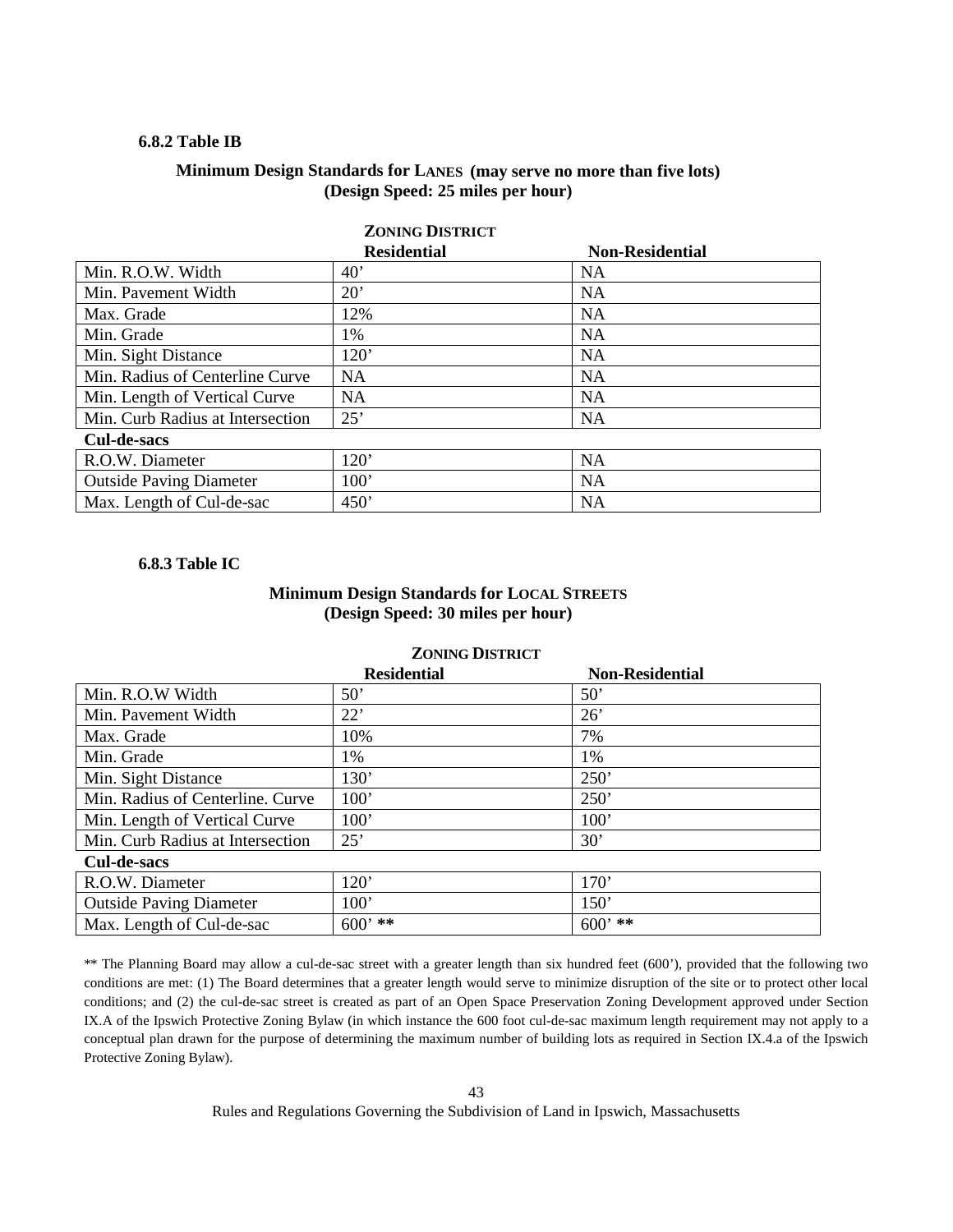## **6.8.4 Table ID**

### **Minimum Design Standards for COLLECTOR Streets (Design Speed: 40 miles per hour)**

|                                 | <b>ZONING DISTRICTS</b> |                        |
|---------------------------------|-------------------------|------------------------|
|                                 | <b>Residential</b>      | <b>Non-Residential</b> |
| Min. R.O.W. Width               | $50^{\circ}$            | 50'                    |
| Min. Pavement Width             | 28'                     | 30'                    |
| Max. Grade                      | 6%                      | 6%                     |
| Min. Grade                      | 1%                      | 1%                     |
| Min. Sight Distance             | 325'                    | 325'                   |
| Min. Radius of Curve            | 450'                    | 450'                   |
| Min. Length of Vertical Curve   | 350'                    | 350'                   |
| Min Curb Radius at Intersection | 30'                     | 30'                    |
| <b>Cul-de-sacs</b>              | N/A                     | N/A                    |

# **6.8.5 Table IE**

# **Minimum Design Standards for ARTERIAL Streets (Design Speed: 45 miles per hour)**

#### **ZONING DISTRICT**

#### **Residential and Non-Residential**

| Min. R.O.W. Width                   | 60'                    |
|-------------------------------------|------------------------|
| Min. Pavement Width                 | 32'                    |
| Max. Grade                          | 5%                     |
| Min. Grade                          | 1%                     |
| Min. Sight Distance                 | 450' in each direction |
| Min. Radius of Curve                | 800'                   |
| Min. Length of Vertical Curve       | 450'                   |
| Min. Curb of Radius at Intersection | 30'                    |
| <b>Cul-de-sacs</b>                  | N/A                    |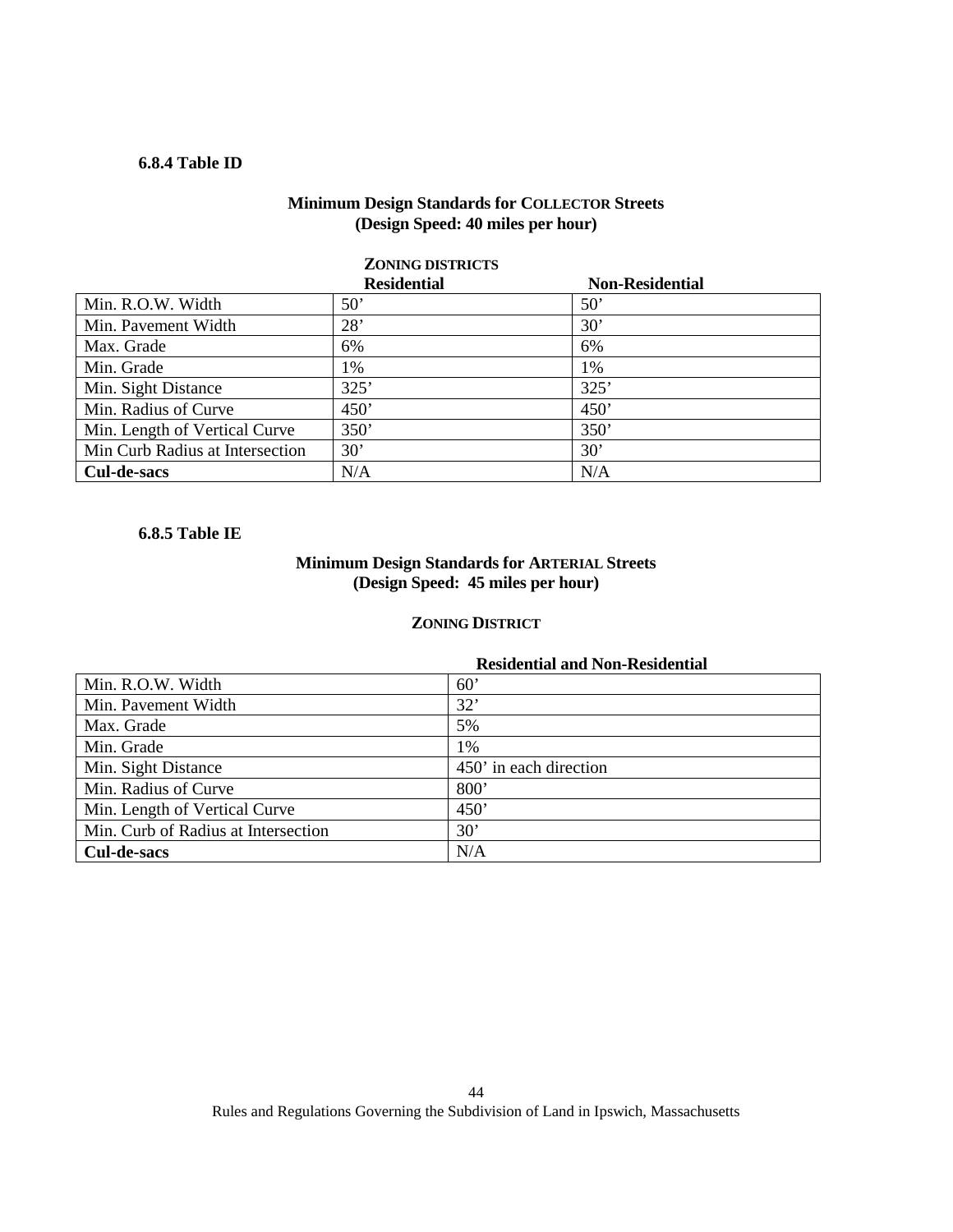- **6.8.6 Street Geometry:** Street geometry (i.e., horizontal and vertical alignment) should be selected to achieve both safe vehicular movement and adequate sight distances for associated design speeds. The design engineer shall demonstrate conformance to this objective by providing tables of calculations which indicate the resultant sight distances.
- **6.8.7 Excess Right-of-Way:** Right-of-way widths in excess of the standards designated in Tables IA, IB, and IC may be required whenever, due to anticipated future traffic/ loading conditions, additional width is necessary to provide improved alignment.
- **6.8.8 Cul-de-sac - Temporary:** The subdivision design shall provide for continuation of streets between adjacent properties when such continuation promotes the convenient movement of traffic, effective fire protection and emergency vehicle access, efficient snow removal service and efficient provision of utilities, and/or where such continuation is in conformance with the Town's Master Plan.

If the adjacent property is undeveloped and a street must be dead-ended temporarily, the right-of-way shall extend to the property line.

- **6.8.9 Cul-de-sac- Permanent:** If a street will not extend beyond the subdivision boundaries and its continuation is not required for access to an adjoining property, the terminus shall not be nearer the subdivision boundary than fifty feet (50'). A permanent dead-end street shall be provided with a culde-sac turnaround in accordance with Section 6.8.1, Table IA.
- **6.8.10 Reserve Strips:** Reserve strips prohibiting access to streets or adjoining property shall not be permitted except where, in the opinion of the Board, such strips shall be in the public interest.
- **6.8.11 Intersections:** Streets shall be laid out so as to intersect as nearly as possible at right angles, and in no case at less than a 75 degree angle. New intersections at one side of an existing street shall align directly with any existing intersection at the opposite side of the street whenever feasible. Street intersection jogs with centerline offsets of less than one hundred and fifty feet (150') shall not be permitted.

Street intersections shall be designed with a flat grade (not greater than 3%) for a distance of at least one hundred feet (100') as the street approaches each side, as applicable, of any intersecting street, except that for courts intersecting with lanes or local streets, the grade shall be not greater than 4% for a distance of at least seventy-five (75') feet from the intersection**.**

The minimum sight distances (in both directions) at all intersections of streets shall be three hundred twenty-five feet (325'), i.e., for a design speed of forty miles per hour (40 mph); greater sight distances may be required for higher design speeds.

**6.8.12 Landscape Island:** A landscape island is required at all circular turnarounds. Unless otherwise allowed by the Board, landscaped areas shall be densely planted with hardy species that are noninvasive as defined by "The Evaluation of Non-Native Plant Species for Invasiveness in Massachusetts", as amended from time to time.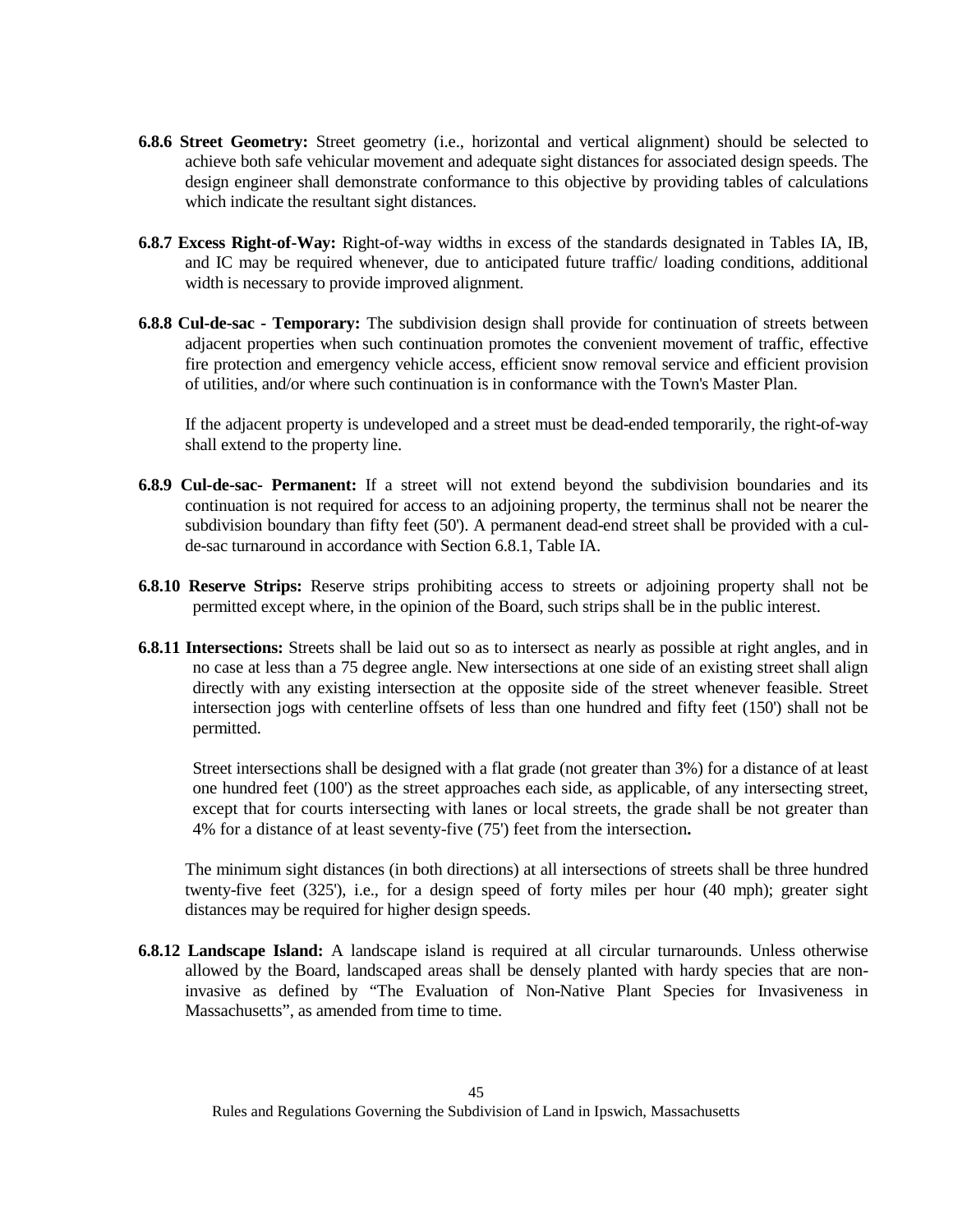**6.8.13 Soil Testing:** Subsurface soils test data may be required to evaluate the adequacy of roadway design. The need for and location of test pits shall be established by the Board during the Preliminary and/or Definitive Plan review process, upon receiving recommendation on same of the Board's Technical Review Consultant. Test pits in wetlands require prior approval from the Conservation Commission.

### **6.9 CURBING**

Sloped granite curbing shall be provided as an integral part of all new streets, except for courts. Modified cape cod berm shall be required on courts at intersections and on grades over four (4) percent. On cul-de-sac turnarounds and at intersections with collector or local streets, sloped granite curbing shall be required. Sloped granite curbing shall be required where road grades are over two (2) percent but less than six (6) percent. Vertical granite curb shall be required at the back of catch basins, on grades over six (6) percent, and at the intersections with arterial streets, except that the Board may allow sloped granite curb in lieu of vertical granite curb at the back of catch basins or on grades over six (6) percent if the entire proposed street is being provided with sloped granite curb. Continuous low-profile, modified Cape Cod berm may be allowed on new roads near wetland areas or vernal pools to facilitate wildlife movement. Breaks in curbing are allowed to facilitate natural drainage and wildlife movement if soils permit and if allowed under the rules and regulations governing stormwater management (Appendix VIII).

#### **6.10 DRIVEWAY APRONS**

Driveway aprons and road pavement shall be installed at the same time. Aprons shall extend from the street to the lot. In the event that the driveway aprons cannot be installed at the same time as the street construction, it shall be the responsibility of the applicant to ensure that the driveway aprons are installed, in accordance with the Department of Public Works standards, prior to the acceptance of the street by Town Meeting. If a lot is undeveloped, the applicant shall curb the frontage of the lot until such time as the lot owner obtains a street opening permit. The Department of Public Works shall not be responsible for the installation of driveway aprons after the construction of the subdivision streets.

#### **6.11 SIDEWALKS**

- **6.11.1 Requirement:** Sidewalks shall be required on one side of the street along all lanes, local and collector streets unless the Board determines pedestrian movement is otherwise accommodated.
- **6.11.2 Design Standards:** The design and construction of sidewalks shall be based upon the nature and density of development as shown in TABLE II: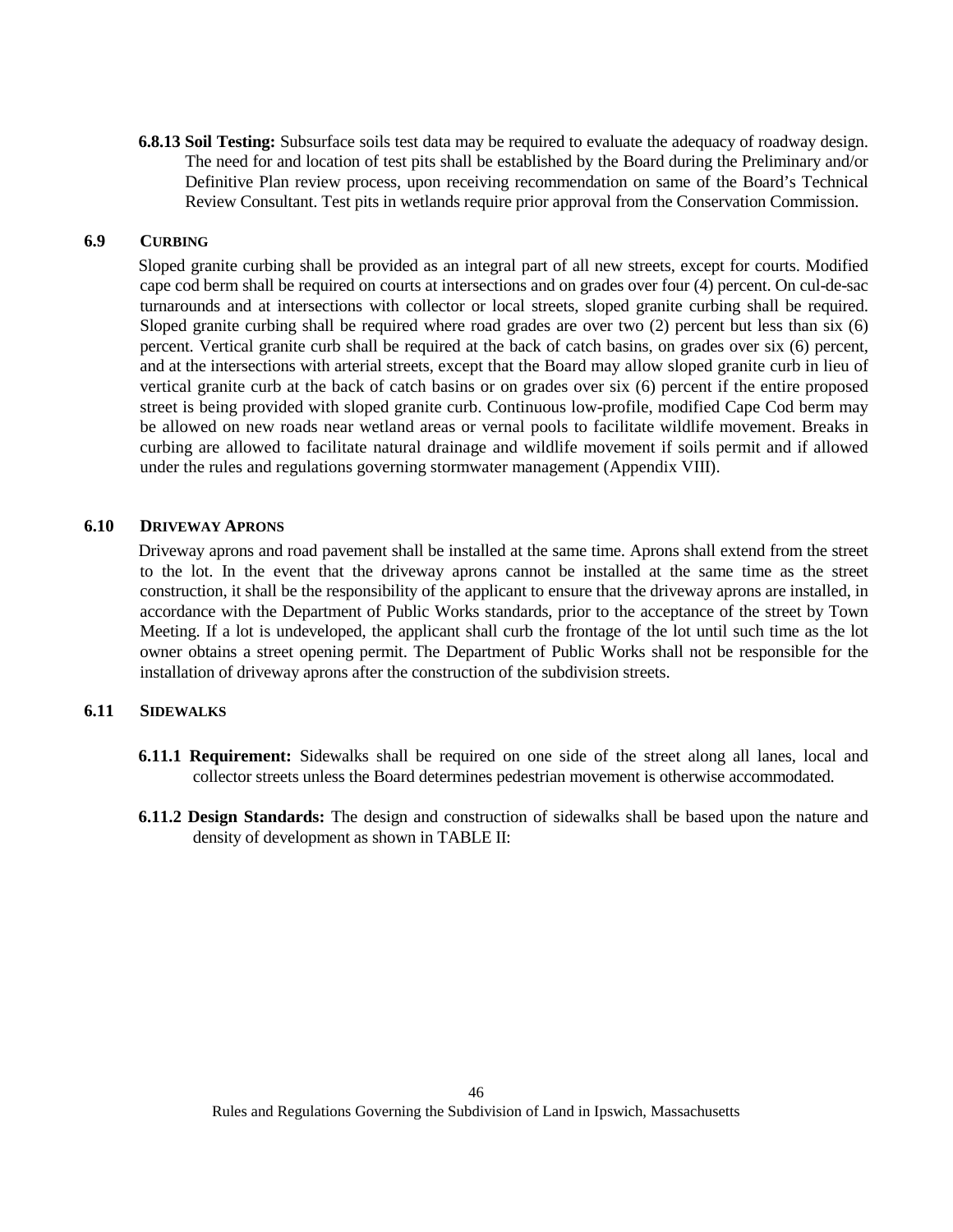### **TABLE II - Minimum Design Standards for Sidewalks**

#### **ZONING DISTRICT**

| <b>Street Class</b> | <b>Residential</b>                                 | <b>Non Residential.</b>            |
|---------------------|----------------------------------------------------|------------------------------------|
| Local, Lane         | Bit. meandering $\sigma$ or standard $\sigma^2$ 5' | Concrete standard 6' wide in       |
|                     | wide                                               | business district or bit. standard |
|                     |                                                    | 5' wide in other areas.            |
| Collector           | Bit. meandering or standard 5'                     | Concrete standard 6' wide in       |
|                     | wide                                               | business district or bit. standard |
|                     |                                                    | 5' wide in other areas.            |
| Arterial            | Bit. standard 5' wide                              | Concrete standard 6' wide in       |
|                     |                                                    | business district or concrete      |
|                     |                                                    | standard 5' wide in other areas.   |

Footnotes: <sup>1</sup> Meandering: following existing terrain and major features such as stone walls, large trees, or rock outcroppings, within the street right-of-way.

 $2$  Standard: uniform width parallel to the street.

- **6.11.3 Materials:** Where new sidewalks are to be constructed in short sections to connect existing sidewalks, the new sections shall be constructed to the same specifications as the existing sidewalks.
- **6.11.4 Americans with Disabilities Act:** All sidewalks and ramps shall conform with the Americans with Disabilities Act (ADA).

#### **6.12 MONUMENTS**

- **6.12.1 Requirements:** Monuments shall be installed at all street intersections, at all points of change in direction or at curvature of streets, at two (2) property corners of all new lots and at any other points where, in the opinion of the Board, permanent monuments are necessary.
- **6.12.2 Monument Spacing:** Monuments located in the street right of-way shall be spaced so as to be within sight of each other, the sight lines being contained wholly within the street right-of-way limits. The maximum interval shall be one thousand feet (1000').
- **6.12.3 Monument Materials:** Monuments shall be either standard granite markers of not less than four feet (4') in length and not less than five inches (5") square, and shall have a drill hole in the center or shall be made of concrete and reinforcing bar and of similar dimensions as noted above. If subsoil conditions prohibit installation of four (4') foot monuments, with advance approval by the Board, monuments meeting alternative specifications shall be installed. Monuments shall be set flush with the finished grade.
- **6.12.4 Monument Certification:** No permanent monuments shall be installed until all construction which would destroy or disturb the monuments is completed. Placement and location of bounds are to be certified by a registered professional land surveyor after installation of the street, and shall be shown on the "as-built" or record plans.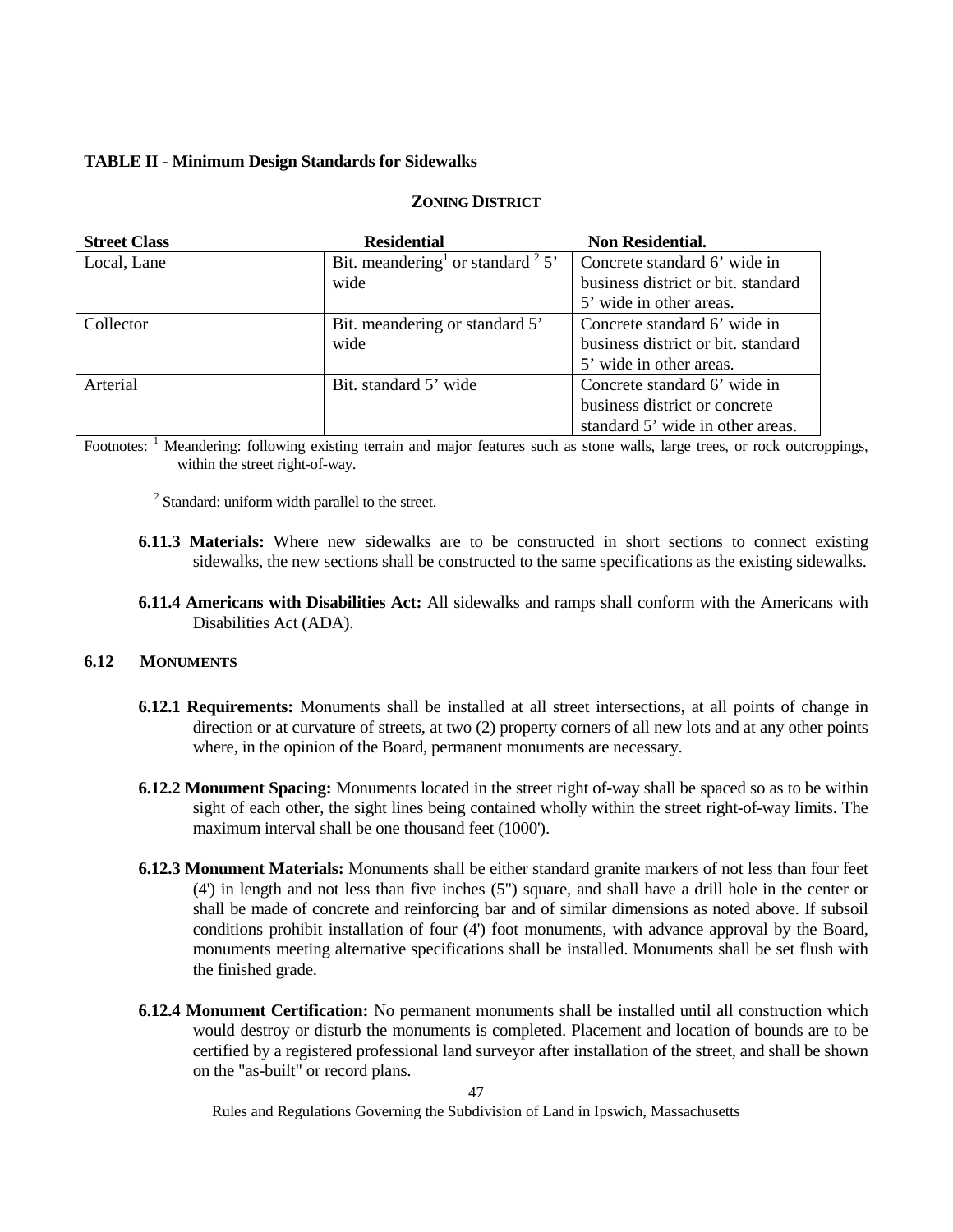## **6.13 UTILITIES – BASIC REQUIREMENTS**

- **6.13.1 Installation:** All utility lines, and/or other subsurface facilities within the street rights-of-way shall be installed prior to the preparation of the street base material.
- **6.13.2 Identification:** The subdivider shall provide and install utility identification tape for all underground utility installations. The tape shall be placed in the trench a minimum of twelve inches (12") above the pipe, conduit or cable and not less than twelve inches (12") below the finished grade.

Identification tape for utilities shall be traceable, durable, and either non-biodegradable plastic or metallic, and shall be approximately six inches (6") wide by four thousandths (.004) inches, or four mil, in thickness.

The following colors shall be used:

- Orange- Gas
- Yellow-Electric
- Green- Communications (telephone, cable, fire alarm)
- Blue- Water
- Red- Sanitary Sewer
- **6.13.3 Easements:** Wherever necessary, the Board shall require perpetual, unobstructed easements for sewers, storm drains, power lines, water mains and all other utilities. Such easements shall be a minimum width of thirty feet (30'), centered on the utility, and shall be indicated on the Definitive Plan by metes and bounds. When utilities proposed within the right-of-way of a street are located within fifteen feet (15') of the right-of-way line, the Board shall require a minimum twenty foot (20') wide easement contiguous to the right-of-way.

### **6.14 STORM DRAINAGE (SEE APPENDIX II – SURFACE WATER DRAINAGE INSTALLATION SPECIFICATIONS AND APPENDIX VIII - RULES AND REGULATIONS GOVERNING STORMWATER MANAGEMENT)**

Storm water run-off shall be mitigated through a combination of storage and controlled release, as required in the Rules and Regulations Governing Storm Water Management (See Appendix VIII.), the Town of Ipswich Stormwater Bylaw and Regulations, and the Massachusetts Department of Environmental Protection (DEP) Stormwater Management Standards, as applicable. Drainage systems shall be designed according to the following principles and criteria:

- **6.14.1 Peak Flows:** Property shall be developed in such a manner as to maximize storm water recharge on the site and to minimize direct overland run-off into adjoining streets and watercourses. Peak flows and run-off at the boundaries of the subdivision shall be no higher following development than before development, for the 10 and 100 year storm events.
- **6.14.2 Capacity:** Drainage systems shall have adequate capacity to handle all storm water run-off presently flowing through the subdivision, as well as to dispose of any additional run-off generated by the proposed development up to and including the run-off from a one hundred (100) year storm using the following methods: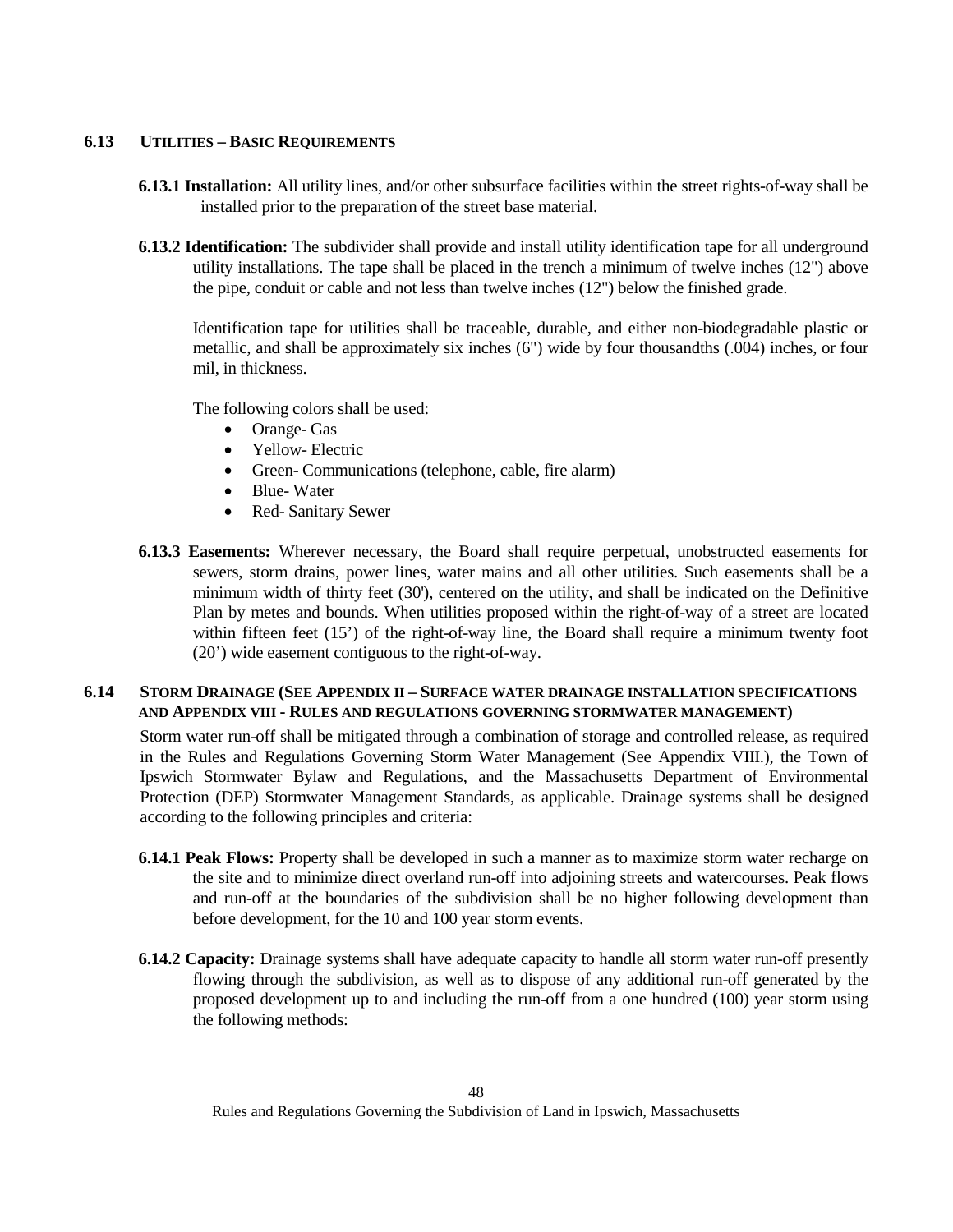- a) the flow from storms of up to a twenty-five (25) year frequency and a twenty-four (24) hour duration shall be conveyed through the storm drain system on the subdivision site. Storm drain piping and grade inlets shall be designed for a 25 year storm event;
- b) Detention facilities and culverts shall be provided to handle all run-off, up to and including the run-off generated by the one hundred (100) year, twenty-four (24) hour storm. As a minimum, detention basin routing calculations shall be prepared for the ten (10) and one hundred (100) year storm events.
- **6.14.3 Release Rate:** The combination of storage and design release rate shall not result in storage duration of greater than seventy-two (72) hours. Maximum depth of storm water detention/retention areas shall be two feet (2').
- **6.14.4 Outlet Structures:** Outlet control structures shall be designed as simply as possible and shall require little or no maintenance for proper operation.
- **6.14.5 Emergency Overflow:** Each storm water detention area shall be provided with a method of emergency overflow in the event of a storm in excess of the one hundred (100) year frequency type.
- **6.14.6 Natural Patterns:** Natural drainage patterns shall be used wherever possible. All existing watercourses shall be left open unless approval to close them is obtained through the Conservation Commission. All new open watercourses shall be appropriately seeded, sodded, and riprapped.
- **6.14.7 Alteration:** Any alteration of land on the site shall be such that changes in existing patterns of drainage shall not affect properties outside the subdivision by increasing the amount or rate of peak flow.
- **6.14.8 Structured Systems:** If soil conditions or topography make natural drainage systems impractical and existing drains in adjacent streets or easements have adequate capacity to accommodate the drainage flow from the subdivision, a structured system shall be used and appropriate connection to the existing Town drainage system shall be made.
- **6.14.9 Calculations:** Hydraulic calculations, prepared by a registered professional engineer, shall be submitted to substantiate all design features of any proposed drainage system. Computations for runoff shall be made in accordance with standard engineering practice, acceptable to the Town Engineer and/or the Board's Designee, and the method of calculation shall be noted.
- **6.14.10 Basin Side Slopes:** Basin area side slopes shall be kept as close as possible to natural land contours, i.e. ten percent (10%) or less wherever possible. A maximum 6:1 side slope may be constructed for the interior of the basin areas. For security purposes fencing may be required by the Board. Drainage basins shall be designed for easy access for maintenance vehicles and personnel.
- **6.14.11 Drainage Easements:** If it is necessary to carry drainage across lots within the subdivision, storm drainage easements shall be provided, of such width and construction as will be adequate to accommodate the volume and velocity of the run-off. However, no such easement shall be less than thirty feet (30') in width.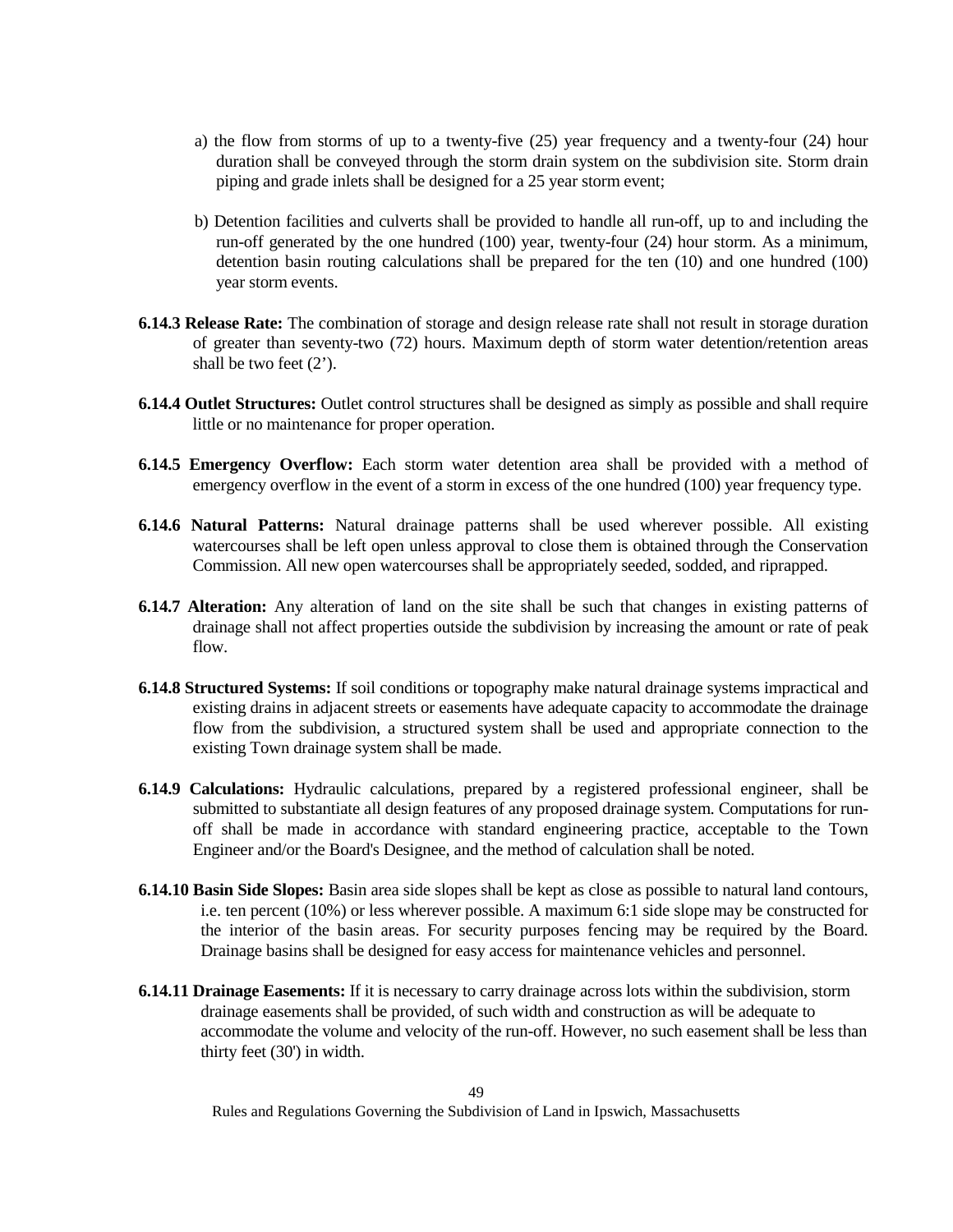If a detention basin is proposed, the boundary of the required easement shall be at least twelve feet (12') beyond the maximum extent of the one-hundred (100) year flood stage and further, the easement should be configured to provide construction vehicles with adequate access around the perimeter of the basin.

If a proposed drainage system would carry water across land outside the subdivision boundaries to an approved outfall, appropriate drainage rights shall be secured by the subdivider at the subdivider's expense, and shall be referenced on the Definitive Plan.

- **6.14.12 Roof Runoff:** All primary dwelling structures within a residential subdivision and all buildings within a non-residential subdivision shall have a rainwater harvesting system designed to collect preferably 100% of roof run-off for a two inch (2") rainfall, but at minimum, the system shall collect 75% of the run-off. When practicable, collected roof run-off should be used for landscape irrigation purposes. Excess stormwater may be recharged. Prior to the Board's sign-off for the issuance of a Certificate of Occupancy, the Board shall assure that these systems have been installed as designed and approved. The Board may use its Technical Review Consultant/Subdivision Inspector to provide the Board with this assurance.
- **6.14.13 Soft Structure Drainage:** When feasible and appropriate, applicants shall use natural-looking, open drainage instead of closed, hard engineering structures as otherwise required in these regulations.

Examples of these Low-Impact Development design techniques include:

- a. Bio-retention facilities;
- b. Filter/buffer strips and other multifunctional landscape areas;
- c. Grassed swales, bio-retention swales, and wet swales; and
- d. Infiltration techniques

Information on these practices can be obtained from the documents referenced in Section 6.14.

### **6.15 STORMWATER MANAGEMENT**

#### **6.15.1 Applicability**

Except as provided in paragraph C. below, stormwater runoff from all subdivision lots created pursuant to the Rules and Regulations Governing the Subdivision of Land in Ipswich, Massachusetts that result in a land disturbance exceeding an area of 10,000 square feet or an area of more than 50% of a parcel or lot, whichever is less, shall comply with the Ipswich Stormwater Management General Bylaw (hereafter "Stormwater Bylaw"). In the case of a single land alteration project, whether phased or not, involving more than one contiguous parcel or lot whether or not under common ownership, the entire area of the project shall be considered a lot or parcel under this Section IV.

Compliance with the Stormwater Bylaw requires the Applicant to obtain approval from the Board for any land disturbance as described in the preceding paragraph. In applying the requirements of the Stormwater Bylaw, the Board adopts and applies the Massachusetts Stormwater Management Standards as set forth in 310 CMR 10. 05 (6)(k)-(q), except that within the jurisdiction of the Board as is now established or may be amended by the Regulations Governing the Granting of Special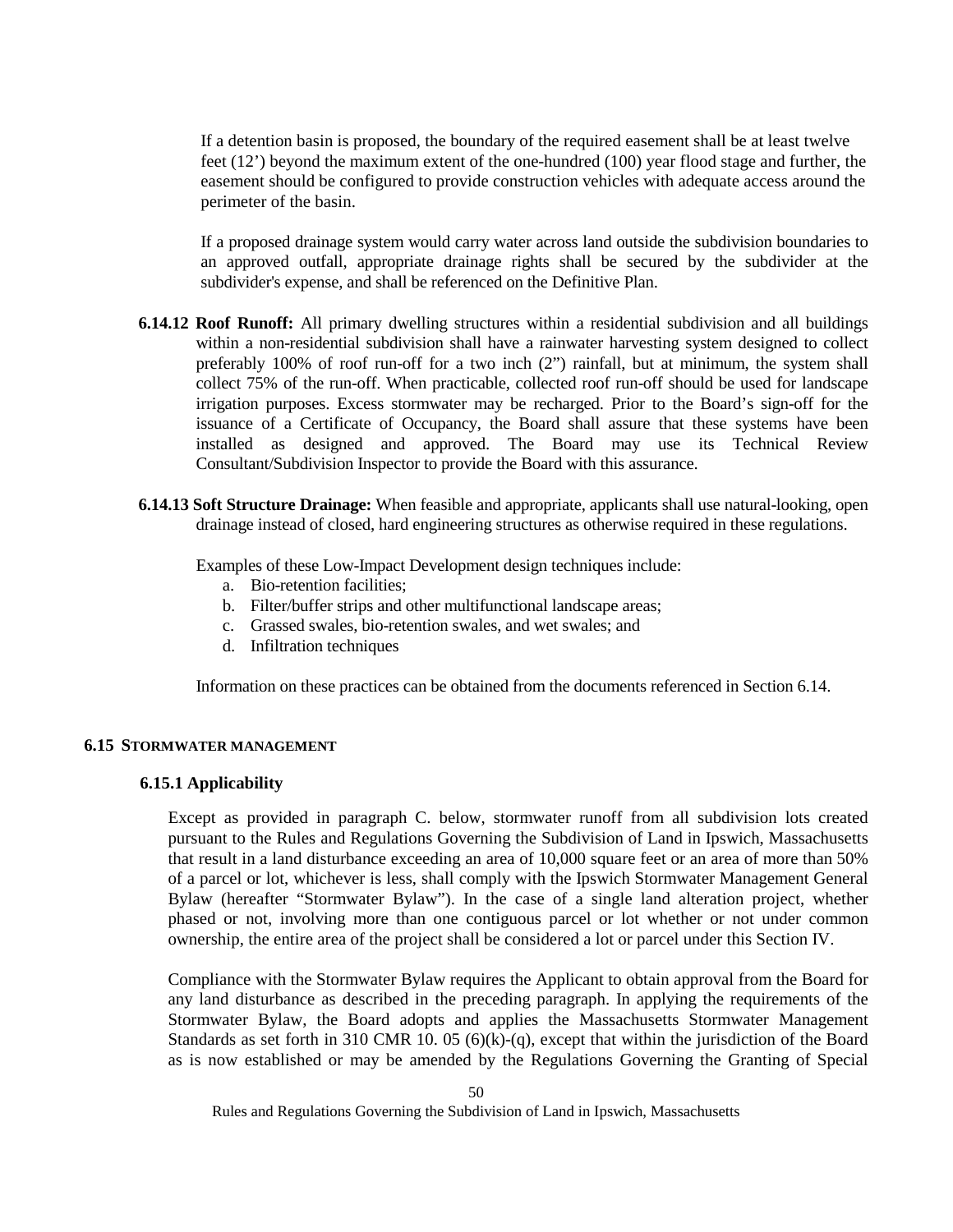Permits, the application of the Stormwater Management Standards shall not be limited as set forth in 10.05(6)(l) and (m) as may be amended, but shall apply to any development and/or redevelopment project and/or land disturbance activity as set forth in Section 5.A of the Stormwater Bylaw, and is not exempted by other provisions thereof."

#### **6.15.2 Definitions**

The Board adopts, to the extent they are applicable, the definitions appearing as "Section 3. Definitions" of the Stormwater Bylaw.

#### **6.15.3 Stormwater Buyout**

The Board may allow the Applicant to contribute to the construction of a public or shared stormwater facility in lieu of an onsite stormwater facility if the Board determines that there is not sufficient space for onsite stormwater best management practices and that accepting such a contribution is in the best interests of the Town.

#### **6.15.4 Monitoring**

To insure that the permitted stormwater improvements are performed in accordance with the approved plans, the Board may require Applicants, as a condition of approval and at their own expense, to retain a Board-approved consultant to monitor the process of the work and submit periodic reports. The consultant shall be a qualified environmental professional and shall prepare and submit certified reports on a schedule established by the Board. If, during construction, unexpected site conditions require modifications to the approved plans, the consultant shall immediately notify the Board and request the Board's approval of any requested modifications. No work shall be performed without the prior approval of the Board.

### **6.16 WATER FACILITIES (SEE APPENDIX IV –WATER RULES AND REGULATIONS)**

- **6.16.1 Installation:** The subdivider shall be responsible for installing water facilities, including, but not limited to water supply, pipes, hydrants, hydrant markers, gates, valves, and all other related appurtenances, in accordance with the Regulations of the Water Division of the Department of Public Utilities. Any extension of an existing line and/or creation of a new line requires approval from the Town of Ipswich Board of Selectmen, acting as Water Commissioners. A copy of the written approval from the Water Commissioners shall be submitted to the Planning Board prior to the start of construction of the subdivision. Connections from the main to the exterior line of the street right-of-way shall be constructed for each lot unless the Board of Health has approved individual wells. Said water facilities shall be shown on the Definitive Plan.
- **6.16.2 Fire Hydrants:** Fire hydrants shall be required for all a subdivisions, except that hydrants shall not be required for courts if the terminus of the court is within 300 feet of an existing, operable fire hydrant. Fire hydrants, with hydrant markers, shall be located not more than five hundred feet (500') apart; shall be approved, in writing, as to location by the Fire Chief and the Water Division of the Department of Public Utilities; and shall be shown on the Definitive Plan.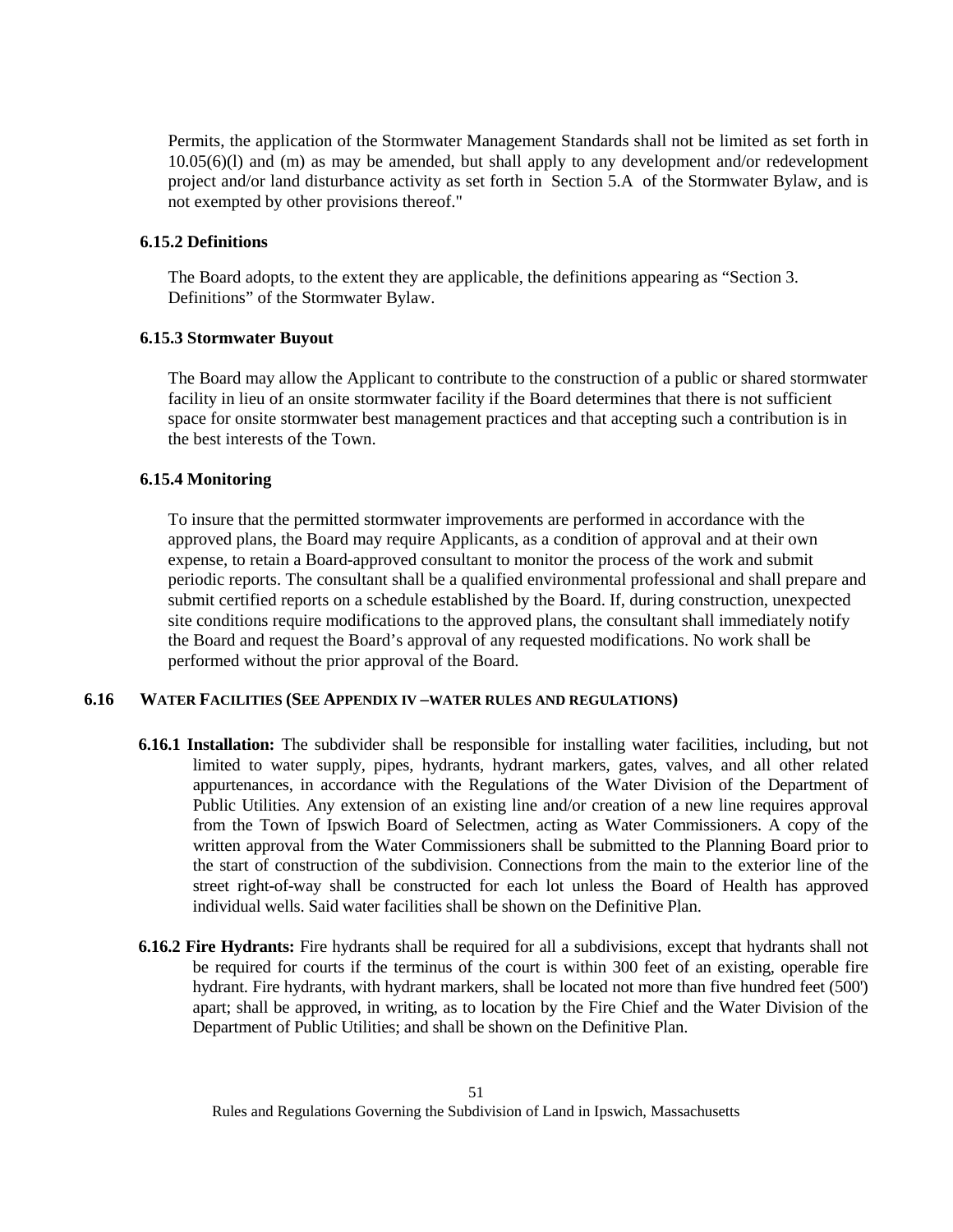- **6.16.3 Extensions:** Reasonable provisions shall be made for extension of the water main to adjoining property, including installation of water gates. Appropriate easements may be required.
- **6.16.4 Additional Alternative System of Water Supply/Fire Protection:** If the municipal water supply is available but the minimum required flow is not available, in addition to extending the municipal water system, the Applicant shall propose an alternative system for providing water supply for fire protection.
- **6.16.5 Municipal Water Supply Not Available:** If the municipal water supply is not available to the subdivision, the applicant shall propose an alternative method of pro-viding water supply for fire protection. Water for firefighting may be supplied by natural or man-made bodies of water. The surface of each pumping access point shall be adequate to support at least 42,000 pound gvw vehicles at all times of the year. Provisions shall be made so that such water suction points shall be visible and useable in all weather conditions. Each dry hydrant which may be exposed to damage by vehicular traffic shall be protected by suitable barriers.

#### **6.17 SEWER (SEE APPENDIX V- SEWER REGULATIONS)**

- **6.17.1 Installation:** In the event that the Town sanitary sewer system is located within four hundred feet (400') of the subdivision, the subdivider shall be responsible for connecting all lots to the sewerage system. The connections shall be made in accordance with the Town's Master Sewer Plan as last revised, to the extent applicable. Connection to the system shall require an approval from the Town of Ipswich Board of Selectmen, acting as Sewer Commissioners, and any other required approvals, including, but not limited to, a permit for extension of the sewer system issued by the Massachusetts Division of Water Pollution Control.
- **6.17.2 Sewer Options:** If the subdivider is not required to connect to the Town sanitary sewer system, the subdivider must provide an alternative system for wastewater disposal. The following options are available:
	- a) install a communal sewage disposal system, the design and construction of which shall be subject to the approval of the Massachusetts Department of Environmental Protection (DEP), the Ipswich Board of Health and all other necessary review agencies; or
	- b) provide engineering data in accordance with Title V."Minimum Requirements for the Subsurface Disposal of Sanitary Sewage" of the Massachusetts Environmental Code and with the Rules and Regulations for Sewage Disposal Installations as promulgated and amended from time to time by the Town of Ipswich Board of Health (See Appendix V.), to prove to the satisfaction of the Board and the Board of Health the feasibility of providing private on-lot sewage disposal systems for each lot. Each on-lot system shall be located in the front yard, wherever practical, to facilitate future connections to the Town sanitary sewer system.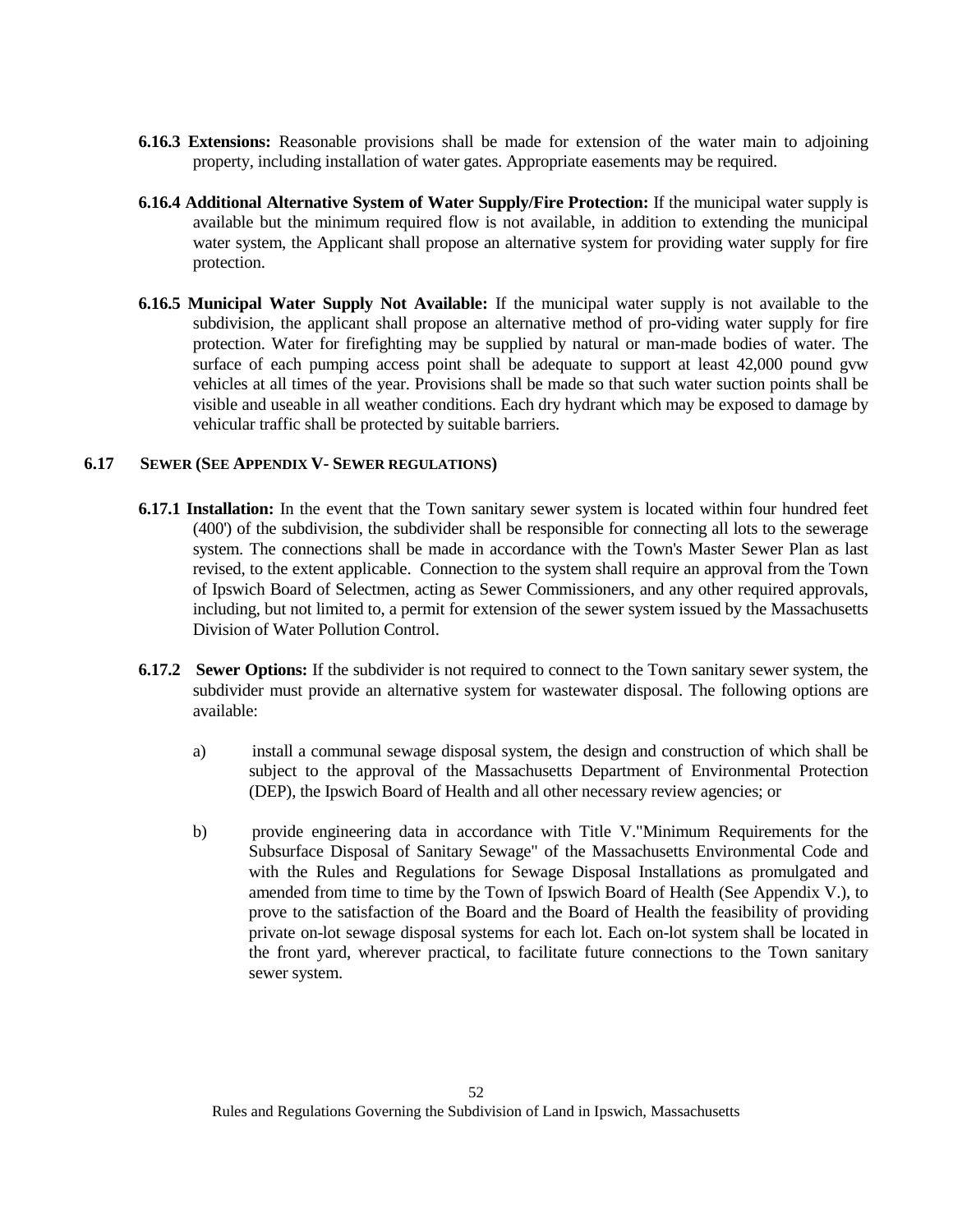### **6.18 ELECTRIC, GAS AND COMMUNICATIONS LINES (SEE APPENDIX III - SPECIFICATIONS FOR INSTALLATION OF ELECTRIC SERVICES)**

- **6.18.1 Installation:** All electrical, gas and communications lines shall be installed underground, in a manner that does not undermine the health and vitality of street trees. Lines shall be placed such that no disturbance is nearer than the drip lines of the trees. Communications lines shall include, but not be limited to, telephone, data and cable television.
- **6.18.2 Electric Lines:** The electrical power distribution shall be installed in accordance with the specifications of the Rules and Regulations of the Department of Public Utilities of the Town of Ipswich in effect at the time of application.

### **6.19 TREES AND OTHER PLANTINGS (SEE APPENDIX VII - TREE PLANTING SPECIFICATIONS AND APPENDIX IX - RULES AND REGULATIONS GOVERNING SEDIMENTATION AND EROSION CONTROL)**

- **6.19.1 Location:** Street trees shall be placed at intervals based on drip line measurements at maturity (as determined by the Board) for each species chosen. Attention shall be given to the location and species and habit of trees to be planted so that upon maturity, the trees will not interfere with existing utility lines and poles or with each other.
- **6.19.2 Species:** The species of street trees selected shall be of USDA (U.S. Department of Agriculture) Zone 6b hardiness, shall be non-invasive, and shall be of licensed nursery stock with good root development and branching characteristics, with at least a one-year warranty. Further, the selected species shall be deciduous trees that are tolerant of urban conditions. Existing trees may be preserved as street trees if inspected and approved by the Tree Warden and the Planning Board.
- **6.19.3 Size:** The minimum size of street trees shall be two and one-half inches (2 -1/2") in caliper, measured four feet (4') from the ground level and eight to ten feet (8-10') in height, in place.
- **6.19.4 Planting:** Street trees shall be planted in holes at least six inches (6") deeper than and one and onehalf  $(1-1/2)$  times as wide as the root ball. Trees shall be planted at their previous depth in good quality topsoil and shall be securely staked.
- **6.19.5 Slopes:** All cut-and-fill slopes within or contiguous to the street right of way shall be planted with suitable, well rooted, low growing plant materials or grass as determined by the Board, with advice from the Tree Warden. A wood chip or comparable mulch shall be used with ground cover plants to minimize erosion. Planting of sod may be required.
- **6.19.6 Cleared Areas:** All cleared areas of the street right-of-way not to be planted with ground cover, and all disturbed area within public easements, shall be loamed with not less than six inches (6") compacted depth of good quality loam and shall be seeded with turf grass seed or such mixture as may be approved by the Tree Warden. Seeding shall be completed at appropriate times of the year and in such a manner as to insure an appropriate growth of grass. (See Appendix IX. Rules and Regulations Governing Soil Erosion and Sediment Control)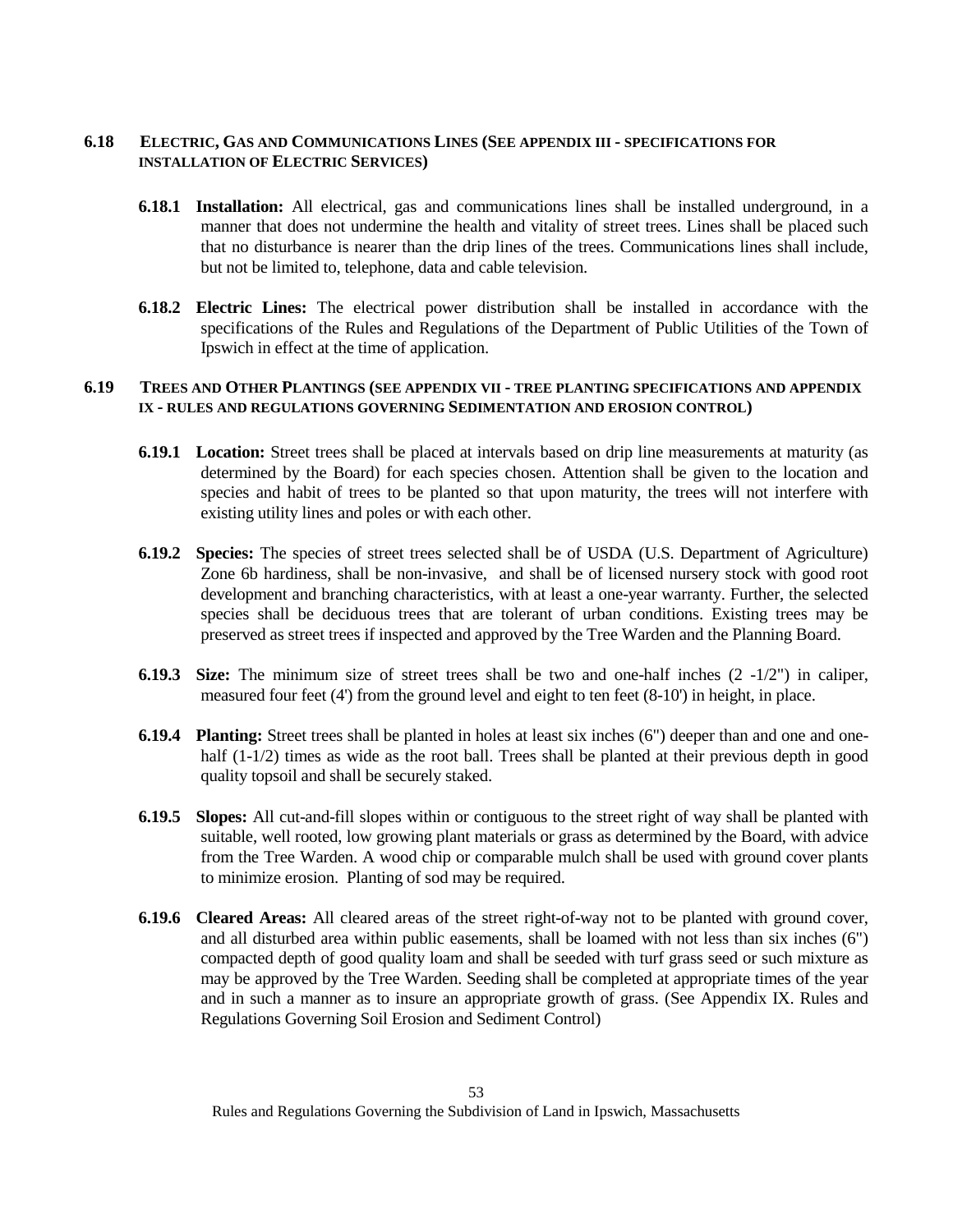#### **6.20 GUARD RAILS:**

Guard rails shall be installed in all areas where fill slopes are in excess of 3:1. Appropriate slope treatment and erosion control measures shall be provided for all slopes in excess of 3:1 and rip-rap may be installed on all slopes in excess of 2:1, unless otherwise specified by the Board.

#### **6.21 STREET SIGNS:**

Street signs shall be installed at all intersections in conformity with the specifications of the Department of Public Works. Until such time as each street is accepted by the Town as a public way, the sign posts at the intersection of each street with any other street, shall have affixed thereto a sign designating such street as a private way. The costs for advertising for hearing, and for data collection in support of filings for traffic regulations on streets to be accepted, shall be borne by the Applicant.

#### **6.22 STREET LIGHTING:**

Provisions shall be made for street lighting connections at locations determined by the Board, after consultation with the Department of Public Utilities. All installations shall be in accordance with the Rules and Regulations of the Department of Public Utilities and/or the Electric Light Department. Lighting shall be designed to reduce glare, and minimize light pollution and light trespass. Full cutoff street lights shall be installed.

#### **6.23 RESERVATION OF LAND FOR PUBLIC PURPOSE:**

The Board may require that the subdivider designate a portion of the subdivision tract for reservation for a period of three years for municipal purposes. Reservation of land shall not be unreasonable in relation to the size of the tract being subdivided and to the prospective uses of the reserved land.

If the Board reserves land, notation shall be made on the plan concerning the area being reserved and the requirements that no street, utilities, building or other improvements within the boundaries of the land being reserved may be made without the Board's approval for a period of three (3) years from the date of endorsement of the Definitive Plan. If the Board requires the reservation of land for public purposes, in conjunction with its conditions for the approval of the subdivision, it shall require the subdivider to send a letter to the Board of Selectmen, indicating the name of the subdivision, the street name, the lot number and the street number as so reserved.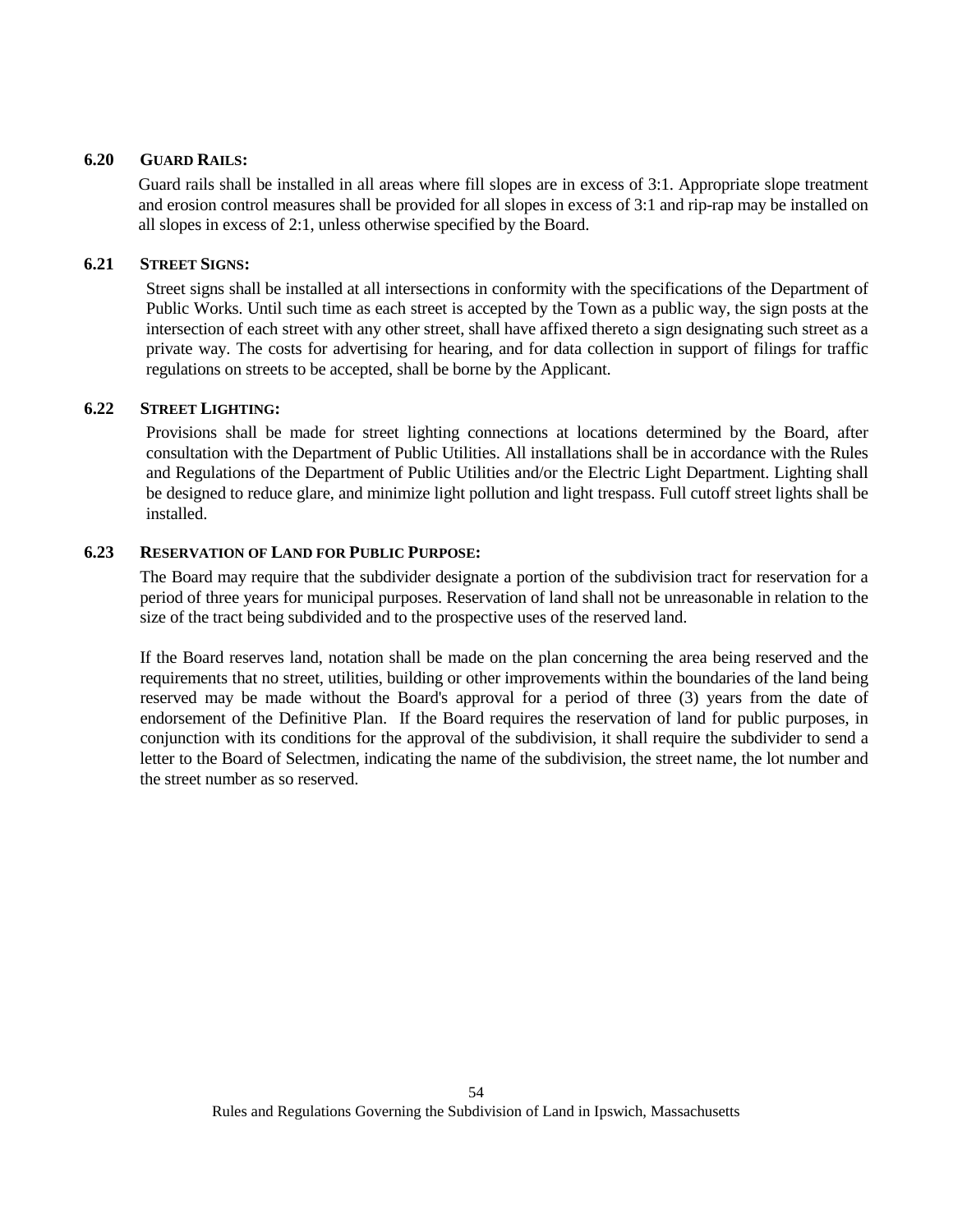## **APPENDICES**

### **I. STREET CONSTRUCTION SPECIFICATIONS**

### **1. ROADWAYS**

- **a) Clearing and Grubbing:** The entire area of each right-of-way shall be cleared of all stumps, brush, roots, boulders and like material and all trees not intended for preservation. Existing trees within the area of the right-of-way may be selected for preservation for aesthetic or other values by the Planning Board or its Designee provided that they shall be over four (4) inches in caliper and shall be located at least five (5) feet from the edge of the finished roadway pavement. No trees shall be removed until said selection is made. Such trees to be preserved shall be protected from bruises and other abuses continuously throughout the construction of the subdivision in a manner satisfactory to the Planning Board or its Designee.
- **b) Excavation and Subgrade Preparation:** All top and other unsuitable soils shall be removed for the full length and width of the paved roadway and from under the sidewalk location when sidewalks are required regardless of whether or not the finished grade is above existing grade.

All other material shall be removed for the full length and width of the roadway to a depth of at least fifteen (15) inches below the existing grade as shown on the profile plan; provided, however, that if the soil is soft and spongy or contains undesirable material such as clay, peat, sand pockets, tree stumps, or any other material detrimental to the subgrade, a deeper excavation below the subgrade shall be made as required by the Planning Board Subdivision Inspector or the Director of Public Works.

- **c) Utilities:** With the roadway at the subgrade level, all pipes and underground services shall be laid. Connections for sewer, drain, water, gas, telephone and electric services, where municipal services are available, shall be constructed for each lot (whether or not there is a building there) from the main service line in the way to five (5) feet beyond the exterior line of the way, except that the Planning Board may waive such requirement in whole or in part in the case of a lot to be used for a park, playground or for any other purpose for which, in the opinion of the Planning Board, such connections shall not be required.
- **d) Grading:** All roadways shall be brought to a finished grade as shown on the profiles of the Definitive Plan or other design with gravel as specified below to a width of eight (8) feet wider than the required paved roadway except where curbs are used. The roadway crown shall have a minimum of one-quarter (1/4) inch per foot of pitch.
- **e) Gravel Base:** After the roadway has been carefully graded to an elevation fifteen (15) inches below the finished grade, twelve (12) inches of base gravel shall be spread and rolled with a roller of sufficient weight to achieve ninety five (95) percent compaction. Gravel shall be in conformity with the most recent "Standard Specifications for Highways and Bridges" of the Massachusetts Department of Public Works and shall consist of hard, durable stone and coarse sand practically free from loam and clay, uniformly graded and containing no stone having a dimension greater than three (3) inches or as specified by the Planning Board Subdivision Inspector or the Director of Public Works. The gravel shall be spread in two six-inch (6") layers, each thoroughly compacted to 95% Proctor density and true to line and grade.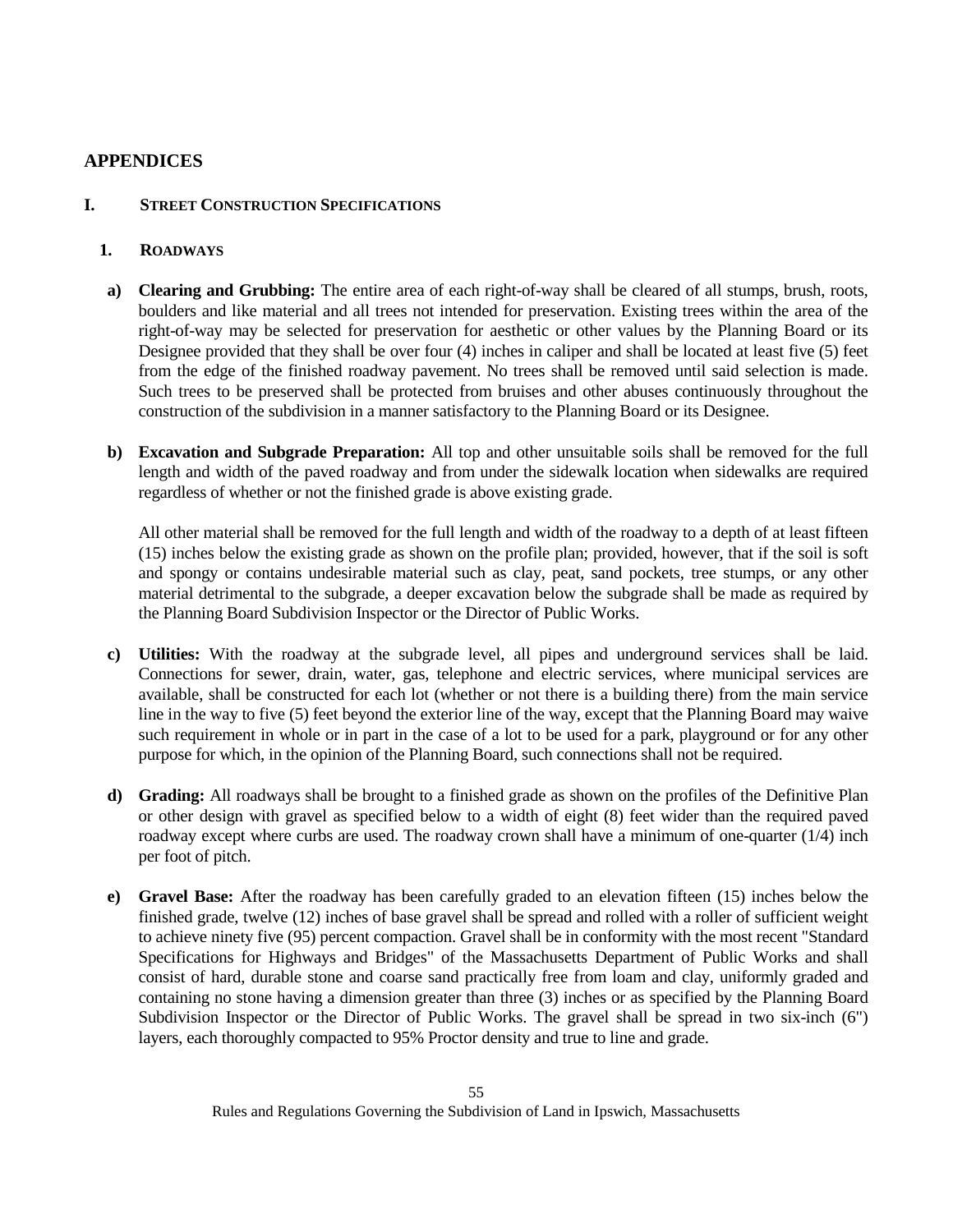The gravel shall conform to the following requirements:

| <b>Sieve</b> | <b>Percent Passing</b> |  |
|--------------|------------------------|--|
| 3 inches     | 100%                   |  |
| $1/2$ inch   | 50-85%                 |  |
| $3/8$ inch   | 45-80%                 |  |
| No. 4        | 40-75%                 |  |
| No. 10       | 30-60%                 |  |
| No. 40       | 8-35%                  |  |
| No. 200      | $0 - 8\%$              |  |

If in-situ material meets the Specifications of the Massachusetts Department of Public Works, it may be used as a base material. Upon request, the Planning Board will consider allowing recycled asphalt for the base in lieu of gravel. If allowed, the recycled asphalt will be subject to the review and approval of the Subdivision Inspector prior to its installation. All banks and curves must be established before the standard base course can be applied.

- **f) Pavement or Wearing Surface:** The wearing surface shall consist of two courses of Class I, Type I-1 plantmixed bituminous concrete, composed of materials and prepared in conformity with the Specifications of the Massachusetts Department of Public Works. It shall be spread, rolled, and compacted in two (2) courses.
- **g) Guard Rails and Posts:** Guard rails and posts shall be of the steel beam highway guard type SS as specified by the Commonwealth of Massachusetts Department of Public Works Standard Specifications for Highways and Bridges (1973), as amended. Where appropriate, the Planning Board, upon recommendation from the Director of Public Works, may allow the above specified steel guardrail to be faced with wood and/or all the use of wooden guard rails and posts. Public safety and visual attributes shall be considered in granting the use of wooden guard rails.

## **2. CURBING**

Permitted curbing shall be sloped granite. Type A bituminous, or straight-faced granite is acceptable at the discretion of the Board.

### **3. SIDEWALKS**

- **a) Preparation:** All materials shall be removed for the full width of the sidewalk to a subgrade fifteen (15) inches below the finished grade. All soft spots and other undesirable material below such subgrade shall be removed. This excavated area then shall be filled with base gravel material in accordance with the specifications outlined above for the roadway base.
- **b) Surface:** Where concrete sidewalks are required, the wearing surface shall be 3000 lb. strength concrete, four (4) inches in thickness, reinforced with No. 10, 6" by 6" mesh and broom finished. An expansion joint (3/4" open) shall be provided at least every twenty (20) feet; dividing joints shall be scored into the sidewalk every four (4) feet. Where bituminous sidewalks are required, the material shall be as specified in "Pavement or Wearing Surface" above.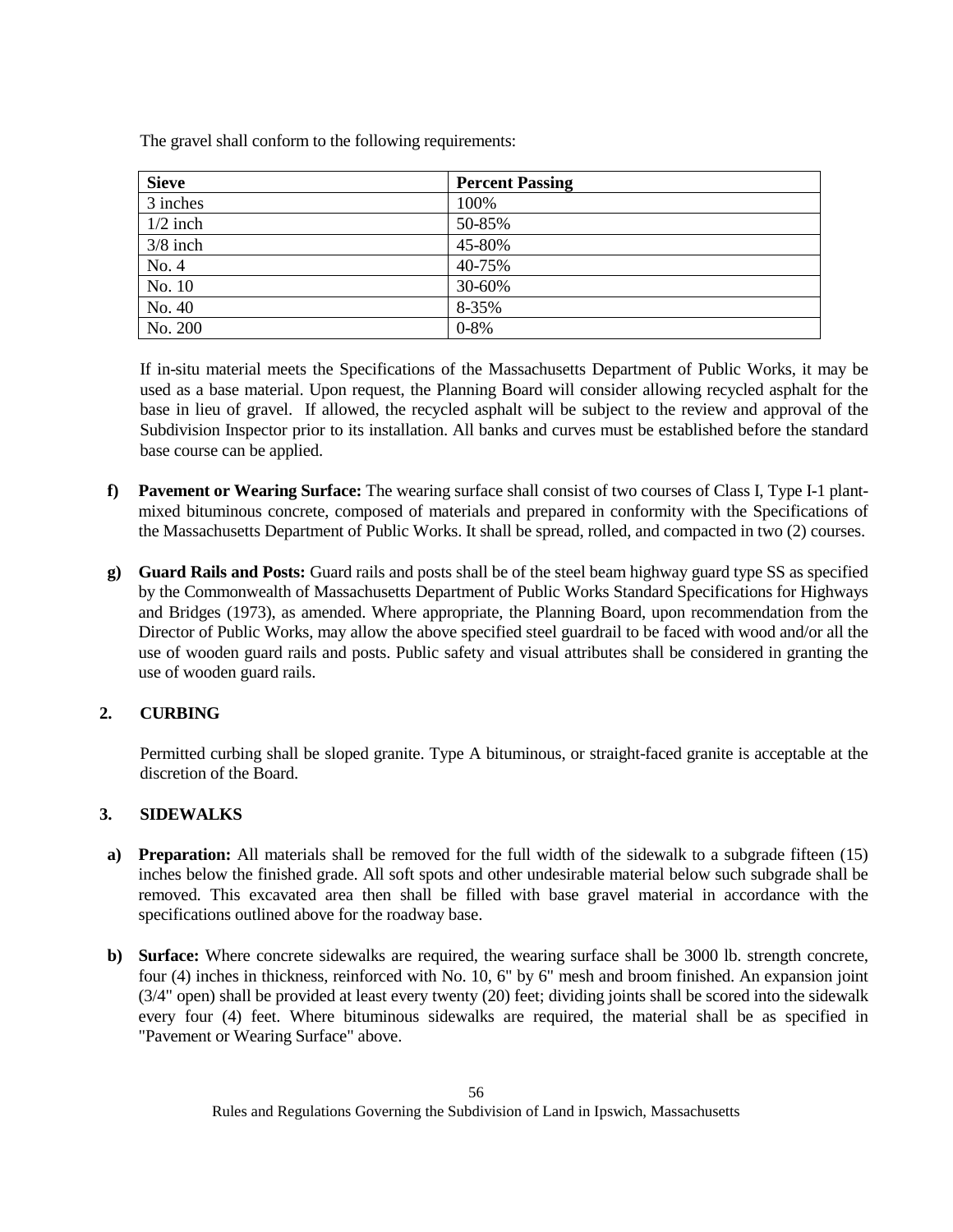#### **4. PATHWAYS AND BICYCLE PATHS**

Wherever pedestrian pathways or bicycle paths are provided for in the Definitive Subdivision Plan, construction shall be as required by the Board.

All edges of concrete pathways shall be formed with wood which shall be securely anchored and left in place; this provision shall not apply to bituminous paths/pathways.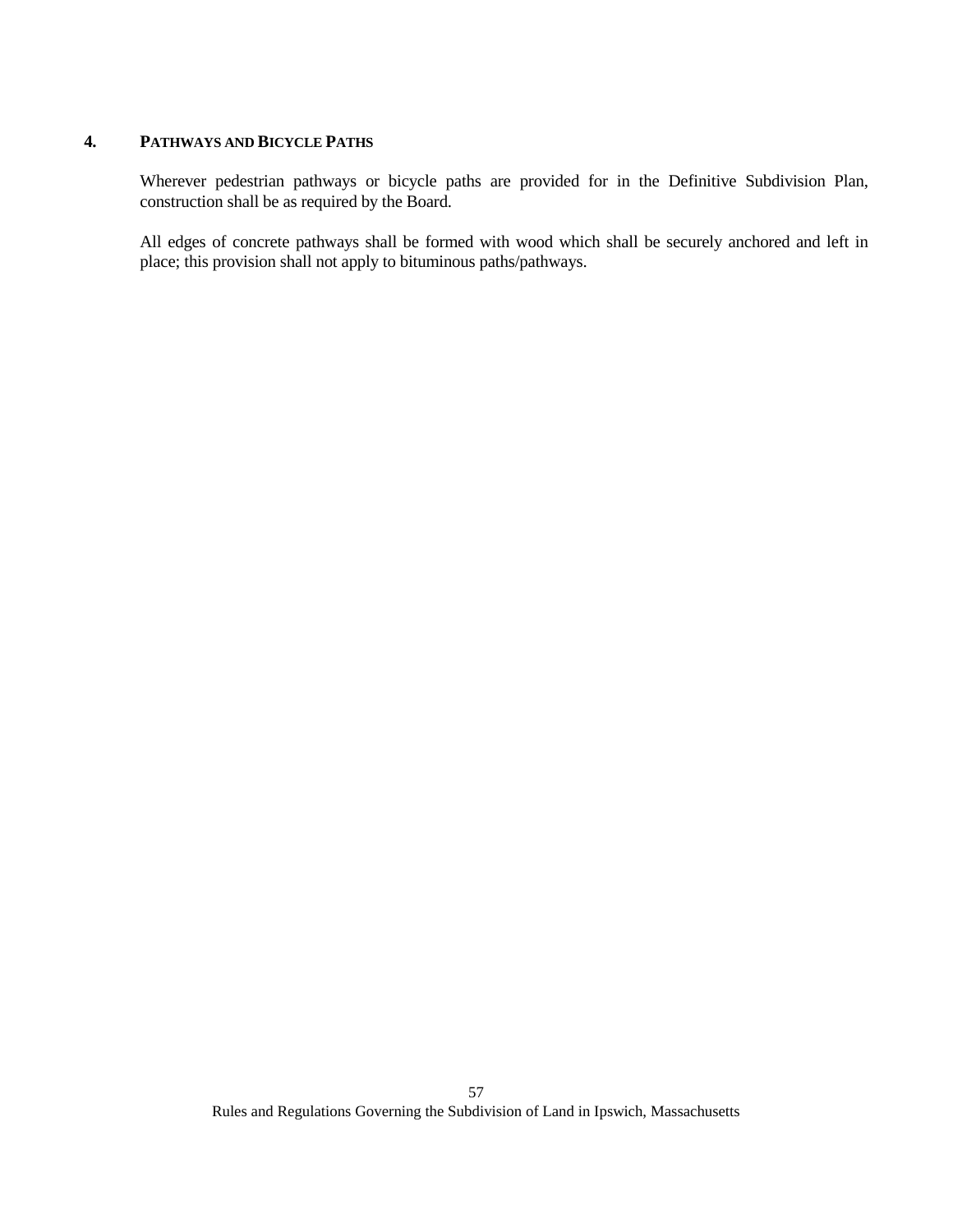## **II. SURFACE WATER DRAINAGE INSTALLATION SPECIFICATIONS**

The surface water drainage system which is to provide adequate disposal of surface runoff from the street and adjacent areas shall be installed in accordance with the following specifications:

**1. Pipes, Culverts and Drains:** Pipe for the construction of culverts and drains shall be reinforced concrete. All pipe shall not be less than twelve (12) inches in diameter. Pipe joints shall be carefully made so that the spigot is tightly butted to the seat of the bell and the spacing between the spigot is uniformly proportioned and caulked with loose or braided jute. In all cases the joints shall be filled with cement.

Pipes shall be laid in a bed of six (6") inches of gravel or crushed stone. All utility trenches shall be backfilled with bank gravel carefully compacted and shall be leveled with adjacent grades. When pipes, culverts or drains are not located in the street or street shoulder, six (6) inches of loam shall be placed over the trench fill, and the grades shall be leveled with adjacent terrain. All drains shall be laid to uniform grades and shall be carefully backfilled so that the pipe is supported throughout it entire length with compacted earth. Earth cover shall be a minimum of three (3) feet, except where a greater pipe strength is requested and approved by the Board.

- **2. Catch Basins:** All catch basins shall have a three (3) foot sump and shall discharge into manholes. The distance between two (2) catch basins shall not exceed three hundred (300) feet; however, the Planning Board may approve a greater distance if deemed advisable due to unusual field conditions and justifiable by calculations.
- **3.** The materials and construction of catch basins and drain manholes shall conform to the "Standard Specifications for Highways and Bridges", published by the Massachusetts Department of Public Works. Any change in alignment or grade, if not normally the location of a catch basin, shall be made by using a standard manhole conforming to the above specifications. Catch basins and drain manholes shall be constructed of pre-cast concrete. Drain manholes shall contain ladder rungs and brick and/or concrete inverts. Catch basin and sewer manhole structures shall have a minimum forty-eight (48") inch inside diameter.
- **4. Curb Drainage**: Underdrains may be required by the Planning Board in instances where ground water is four (4') feet or less below the finish grade of the street or as subsurface conditions dictate.
- **5. Natural Drainage:** Where natural drainage courses are altered, cross drains and/or other structures, approved by the Planning Board, the Planning Board Subdivision Inspector and/or the Director of Public Works, shall be installed to restore natural drainage. Such alterations shall be sized for a 100 year storm capacity. Where cross drains carry flow of natural water courses, masonry headwalls or rip-rap shall be installed, as approved by the Planning Board, the Planning Board Subdivision Inspector and/or the Director of Public Works, to prevent erosion.
- **6. Subsurface Drainage from Foundation Drains, Roof Leaders and Other Sources:** In cases where underground drainage is proposed in connection with the erection of buildings or the use of any lot, such underground lines may not be connected to the storm drains in the proposed streets.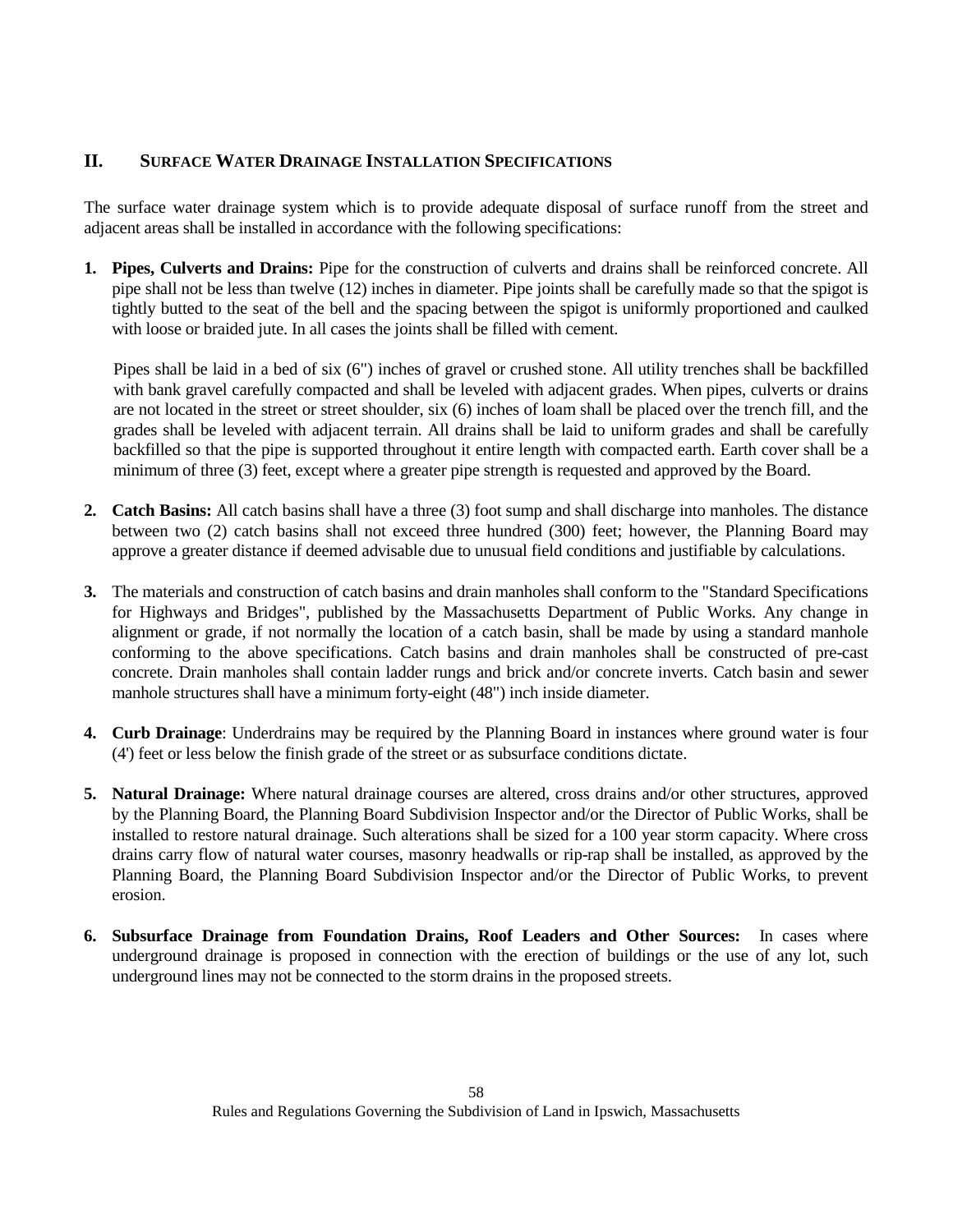## **III. SPECIFICATIONS FOR INSTALLATION OF ELECTRICAL SERVICES**

### **Underground Distribution System in Residential Subdivisions**

**1.** Upon application to the Town of Ipswich Electric Department/Department of Public Utilities and subject to the provisions hereinafter specified, an Applicant proposing to construct a residential subdivision, which has been approved by both the Planning Board and the Electric Department with regard to design feasibility, shall extend underground wiring for light, power, and street lighting throughout the subdivision where no other electric distribution system is in existence.

All provisions hereinafter set forth apply to subdivisions consisting of front lot distances measuring an average of not over two hundred (200) feet. For lots over two hundred (200) feet frontage, additional terms, conditions and/or costs may apply.

- **2.** The subdivider's cost and responsibility shall be to:
	- **a.** Present to the Department at least two (2) sets of the Preliminary Plan and/or Definitive Plan showing the subdivision as proposed, including the location and depth of electric service lines and all other underground installations such as water, sewer and drainage as are required in said plans. The approximate schedule for subdivision completion shall be noted.
	- **b.** If a Definitive Plan is approved, provide the Department with lines, grades, permanent easement(s), and partial release of mortgage from any mortgagee for the location and installation of hand holds, manholes, transformer vaults, cable, ducts, street lighting fixtures and other necessary equipment.
	- **c.** Install all underground wires and structures in accordance with the National Electric Code. All work shall be installed by an electrician, licensed by the Commonwealth of Massachusetts. All work shall be reviewed and approved by the Electric Department/Department of Public Utilities.
	- **d.** Obtain adequate ties to underground conduit, prior to backfilling, to plot the location of all underground conduits on the as-built drawings for the street.
	- **e.** Provide for each residential lot owner service installation(s) as required by the Electric Department/Department of Public Utilities.
	- **f.** Provide, as necessary, temporary, sixty (60) ampere structures in conformity with the design and requirements shown in Figure 5.
- **3.** No extension shall be made under the above provisions until the Applicant furnishes the Electric Department/Department of Public Utilities with a set of plans for the subdivision and the necessary permanent easements or rights-of-access which bear no cost to said Department.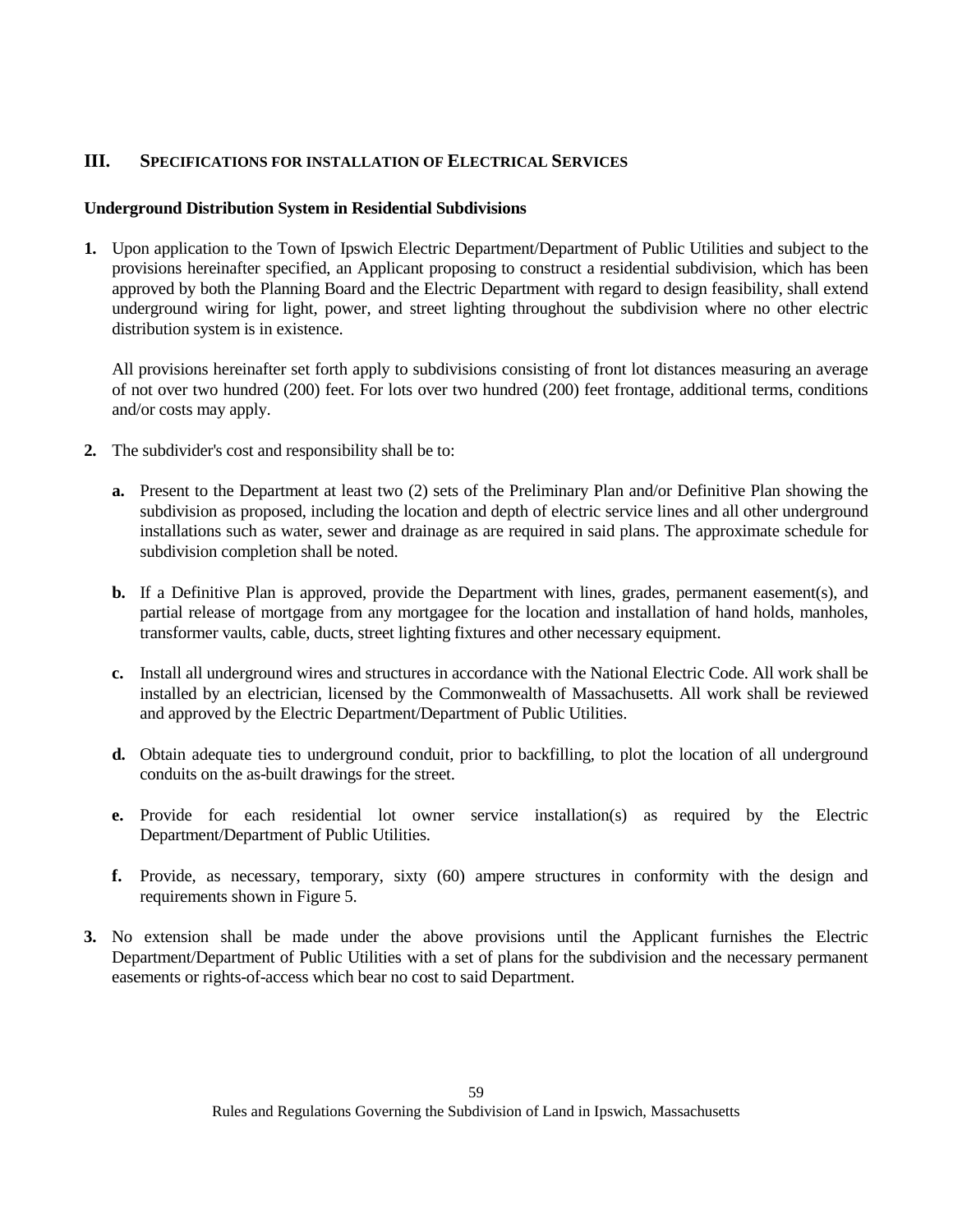## **IV. WATER RULES AND REGULATIONS**

(This Appendix is on file with the Town Clerk.)

### **V. SEWER REGULATIONS**

(This Appendix is on file with the Town Clerk.)

# **VI. HEALTH REGULATIONS OF THE TOWN OF IPSWICH, MASSACHUSETTS:**

(This Appendix is on file with the Town Clerk.)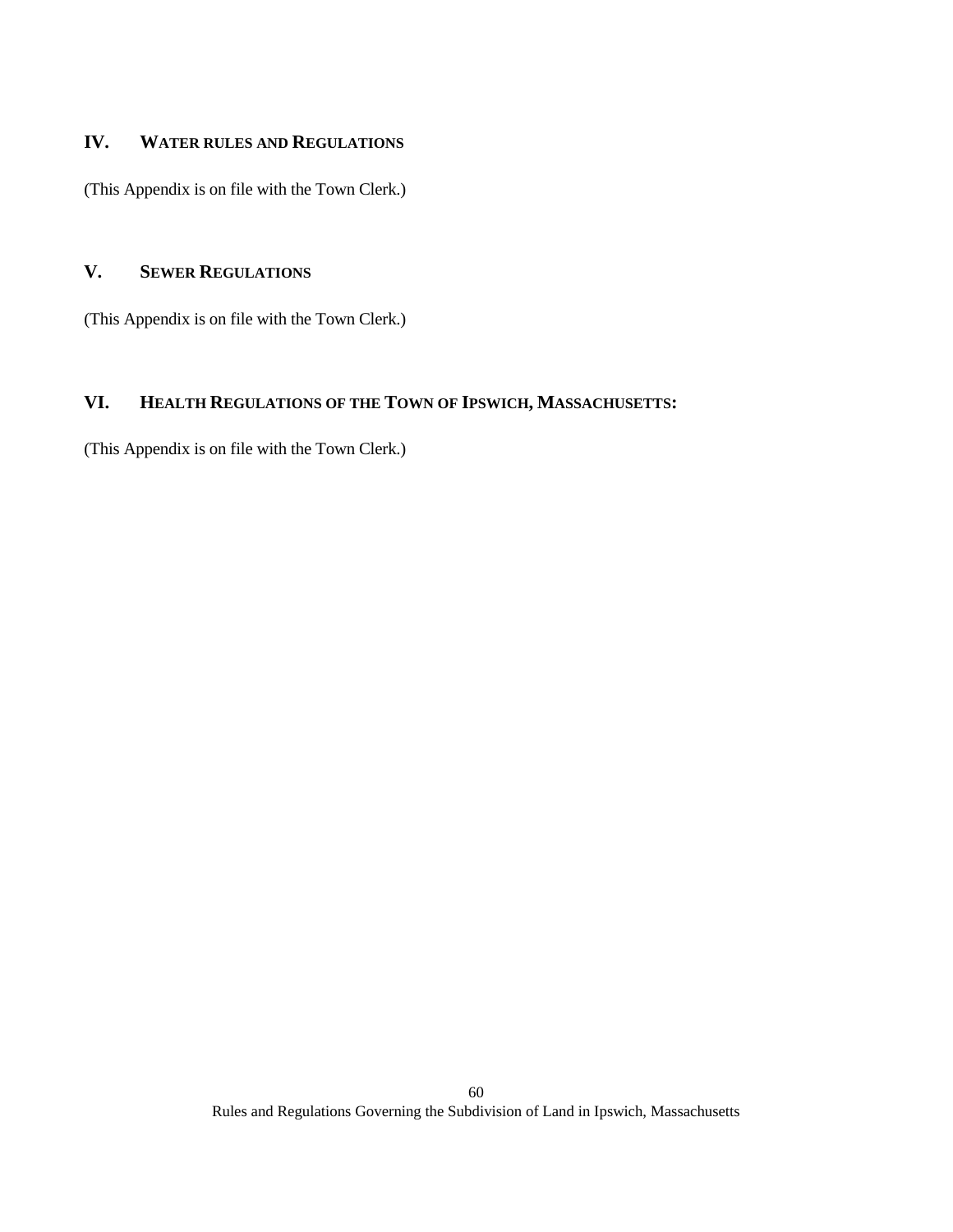### **VII. TREE PLANTING SPECIFICATIONS**

- **1.** All street trees shall be planted within the right-of-way lines of a street except, when upon the written consent of the owner, trees may be planted upon private property up to twenty (20) feet from the right-ofway lines.
- **2.** If the planting of trees is required, the placement shall be based on drip line measurements at maturity (as determined by the Board) for each species chosen. At the discretion of the Board natural clusters of trees may replaced regular interval plantings.
- **3.** All trees to be planted shall have a minimum height of eight to ten (8-10) feet and shall be of at least two and one half (2-1/2) inches in caliper measured at a height of four (4) feet from the ground level.
- **4.** The specie and variety of the trees to be planted shall be selected by the Applicant and approved by the Planning Board. The Board strongly encourages the Applicant to select the street trees from "Recommended Street Trees for the Town of Ipswich", as amended from time to time. Attention shall be given to the planting locations, species of tree and habit so that upon reaching mature size, the trees will not interfere with existing utility lines and poles or each other. In no event shall the Planning Board approve a variety or specie that is considered invasive as defined by "The Evaluation of Non-Native Plant Species for Invasiveness in Massachusetts", as amended from time to time. Both of these documents are available from the Department of Planning & Development in Town Hall, or on the Town's website.
- **5.** No evergreen trees, such as pine, fir, spruce or hemlock shall be planted as public shade trees along a way.
- **6.** No trees or shrubs shall be planted at any corner or intersection where they could become a traffic hazard by obstructing vision or preventing safe vehicular movement.
- **7.** All cut bankings that tend to wash or erode shall be planted with a low-growing evergreen shrub and shall be seeded with a deep-rooted perennial grass to prevent erosion.
- **8.** All trees shall be planted in one-half (1/2) of a cubic yard of loam, mulched with four (4) inches of chips and shall be properly wrapped and guyed in a manner to ensure their survival.(See Figure 6.)
- **9.** In a subdivision, the Applicant shall be liable for all plant materials as to their erectness and good health for one (1) year after its installation, as determined by the Planning Board and the Director of Public Works/Tree Warden.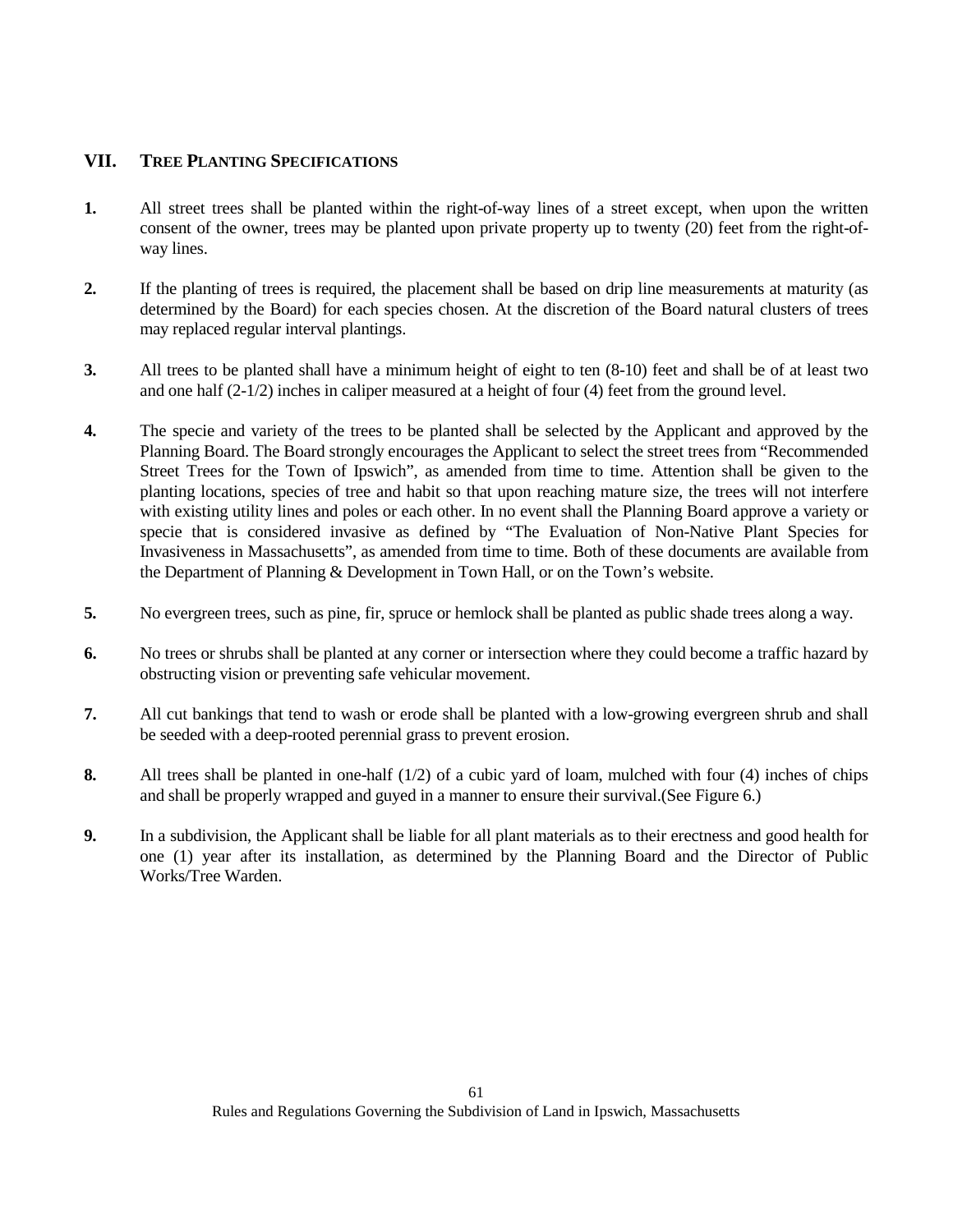## **VIII. RULES AND REGULATIONS GOVERNING STORMWATER MANAGEMENT**

#### **1. Purpose and Intent**

The purpose and intent of storm water management shall include:

- a. for quantitative control of storm water runoff, consisting of a system of native species vegetation and structural measures that control the increased volume and rate of surface runoff caused by manmade changes to the land; and
- b. for qualitative control of storm water runoff, consisting of a system of native species vegetation, structural or other measures that reduce or eliminate pollutants that might otherwise be carried off by surface runoff.

### **2. Application**

The Applicant shall follow all regulations and policies for proper storm water management for the following activities:

- a. all new subdivisions
- b. all new multi-family developments
- c. all new site plan review applications

#### **3. Submission Requirements**

The Applicant shall be responsible for providing applicable information in compliance with these Rules and Regulations. Information to be provided shall include:

- a. All storm drainage information in accordance with 6.15 of the Rules and Regulations Governing the Subdivision of Land in Ipswich, Massachusetts and with the Ipswich Stormwater Management General Bylaw.
- b. Detailed description of the existing environmental and hydrological conditions of the site and of the receiving waters and wetlands. This information shall include, but not be limited to, the following:
	- 1) the direction, flow rate, and volume of surface runoff under existing conditions and, to the extent practicable, pre-development conditions;
	- 2) the location of areas of the site where storm water collects or percolates into the ground;
	- 3) a description of all surface watercourses, water bodies, and wetlands on or entering the site, or adjacent to the site, or into which storm water flows. Information regarding their water quality and current water qualify classification shall be included;
	- 4) depth of seasonal groundwater levels, approximate direction and rate of flow, seasonal fluctuations;
	- 5) location of 100 year flood zones/plains;
	- 6) principal vegetation types;

62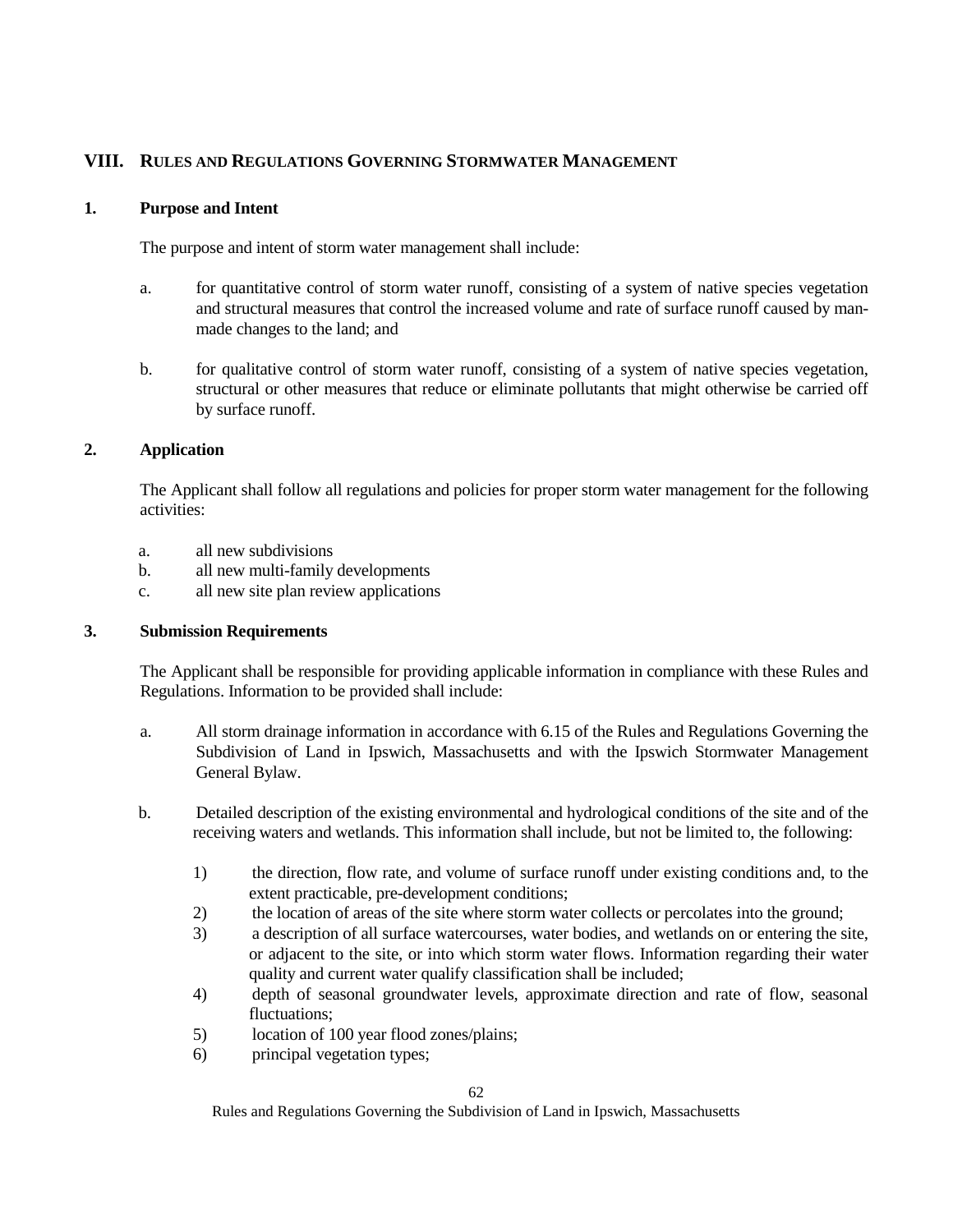- 7) topography described in full contour detail, at two (2) foot intervals, with areas of steep slope (over 10%) highlighted;
- 8) soils, with an accompanying analysis of the best use potential of the soils and the hydrological group classification: the soil map and use potentials analysis prepared by the U.S. Soil Conservation Service shall be used as the basis for this analysis.
- c. Proposed alterations of the site shall be described in detail including, but not limited to, the following:
	- 1) changes in topography, described in full contour, with details at two (2) foot intervals;
	- 2) areas where vegetation will be cleared or otherwise altered;
	- 3) areas that will be covered with an impervious surface and a description of the surfacing material(s).
- d. The proposed development layout shall be described in detail including, but not limited to, the following:
	- 1) the site arrangement including the location of structures, roadways, parking areas, sewage disposal facilities and undisturbed lands;
	- 2) all drainage systems to be provided, including the location and design of the roadway and individual lot subdrains and full drainage calculations and supporting documentation.
- e. Predicted impacts of the proposed development on existing conditions shall be described in detail and shall include:
	- 1) changes in water quality including, but not limited to, ground and surface water;
	- 2) changes in groundwater levels;
	- 3) changes in the incidence and duration of flooding on the site and upstream and downstream from it;
	- 4) adverse impacts on wetlands;
	- 5) impacts on vegetation.
- f. All components of the drainage system and any measures for the detention, retention or infiltration of water and/or for the protection of water quality shall be described in detail, including the following:
	- 1) the channel, direction, volume and rate of flow and the quality of stormwater that will be conveyed from the site, with a comparison to existing conditions and to the extent practicable, pre-development conditions;
	- 2) detention and retention areas and devices, including:
		- a) plans for discharge of contained waters, including the time to draw down from full condition, and description of outlet structures;
		- b) maintenance plans: including maintenance schedule, an outline of responsible parties and owners, and all pertinent information and/or agreements to be executed to insure proper maintenance;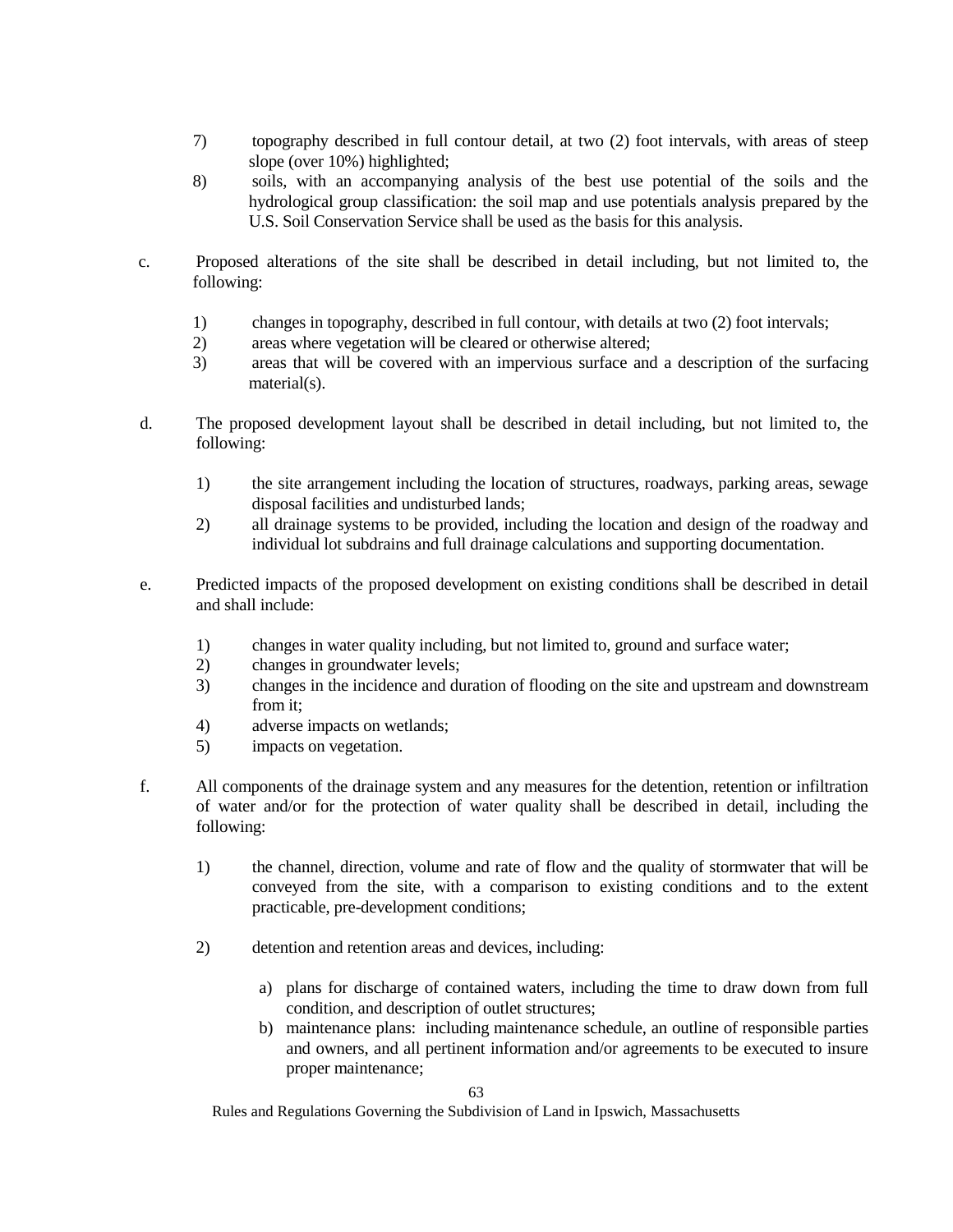- c) an evaluation of the pollutant removal efficiency of such devices under the existing conditions;
- 3) areas of the site to be used or reserved for percolation including the depth to seasonal groundwater table, and prediction of the impact on groundwater quality;
- 4) areas to be utilized in overland flow, the hydrological soil type of such areas, vegetation present, and the soil susceptibility to erosion;
- 5) any other information which the Applicant or the Planning Board believes is necessary for an evaluation of the development.
- g. Nitrogen and/or Phosphorus Loading Report:

For review of water quality impact, an Applicant shall submit calculations of anticipated nitrogen and/or phosphorus contribution from roads, lawns and septic systems. The Applicant must determine the "carrying load" or ability to absorb nitrogen and phosphorus loading of all receiving water systems on site.

### **4. Performance Standards:**

The Stormwater Management Report submitted must demonstrate that the proposed development or activity has been planned and designed and will be constructed and maintained to meet each of the following standards:

- a. ensure that after development that no detrimental effects shall be created or caused by the proposed development.
- b. maintain the natural hydrodynamic characteristics of the watershed.
- c. protect or improve the quality of surface and ground waters.
- d. protect, maintain, or improve water quality or existing water quality standards for all receiving waters, water courses and water bodies.
- e. protect and maintain groundwater levels.
- f. protect the beneficial functioning of wetlands as areas for natural storage of flood waters, the chemical reduction and assimilation of pollutants and wildlife and fisheries habitat.
- g. prevent increased flooding and damage that results from improper location, construction and design of structures.
- h. prevent reverse salt water intrusion.
- i. protect the natural fluctuating levels of salinity in estuarine areas.
- j. minimize alteration to flora and fauna and adverse impacts to fish and wildlife habitat.
- k. otherwise further the objectives of the Stormwater Management Policies and Regulations.

#### **5. Design Standards**

The design, construction and maintenance of stormwater systems shall be consistent with the following:

a. Discharging runoff directly into rivers, streams, watercourses, or enlarging the volume, rate or further degrading the quality of existing discharges/runoff is prohibited. Runoff shall be routed through vegetated swales, using native species and other structural and nonstructural systems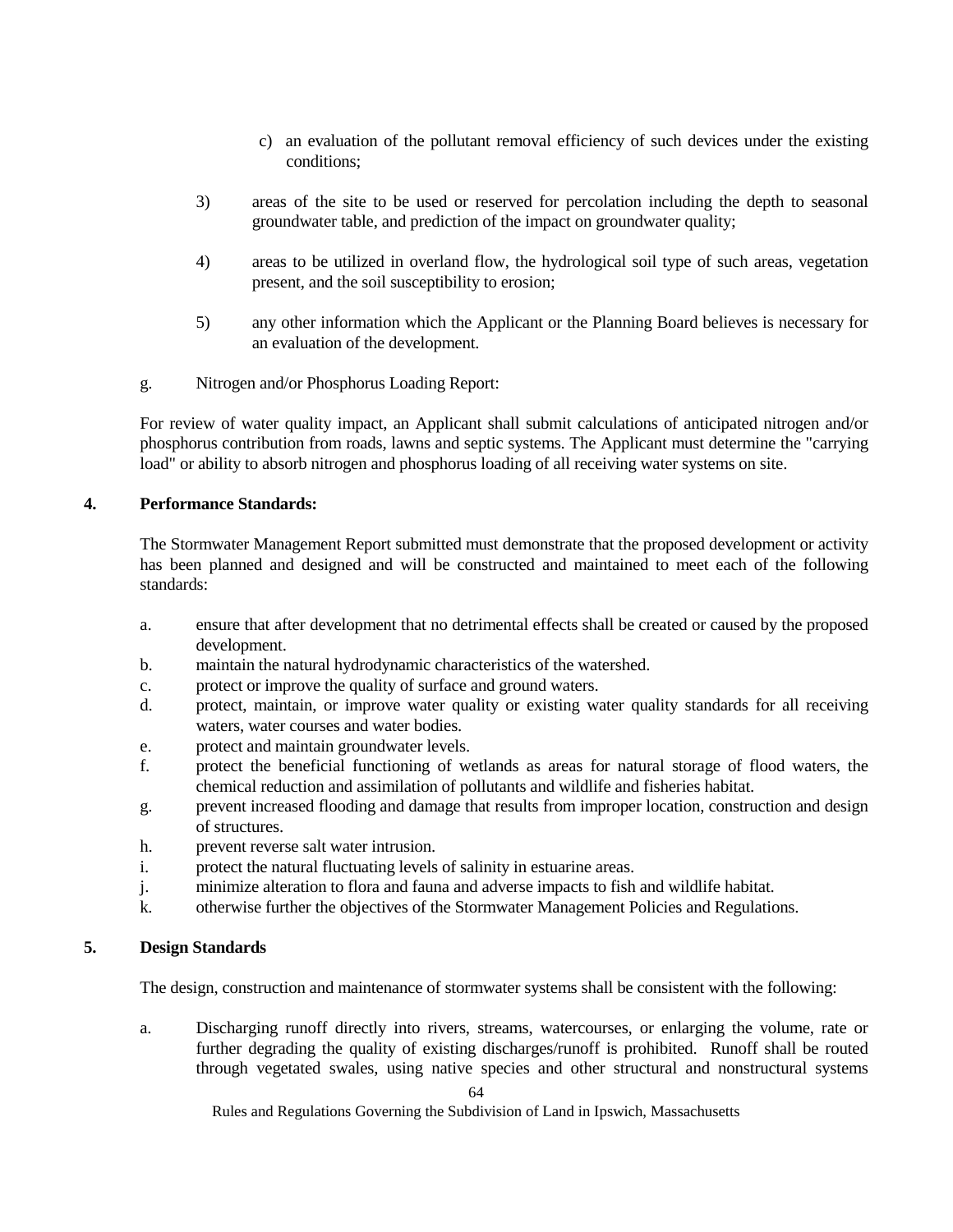designed to increase time of concentration, decrease velocity, increase infiltration, allow suspended solids to settle and remove pollutants. Such systems will utilize overland flow and re- infiltration as priority techniques for the treatment of run-off;

- b. Retention and detention ponds, and methods of overland flow may be used to retain, detain and treat the increased and accelerated runoff which the development generates;
- c. There shall be a minimum of two (2') feet of naturally occurring soils between the detention basin bottom and the maximum annual ground water table;
- d. Water shall be released from detention ponds at a rate and in a manner approximating the natural conditions which would have occurred before development;
- e. Intermittent water courses such as swales shall be vegetated;
- f. The first one (1") inch of runoff from impervious surfaces, such as rooftops and paved surfaces, shall be treated in the site of the development;
- g. Runoff from parking lots and streets shall be treated so as to remove oil and sediments. Catch basins shall be provided with hoods; in the alternative, drainage outfalls shall discharge to low velocity "vegetated treatment" swales;
- h. The use of drainage facilities and vegetated buffer zones as open space and conservation areas shall be encouraged;
- i. Neighboring properties shall not be effected by flooding from excessive runoff.

#### **6. Detention/Retention Basins:**

- a**. Performance Standards**: The performance standards shall include the following:
	- 1) Development shall be oriented to the site so that cutting and stripping of vegetation and grading are minimized;
	- 2) Temporary seeding, mulching or other suitable stabilization methods shall be used to protect exposed areas during construction; as feasible, natural vegetation shall be retained and protected; during the months of October through March, when seeding and sodding my be impractical, an anchored mulch shall be applied as approved by the Board or by the Board's Subdivision Inspector; diversions and/or prepared outlets may be required in critical areas during construction;
	- 3) Soil and other materials shall not be stockpiled or redistributed, either temporarily or permanently, in locations or in such a manner as would cause suffocation of tree root systems;
	- 4) Erosion and sediment controls shall be coordinated with the sequence of grading, development and construction operations; control measures shall be in effect prior to commencement of each increment/phase of the process;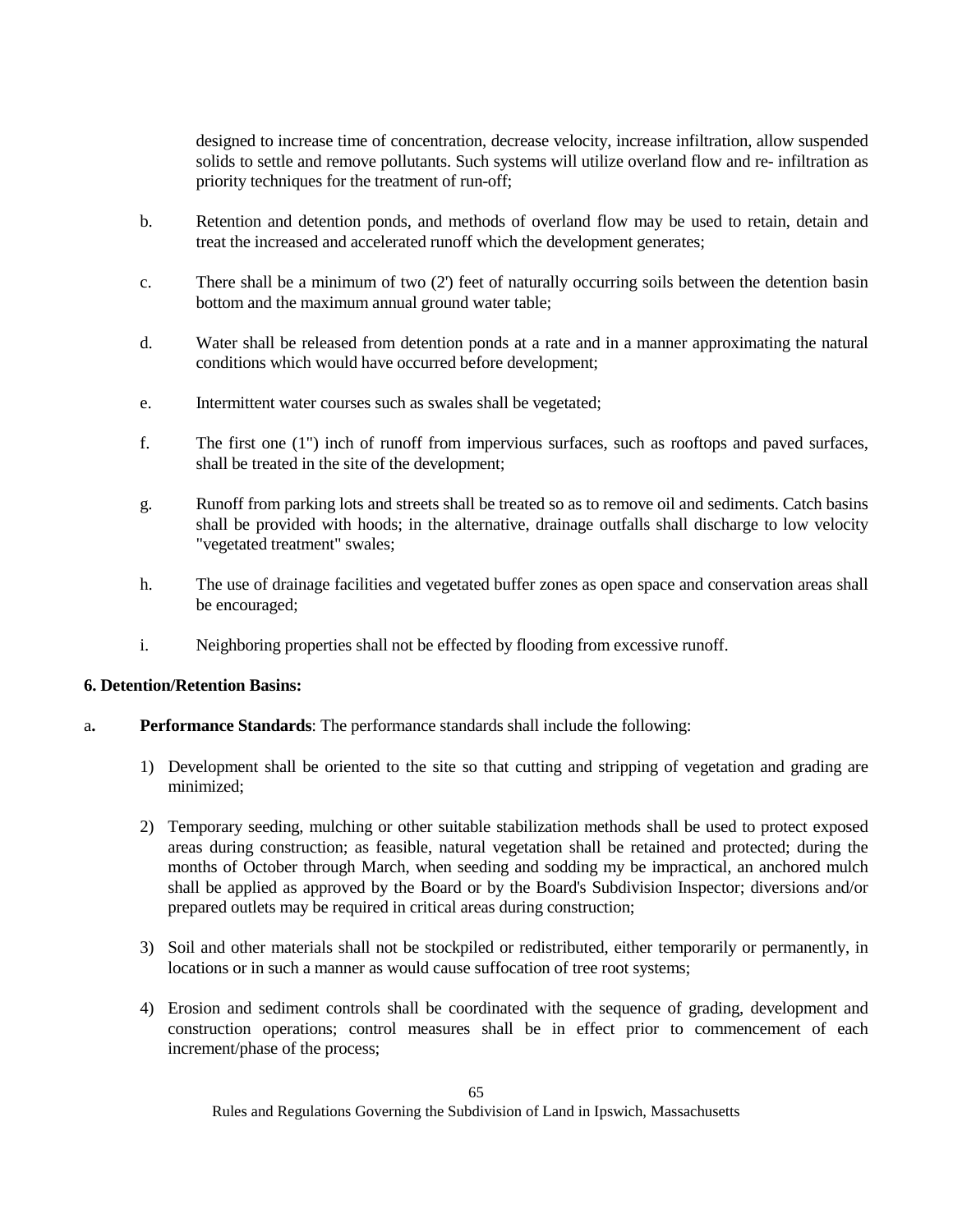- 5) No area shall be cleared larger than that portion on which construction can be completed rapidly; large areas shall not be left bare and exposed for long periods of time;
- 6) Grading shall be kept to a minimum; tree removal shall be minimized;
- 7) Runoff shall be controlled and conveyed into storm drains and other outlets so it will not erode the land or cause off-site damage; sediment in runoff shall be trapped by using staked hay bales, silt fencing, or sedimentation traps;
- 8) Sediment basins shall be constructed where necessary to detain runoff and to trap sediment during construction;
- 9) Permanent vegetation and erosion control structures, as necessary, shall be installed preferably immediately after construction is completed but otherwise no later than the first full spring season immediately thereafter; they shall comply with the erosion and sedimentation vegetative practices recommended by the U.S. Soil Conservation Service;
- 10) Temporary ground cover or erosion/sedimentation controls shall be established on any unbuilt lots as required by the Board;
- 11) Native species shall be used for re-vegetation;
- 12) All graded areas beyond the Street Right-of-Way shall be covered with four (4") inches of topsoil and planted with a native species of vegetative cover, sufficient to prevent erosion;
- 13) Topsoil shall be stripped from disturbed areas, stockpiled in approved areas and stabilized with temporary vegetative cover if it is to be left for more than thirty (30) calendar days; perimeter sediment controls shall be installed around each area of stockpiled topsoil.
- 14) Detention/retention basins shall be screened with native, non-invasive trees and/or shrubs in order to minimize their visual impact from abutting properties and rights-of-way. Planting shall not impede regular maintenance activities.
- 15) Basin bottoms shall be constructed of natural material, preferably planted.

### b. **Design Standards:**

- 1) Soil erosion control structures shall not be located in a front yard or side yard bordering a street;
- 2) Structures should be designed to preclude the necessity for perimeter security fencing;
- 3) The slope of any bank should not be greater than six (6) to one (1);
- 4) The greatest depth of water in a detention pond during a 100-year design storm shall not exceed two (2) feet; release rates shall comply with the provisions of Section 6.14.3 of the Rules and Regulations Governing the Subdivision of Land in Ipswich, Mass.; and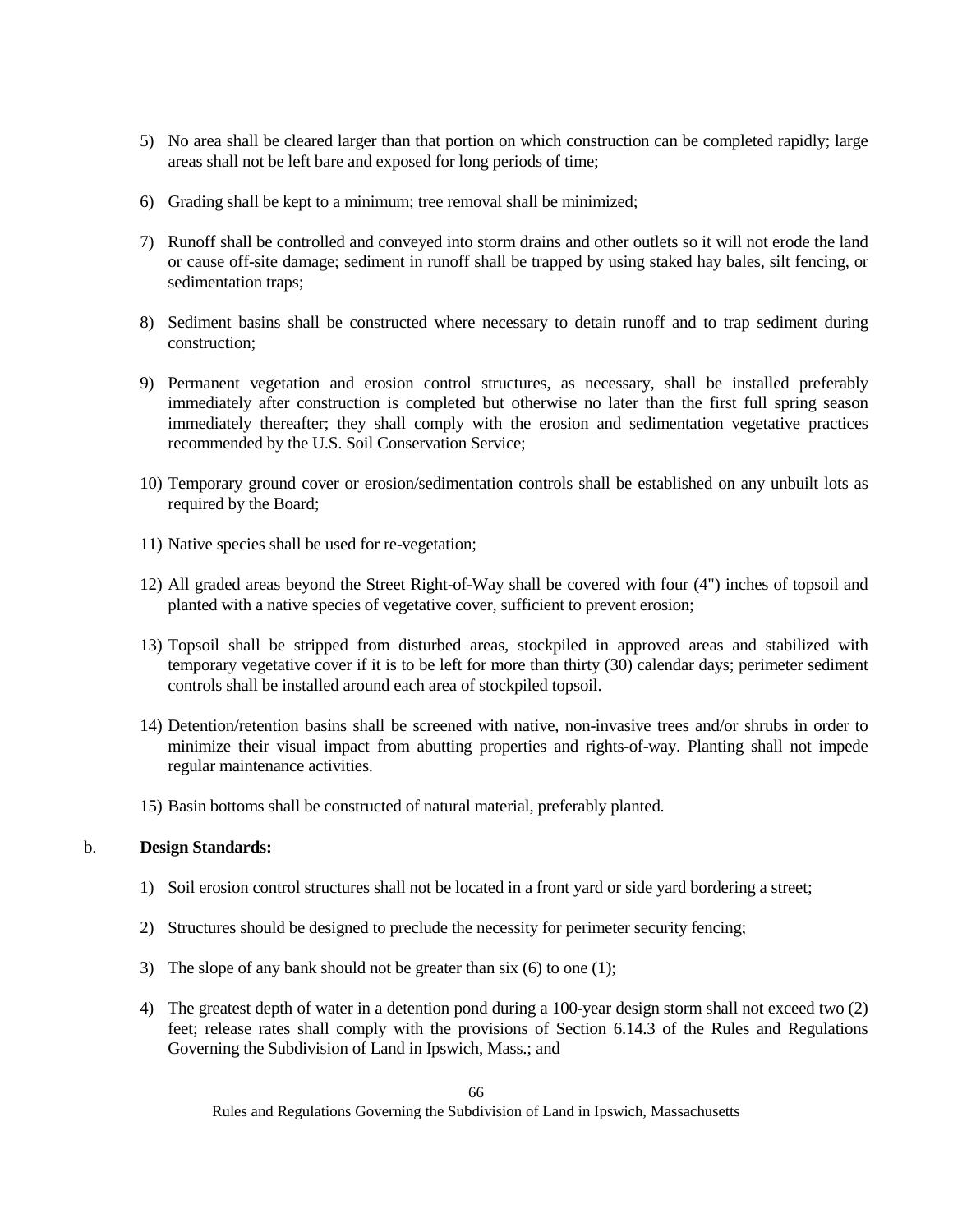5) Groundwater recharge systems shall be utilized whenever feasible.

### c. **Maintenance Standards - Prior to Acceptance**

- 1) As required by the Board, all control structures and associated systems shall be inspected for functionality and damage at least twice each year by the Board's Subdivision Inspector or an agent of the Town. The costs for such inspection shall be borne by the Applicant;
- 2) The Applicant shall be responsible for cleaning sediment and debris from catch basins at least annually; additional cleaning may be required by the Board;
- 3) The Applicant shall be responsible for removal of trees, bushes and/or other growth in the sedimentation basins, and for keeping live native species vegetative cover on the banks of such basins. Replacements for dead vegetative cover and re-seeding shall be completed promptly;
- 4) The Applicant shall repair or replace any damaged system to the satisfaction of the Board; the Applicant shall be responsible for any damage due to flaws in design or construction; and
- 5) The Applicant shall be responsible for cosmetic maintenance such as periodic mowing of grassed areas in sedimentation basins.

## d. **Acceptance of the System**

- 1) Prior to any acceptance by the Town or by another entity, the control structures shall be subject to a final inspection by the Board's Subdivision Inspector and/or the Town's agent; the cost of inspection shall be borne by the Applicant; the inspection shall assure compliance with the following elements:
	- a) the system has been constructed in accordance with the plans approved by the Board;
	- b) all construction debris has been removed;
	- c) sediment has been flushed from pipes by a pressure wash;
	- d) catch basins and detention/retention structures are free of sediment; and
	- e) ground cover is fully established on banks.
- 2) 2. No release of security for erosion and sedimentation control measures shall be granted until the Board is satisfied that the systems comply with the plans;
- 3) If as a result of the final inspection the Applicant is found to be in non-compliance with the plans, the Board may use the security to assure that the control system(s) is/are brought to into conformance and is/are cleaned and maintained properly in accordance with the plans.

## **7. General Requirements**

The Applicant shall secure future maintenance of the stormwater system by a proper bond or by a deposit of money of an amount as determined by the Board. Such security must be established to the satisfaction of the Board prior to release of any lots within the development and prior to the Board's sign-off of building permit(s).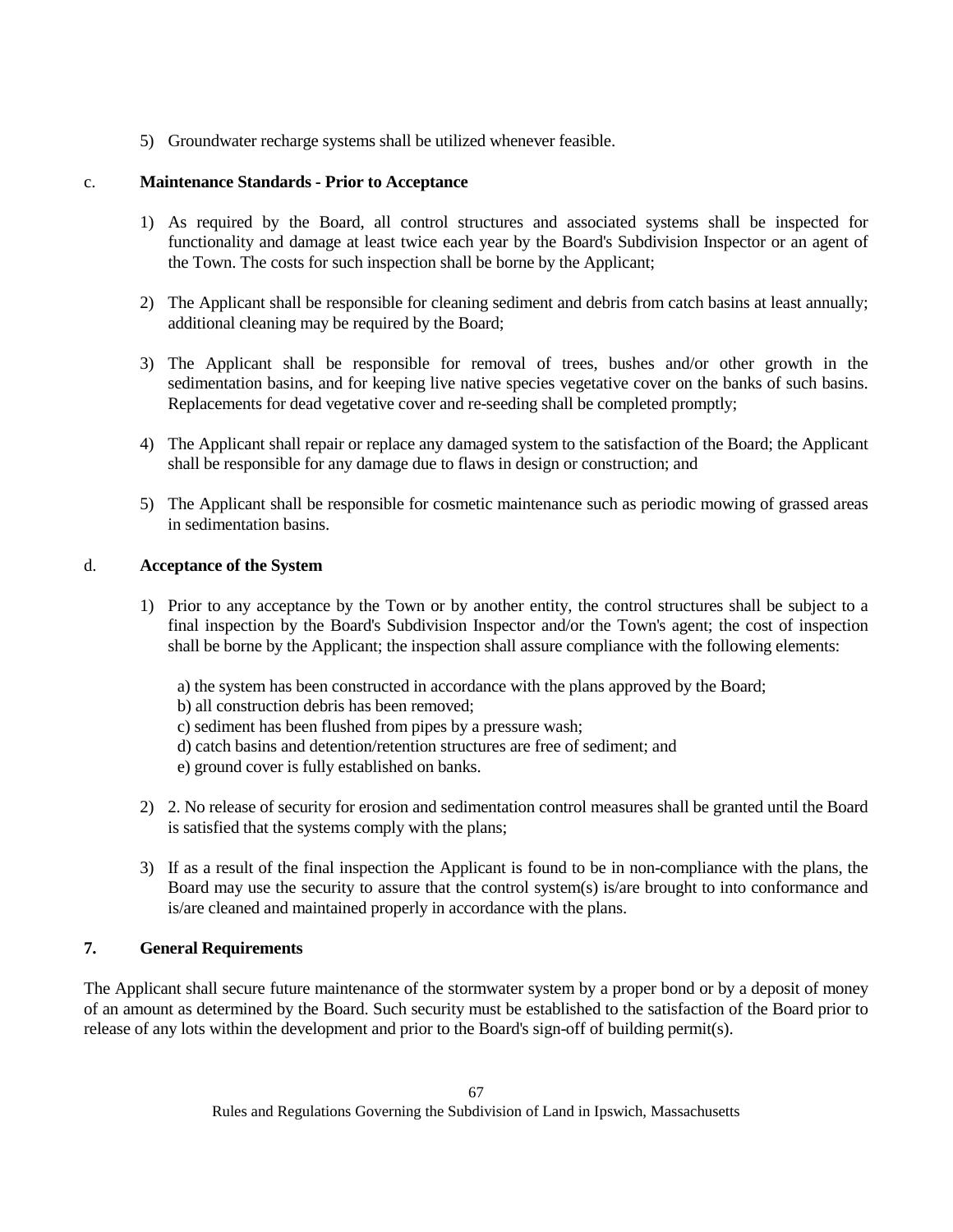In the event that the Applicant does not follow maintenance procedures and programs as approved by the Board, the Board shall have the authority to expend any portion of said security to provide such maintenance.

In the event that the stormwater system is accepted by the Town or any private association and/or trust, and, therefore the Town or a private association and/or trust assumes the ownership of said system, any remaining portion of this security may be refunded to the applicant or the homeowner's association as deemed appropriate by the Board.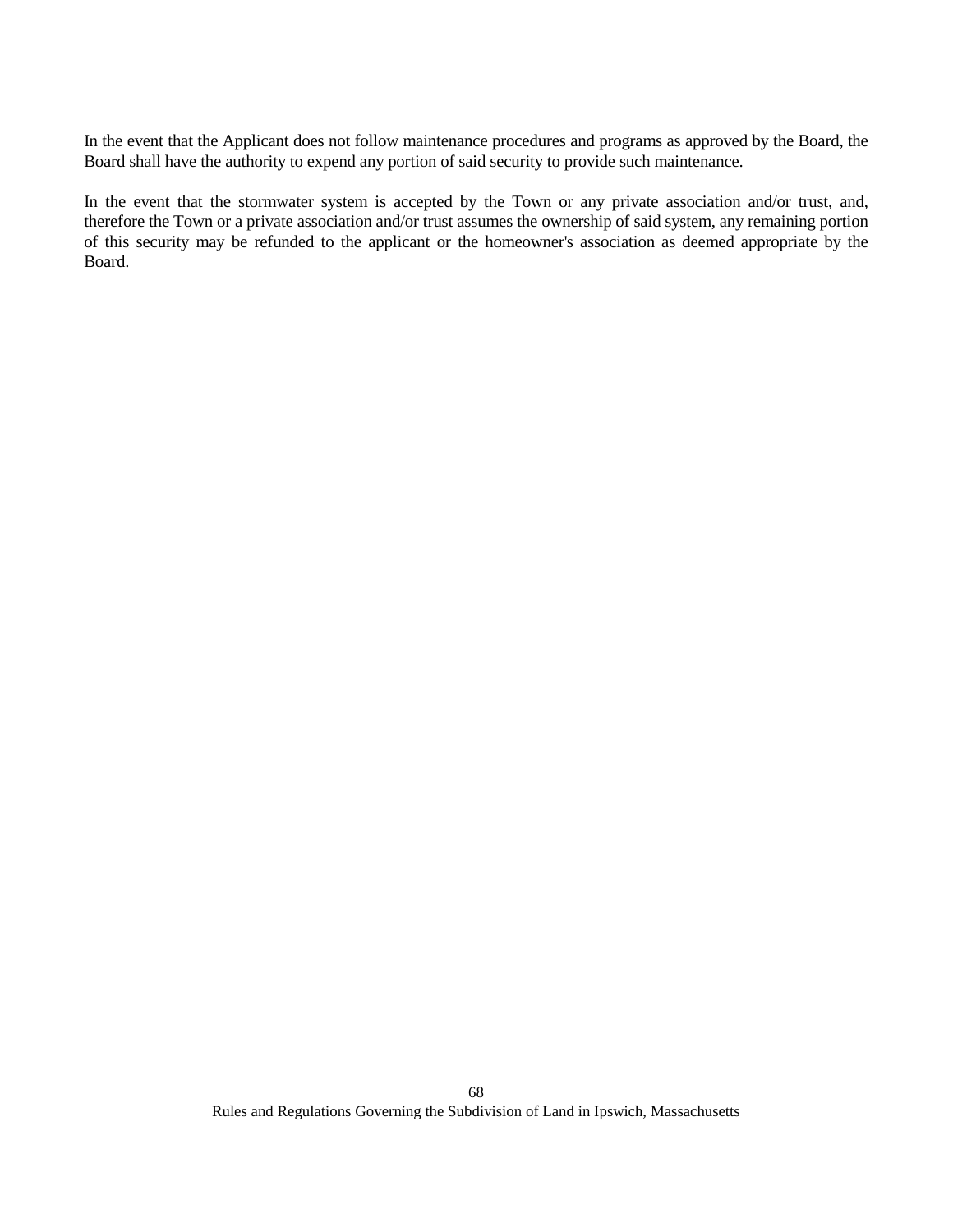## **IX. RULES AND REGULATIONS GOVERNING SEDIMENTATION AND EROSION CONTROL**

### **1. Purpose and Intent**

These regulations are to prevent adverse environmental impacts due to erosion, soil loss and sedimentation, including secondary and cumulative, caused by alterations to vegetation and soil surfaces during land development.

Sedimentation and erosion control structures are required to prevent sediment from clogging stormwater/drainage systems and road ditches. These structures also prevent sediment from entering ponds, streams, reservoirs, watercourses, wetlands and other critical resources within which it is a pollutant. In many cases, these structures detain stormwater runoff, thus preventing flooding of downstream areas.

Responsibility for periodic inspection, maintenance and repair of these control structures and systems to insure they continue to operate consistent with approved design lies solely with the Applicant, until such time as the street(s) and all other improvements in the subdivision are accepted by the Town.

## **2. General Requirements**

- a. If the Applicant's proposed development creates six (6) or more house lots or otherwise requires submission of an Environmental and Community Impact Analysis pursuant to Section 5.4 of the Rules and Regulations Governing the Subdivision of Land in Ipswich, Massachusetts, the Applicant shall submit a separate plan therewith, which plan shall contain the elements in Section B. and which complies with all other provisions of this Appendix. All subdivision applications must comply with the Performance, Design, and Maintenance Standards in paragraph B. below, the Massachusetts Department of Environmental Protection's (DEP) Stormwater Management Policy Handbook, and the DEP's "Massachusetts Erosion and Sediment Control Guidelines for Urban and Suburban Areas: A Guide for Planners, Designers, and Municipal Officials" and be subject to final inspection before acceptance, as specified herein. The DEP manuals are available for review at the Town of Ipswich's Planning and Development Office as well as online.
- b. The Applicant shall submit an erosion/sedimentation control plan which shall include the following:
	- 1) existing and proposed grades, elevations, and contours;
	- 2) location and description of existing natural and manmade features on the property and within one hundred (100) feet of the property;
	- 3) perimeters of the areas affected and the types of controls proposed within each affected area;
	- 4) a soils survey or soils engineering report;
	- 5) a schedule of the sequence of installation or application of planned erosion controls, both temporary and permanent, relative to the proposed improvements as the project progresses;
	- 6) a slope stabilization and re-vegetation plan which shall include: a description of the existing vegetation; the vegetation to be removed and the method of disposal; the native species vegetation to be planted; and the slope stabilization measures which are to be installed. The plan also shall assess the environmental effects of such operations on slope stability, soil erosion and water quality;
	- 7) a maintenance schedule for erosion/sedimentation controls until street construction is completed and until the street(s) is accepted by the Town or other entity;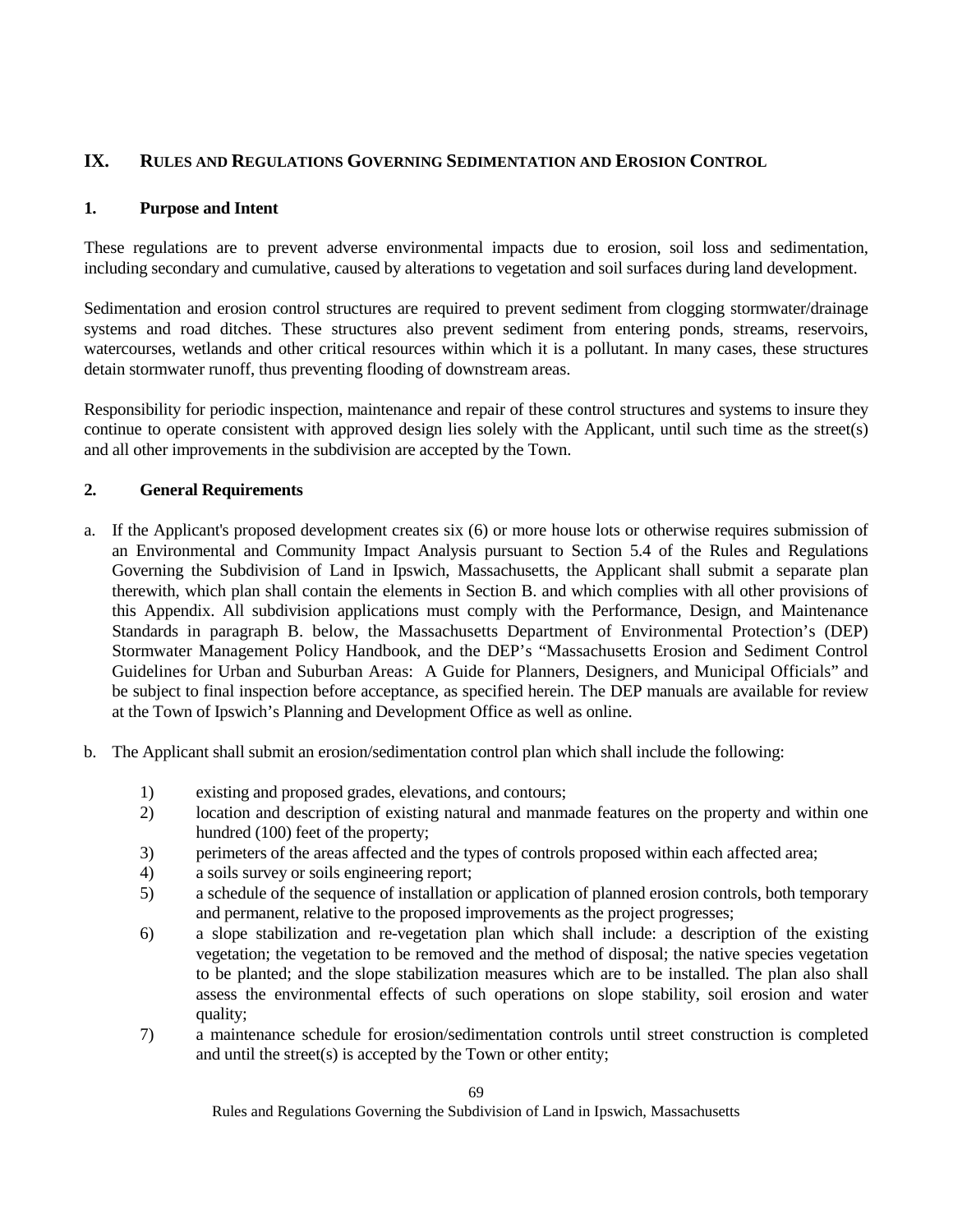- 8) details and, if applicable, cross sections of erosion/sedimentation control devices;
- 9) perimeter delineation of any drainage ways, steep slopes and proposed stockpiles of topsoil, to be restored and/or seeded;
- 10) a note on the plan stating that temporary ground cover and/or erosion/siltation control shall be established on any unbuilt lots as required by the Board;
- 11) a note on the plan that the erosion/sedimentation control plan and associated information is referenced on the definitive subdivision plan.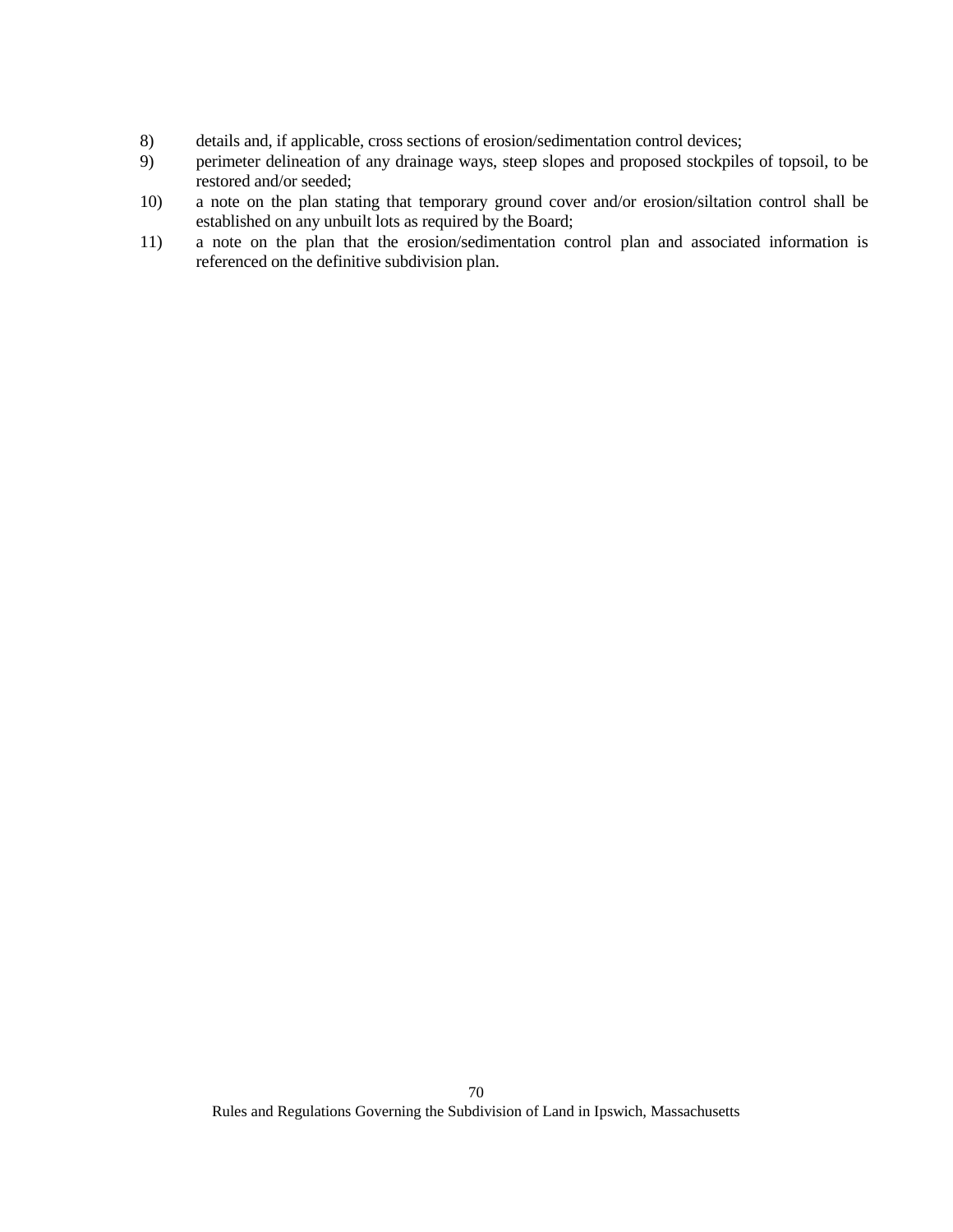This page intentionally left blank.